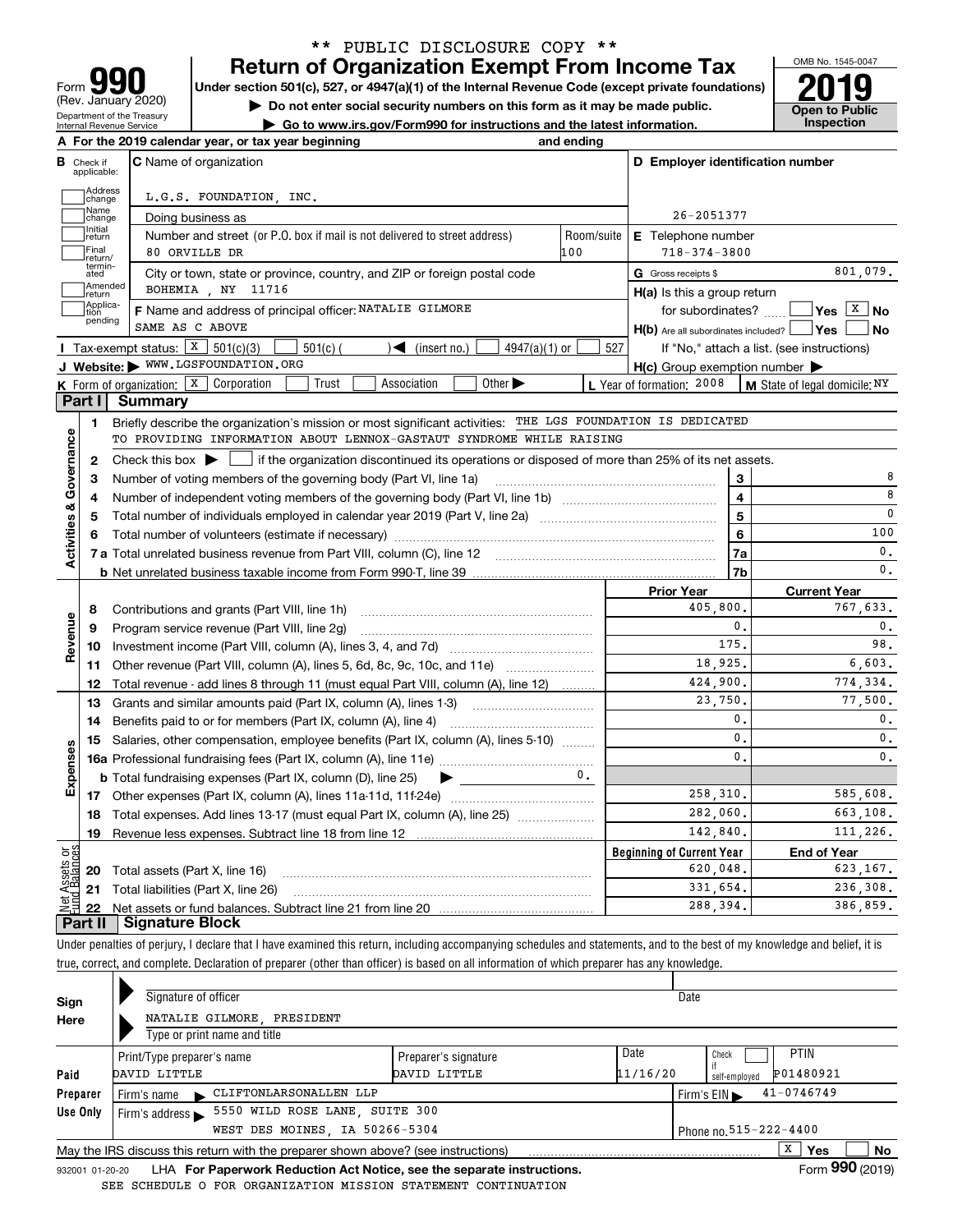|              | L.G.S. FOUNDATION, INC.<br>Form 990 (2019)                                                                                                   |                                                                                                                                                                                                                                | 26-2051377                                       | Page 2                                |
|--------------|----------------------------------------------------------------------------------------------------------------------------------------------|--------------------------------------------------------------------------------------------------------------------------------------------------------------------------------------------------------------------------------|--------------------------------------------------|---------------------------------------|
|              | <b>Part III   Statement of Program Service Accomplishments</b>                                                                               |                                                                                                                                                                                                                                |                                                  |                                       |
|              |                                                                                                                                              |                                                                                                                                                                                                                                |                                                  |                                       |
| 1            | Briefly describe the organization's mission:                                                                                                 |                                                                                                                                                                                                                                |                                                  |                                       |
|              | THE LGS FOUNDATION IS DEDICATED TO IMPROVING THE LIVES OF INDVIDUALS                                                                         |                                                                                                                                                                                                                                |                                                  |                                       |
|              | LIVING WITH LENNOX-GASTAUT SYNDROME, A RARE AND CATASTROPHIC FORM OF                                                                         |                                                                                                                                                                                                                                |                                                  |                                       |
|              | EPILEPSY, THROUGH RESEARCH, PROGRAMS AND EDUCATION.                                                                                          |                                                                                                                                                                                                                                |                                                  |                                       |
|              |                                                                                                                                              |                                                                                                                                                                                                                                |                                                  |                                       |
| $\mathbf{2}$ | Did the organization undertake any significant program services during the year which were not listed on the                                 |                                                                                                                                                                                                                                |                                                  | $\sqrt{\mathsf{Yes} \ \mathsf{X}}$ No |
|              |                                                                                                                                              |                                                                                                                                                                                                                                |                                                  |                                       |
|              | If "Yes," describe these new services on Schedule O.                                                                                         |                                                                                                                                                                                                                                |                                                  | $\sqrt{}$ Yes $\sqrt{X}$ No           |
| 3            | Did the organization cease conducting, or make significant changes in how it conducts, any program services?                                 |                                                                                                                                                                                                                                |                                                  |                                       |
|              | If "Yes," describe these changes on Schedule O.                                                                                              |                                                                                                                                                                                                                                |                                                  |                                       |
| 4            | Describe the organization's program service accomplishments for each of its three largest program services, as measured by expenses.         |                                                                                                                                                                                                                                |                                                  |                                       |
|              | Section 501(c)(3) and 501(c)(4) organizations are required to report the amount of grants and allocations to others, the total expenses, and |                                                                                                                                                                                                                                |                                                  |                                       |
|              | revenue, if any, for each program service reported.                                                                                          |                                                                                                                                                                                                                                |                                                  |                                       |
| 4a           | (Code: ) (Expenses \$<br>TO PROVIDE INFORMATION ABOUT LENNOX-GASTAUT SYNDROME AS WELL AS                                                     | 622, 061. including grants of \$                                                                                                                                                                                               | 77,500. ) (Revenue \$                            | 0.                                    |
|              | PROGRAMS AND SERVICES FOR LGS FAMILIES.                                                                                                      |                                                                                                                                                                                                                                |                                                  |                                       |
|              |                                                                                                                                              |                                                                                                                                                                                                                                |                                                  |                                       |
|              |                                                                                                                                              |                                                                                                                                                                                                                                |                                                  |                                       |
|              |                                                                                                                                              |                                                                                                                                                                                                                                |                                                  |                                       |
|              |                                                                                                                                              |                                                                                                                                                                                                                                |                                                  |                                       |
|              |                                                                                                                                              |                                                                                                                                                                                                                                |                                                  |                                       |
|              |                                                                                                                                              |                                                                                                                                                                                                                                |                                                  |                                       |
|              |                                                                                                                                              |                                                                                                                                                                                                                                |                                                  |                                       |
|              |                                                                                                                                              |                                                                                                                                                                                                                                |                                                  |                                       |
|              |                                                                                                                                              |                                                                                                                                                                                                                                |                                                  |                                       |
|              |                                                                                                                                              |                                                                                                                                                                                                                                |                                                  |                                       |
|              |                                                                                                                                              |                                                                                                                                                                                                                                |                                                  |                                       |
| 4b           | (Code: ) (Expenses \$                                                                                                                        | and the set of the set of the set of the set of the set of the set of the set of the set of the set of the set of the set of the set of the set of the set of the set of the set of the set of the set of the set of the set o | $($ Revenue \$ $\frac{1}{\sqrt{1-\frac{1}{2}}}\$ |                                       |
|              |                                                                                                                                              |                                                                                                                                                                                                                                |                                                  |                                       |
|              |                                                                                                                                              |                                                                                                                                                                                                                                |                                                  |                                       |
|              |                                                                                                                                              |                                                                                                                                                                                                                                |                                                  |                                       |
|              |                                                                                                                                              |                                                                                                                                                                                                                                |                                                  |                                       |
|              |                                                                                                                                              |                                                                                                                                                                                                                                |                                                  |                                       |
|              |                                                                                                                                              |                                                                                                                                                                                                                                |                                                  |                                       |
|              |                                                                                                                                              |                                                                                                                                                                                                                                |                                                  |                                       |
|              |                                                                                                                                              |                                                                                                                                                                                                                                |                                                  |                                       |
|              |                                                                                                                                              |                                                                                                                                                                                                                                |                                                  |                                       |
|              |                                                                                                                                              |                                                                                                                                                                                                                                |                                                  |                                       |
|              |                                                                                                                                              |                                                                                                                                                                                                                                |                                                  |                                       |
|              |                                                                                                                                              |                                                                                                                                                                                                                                |                                                  |                                       |
| 4с           | ) (Expenses \$<br>(Code:                                                                                                                     | including grants of \$                                                                                                                                                                                                         | ) (Revenue \$                                    |                                       |
|              |                                                                                                                                              |                                                                                                                                                                                                                                |                                                  |                                       |
|              |                                                                                                                                              |                                                                                                                                                                                                                                |                                                  |                                       |
|              |                                                                                                                                              |                                                                                                                                                                                                                                |                                                  |                                       |
|              |                                                                                                                                              |                                                                                                                                                                                                                                |                                                  |                                       |
|              |                                                                                                                                              |                                                                                                                                                                                                                                |                                                  |                                       |
|              |                                                                                                                                              |                                                                                                                                                                                                                                |                                                  |                                       |
|              |                                                                                                                                              |                                                                                                                                                                                                                                |                                                  |                                       |
|              |                                                                                                                                              |                                                                                                                                                                                                                                |                                                  |                                       |
|              |                                                                                                                                              |                                                                                                                                                                                                                                |                                                  |                                       |
|              |                                                                                                                                              |                                                                                                                                                                                                                                |                                                  |                                       |
|              |                                                                                                                                              |                                                                                                                                                                                                                                |                                                  |                                       |
|              |                                                                                                                                              |                                                                                                                                                                                                                                |                                                  |                                       |
| 4d           | Other program services (Describe on Schedule O.)                                                                                             |                                                                                                                                                                                                                                |                                                  |                                       |
|              | (Expenses \$<br>including grants of \$                                                                                                       |                                                                                                                                                                                                                                | (Revenue \$                                      |                                       |
| 4е           | Total program service expenses                                                                                                               | 622,061.                                                                                                                                                                                                                       |                                                  |                                       |
|              |                                                                                                                                              |                                                                                                                                                                                                                                |                                                  | Form 990 (2019)                       |
|              | 932002 01-20-20                                                                                                                              |                                                                                                                                                                                                                                |                                                  |                                       |
|              |                                                                                                                                              | 2                                                                                                                                                                                                                              |                                                  |                                       |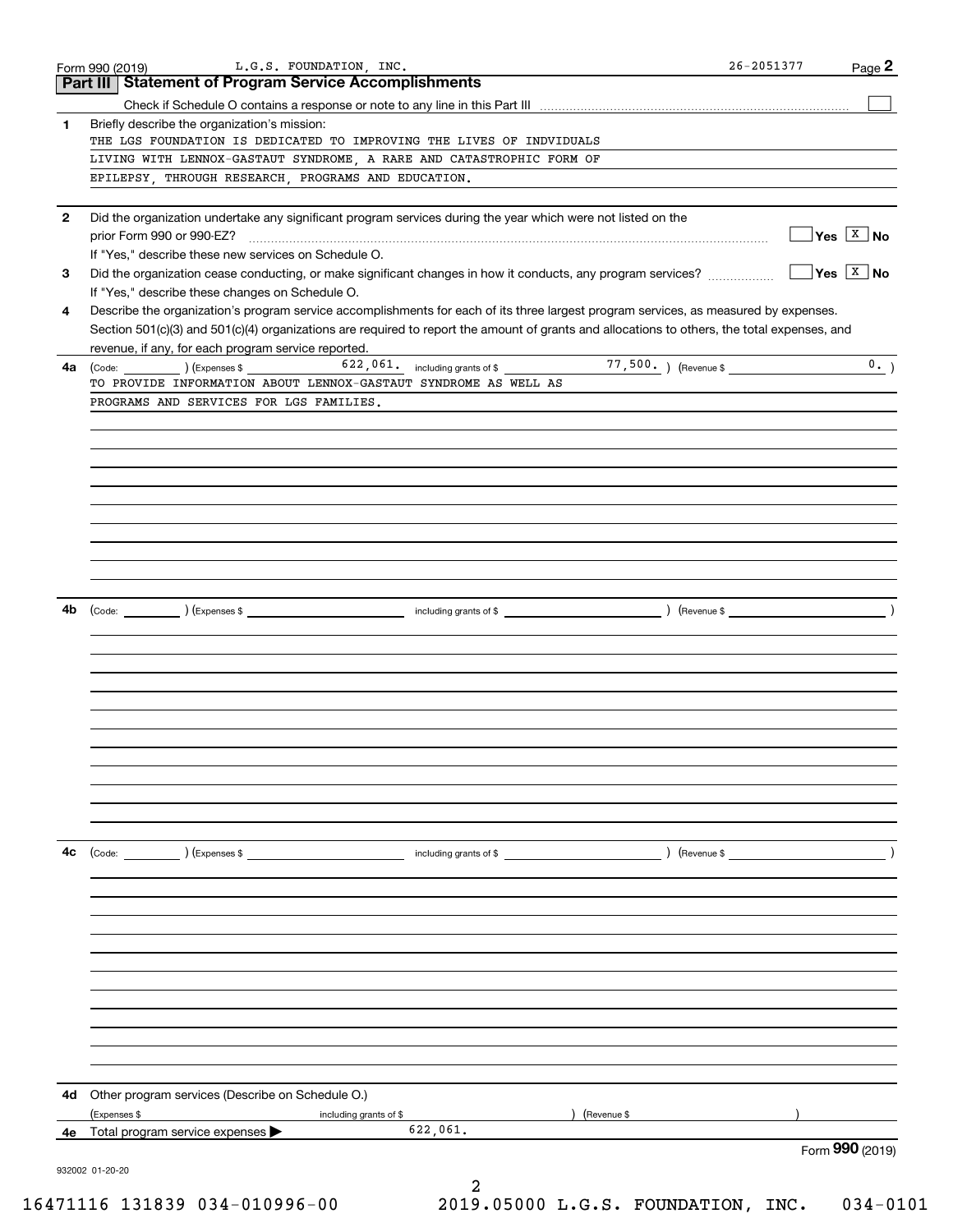|     | L.G.S. FOUNDATION, INC.<br>26-2051377<br>Form 990 (2019)                                                                              |                         |     | $_{\text{Page}}$ 3 |
|-----|---------------------------------------------------------------------------------------------------------------------------------------|-------------------------|-----|--------------------|
|     | <b>Part IV   Checklist of Required Schedules</b>                                                                                      |                         |     |                    |
|     |                                                                                                                                       |                         | Yes | No                 |
| 1   | Is the organization described in section $501(c)(3)$ or $4947(a)(1)$ (other than a private foundation)?                               |                         |     |                    |
|     |                                                                                                                                       | 1                       | х   |                    |
| 2   |                                                                                                                                       | $\mathbf{2}$            | X   |                    |
| 3   | Did the organization engage in direct or indirect political campaign activities on behalf of or in opposition to candidates for       |                         |     |                    |
|     |                                                                                                                                       | з                       |     | х                  |
| 4   | Section 501(c)(3) organizations. Did the organization engage in lobbying activities, or have a section 501(h) election in effect      |                         |     |                    |
|     |                                                                                                                                       | 4                       |     | х                  |
| 5   | Is the organization a section 501(c)(4), 501(c)(5), or 501(c)(6) organization that receives membership dues, assessments, or          |                         |     |                    |
|     |                                                                                                                                       | 5                       |     | х                  |
| 6   | Did the organization maintain any donor advised funds or any similar funds or accounts for which donors have the right to             |                         |     |                    |
|     | provide advice on the distribution or investment of amounts in such funds or accounts? If "Yes," complete Schedule D, Part I          | 6                       |     | х                  |
| 7   | Did the organization receive or hold a conservation easement, including easements to preserve open space,                             |                         |     |                    |
|     |                                                                                                                                       | $\overline{\mathbf{r}}$ |     | х                  |
| 8   | Did the organization maintain collections of works of art, historical treasures, or other similar assets? If "Yes," complete          |                         |     |                    |
|     |                                                                                                                                       | 8                       |     | х                  |
| 9   | Did the organization report an amount in Part X, line 21, for escrow or custodial account liability, serve as a custodian for         |                         |     |                    |
|     | amounts not listed in Part X; or provide credit counseling, debt management, credit repair, or debt negotiation services?             |                         |     |                    |
|     |                                                                                                                                       | 9                       |     | х                  |
| 10  | Did the organization, directly or through a related organization, hold assets in donor-restricted endowments                          |                         |     |                    |
|     |                                                                                                                                       | 10                      |     | х                  |
| 11  | If the organization's answer to any of the following questions is "Yes," then complete Schedule D, Parts VI, VII, VIII, IX, or X      |                         |     |                    |
|     | as applicable.                                                                                                                        |                         |     |                    |
|     | a Did the organization report an amount for land, buildings, and equipment in Part X, line 10? If "Yes," complete Schedule D,         |                         |     |                    |
|     |                                                                                                                                       | 11a                     |     | х                  |
|     | <b>b</b> Did the organization report an amount for investments - other securities in Part X, line 12, that is 5% or more of its total |                         |     |                    |
|     |                                                                                                                                       | 11b                     |     | х                  |
|     | c Did the organization report an amount for investments - program related in Part X, line 13, that is 5% or more of its total         |                         |     |                    |
|     |                                                                                                                                       | 11c                     |     | х                  |
|     | d Did the organization report an amount for other assets in Part X, line 15, that is 5% or more of its total assets reported in       |                         |     |                    |
|     |                                                                                                                                       | 11d                     |     | х                  |
|     | e Did the organization report an amount for other liabilities in Part X, line 25? If "Yes," complete Schedule D, Part X               | <b>11e</b>              |     | х                  |
| f   | Did the organization's separate or consolidated financial statements for the tax year include a footnote that addresses               |                         |     |                    |
|     | the organization's liability for uncertain tax positions under FIN 48 (ASC 740)? If "Yes," complete Schedule D, Part X                | 11f                     |     | х                  |
|     | 12a Did the organization obtain separate, independent audited financial statements for the tax year? If "Yes," complete               |                         |     |                    |
|     |                                                                                                                                       | 12a                     |     | х                  |
|     | <b>b</b> Was the organization included in consolidated, independent audited financial statements for the tax year?                    |                         |     |                    |
|     | If "Yes," and if the organization answered "No" to line 12a, then completing Schedule D, Parts XI and XII is optional                 | 12b                     |     | х                  |
| 13  |                                                                                                                                       | 13                      |     | х                  |
| 14a | Did the organization maintain an office, employees, or agents outside of the United States?                                           | 14a                     |     | х                  |
| b   | Did the organization have aggregate revenues or expenses of more than \$10,000 from grantmaking, fundraising, business,               |                         |     |                    |
|     | investment, and program service activities outside the United States, or aggregate foreign investments valued at \$100,000            |                         |     |                    |
|     |                                                                                                                                       | 14b                     |     | х                  |
| 15  | Did the organization report on Part IX, column (A), line 3, more than \$5,000 of grants or other assistance to or for any             |                         |     |                    |
|     |                                                                                                                                       | 15                      | х   |                    |
| 16  | Did the organization report on Part IX, column (A), line 3, more than \$5,000 of aggregate grants or other assistance to              |                         |     |                    |
|     |                                                                                                                                       | 16                      |     | х                  |
| 17  | Did the organization report a total of more than \$15,000 of expenses for professional fundraising services on Part IX,               |                         |     |                    |
|     |                                                                                                                                       | 17                      | х   |                    |
| 18  | Did the organization report more than \$15,000 total of fundraising event gross income and contributions on Part VIII, lines          |                         |     |                    |
|     |                                                                                                                                       | 18                      | x   |                    |
| 19  | Did the organization report more than \$15,000 of gross income from gaming activities on Part VIII, line 9a? If "Yes."                |                         |     |                    |
|     |                                                                                                                                       | 19                      |     | x                  |
|     |                                                                                                                                       | 20a                     |     | х                  |
|     |                                                                                                                                       |                         |     |                    |
|     | b If "Yes" to line 20a, did the organization attach a copy of its audited financial statements to this return?                        | 20 <sub>b</sub>         |     |                    |
| 21  | Did the organization report more than \$5,000 of grants or other assistance to any domestic organization or                           | 21                      | х   |                    |
|     |                                                                                                                                       |                         |     | Form 990 (2019)    |
|     | 932003 01-20-20                                                                                                                       |                         |     |                    |

3

16471116 131839 034-010996-00 2019.05000 L.G.S. FOUNDATION, INC. 034-0101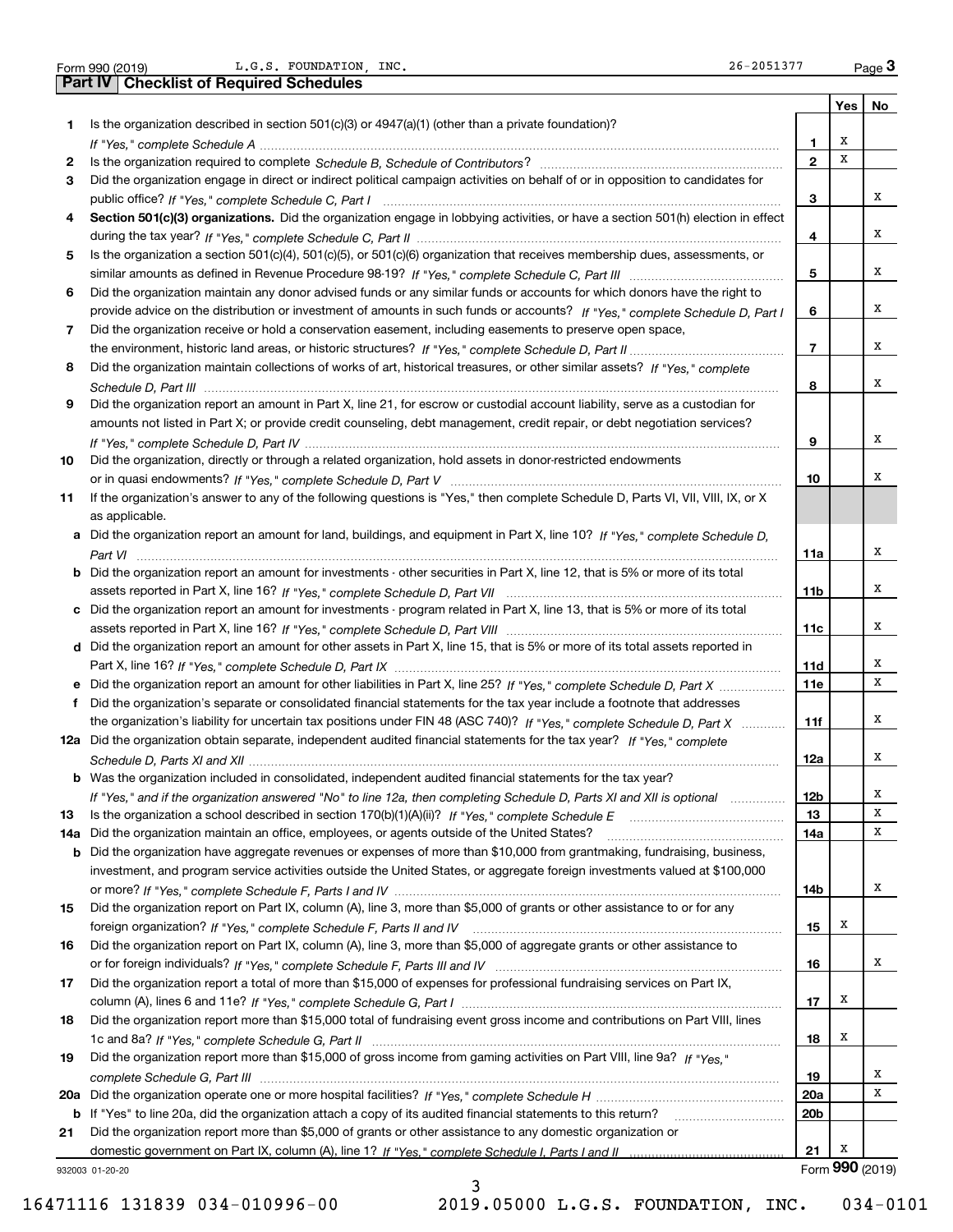|    |                                                                                                                              |              | Yes | No     |
|----|------------------------------------------------------------------------------------------------------------------------------|--------------|-----|--------|
| 22 | Did the organization report more than \$5,000 of grants or other assistance to or for domestic individuals on                |              |     |        |
|    |                                                                                                                              | 22           |     | x      |
| 23 | Did the organization answer "Yes" to Part VII, Section A, line 3, 4, or 5 about compensation of the organization's current   |              |     |        |
|    | and former officers, directors, trustees, key employees, and highest compensated employees? If "Yes." complete               |              |     |        |
|    |                                                                                                                              | 23           |     | х      |
|    | 24a Did the organization have a tax-exempt bond issue with an outstanding principal amount of more than \$100,000 as of the  |              |     |        |
|    | last day of the year, that was issued after December 31, 2002? If "Yes," answer lines 24b through 24d and complete           |              |     |        |
|    |                                                                                                                              | 24a          |     | x      |
|    |                                                                                                                              | 24b          |     |        |
|    | c Did the organization maintain an escrow account other than a refunding escrow at any time during the year to defease       |              |     |        |
|    |                                                                                                                              | 24c          |     |        |
|    |                                                                                                                              | 24d          |     |        |
|    | 25a Section 501(c)(3), 501(c)(4), and 501(c)(29) organizations. Did the organization engage in an excess benefit             |              |     |        |
|    |                                                                                                                              | 25a          |     | x      |
|    | b Is the organization aware that it engaged in an excess benefit transaction with a disqualified person in a prior year, and |              |     |        |
|    | that the transaction has not been reported on any of the organization's prior Forms 990 or 990-EZ? If "Yes," complete        |              |     |        |
|    | Schedule L. Part I                                                                                                           | 25b          |     | х      |
| 26 | Did the organization report any amount on Part X, line 5 or 22, for receivables from or payables to any current              |              |     |        |
|    | or former officer, director, trustee, key employee, creator or founder, substantial contributor, or 35%                      |              |     |        |
|    |                                                                                                                              | 26           |     | х      |
| 27 | Did the organization provide a grant or other assistance to any current or former officer, director, trustee, key employee,  |              |     |        |
|    | creator or founder, substantial contributor or employee thereof, a grant selection committee member, or to a 35% controlled  |              |     |        |
|    | entity (including an employee thereof) or family member of any of these persons? If "Yes," complete Schedule L, Part III     | 27           |     | Х      |
| 28 | Was the organization a party to a business transaction with one of the following parties (see Schedule L, Part IV            |              |     |        |
|    | instructions, for applicable filing thresholds, conditions, and exceptions):                                                 |              |     |        |
|    | a A current or former officer, director, trustee, key employee, creator or founder, or substantial contributor? If           |              |     |        |
|    |                                                                                                                              | 28a          |     | Χ      |
| b  |                                                                                                                              | 28b          |     | X      |
|    | c A 35% controlled entity of one or more individuals and/or organizations described in lines 28a or 28b? If                  |              |     |        |
|    |                                                                                                                              | 28c          |     | x      |
|    |                                                                                                                              | 29           |     | X      |
| 29 |                                                                                                                              |              |     |        |
| 30 | Did the organization receive contributions of art, historical treasures, or other similar assets, or qualified conservation  |              |     |        |
|    |                                                                                                                              | 30           |     | х<br>х |
| 31 | Did the organization liquidate, terminate, or dissolve and cease operations? If "Yes," complete Schedule N, Part I           | 31           |     |        |
| 32 | Did the organization sell, exchange, dispose of, or transfer more than 25% of its net assets? If "Yes," complete             |              |     |        |
|    |                                                                                                                              | 32           |     | x      |
| 33 | Did the organization own 100% of an entity disregarded as separate from the organization under Regulations                   |              |     |        |
|    |                                                                                                                              | 33           |     | х      |
| 34 | Was the organization related to any tax-exempt or taxable entity? If "Yes," complete Schedule R, Part II, III, or IV, and    |              |     |        |
|    |                                                                                                                              | 34           |     | х      |
|    | 35a Did the organization have a controlled entity within the meaning of section 512(b)(13)?                                  | 35a          |     | х      |
|    | b If "Yes" to line 35a, did the organization receive any payment from or engage in any transaction with a controlled entity  |              |     |        |
|    |                                                                                                                              | 35b          |     |        |
| 36 | Section 501(c)(3) organizations. Did the organization make any transfers to an exempt non-charitable related organization?   |              |     |        |
|    |                                                                                                                              | 36           |     | x      |
| 37 | Did the organization conduct more than 5% of its activities through an entity that is not a related organization             |              |     |        |
|    |                                                                                                                              | 37           |     | x      |
| 38 | Did the organization complete Schedule O and provide explanations in Schedule O for Part VI, lines 11b and 19?               |              |     |        |
|    | Note: All Form 990 filers are required to complete Schedule O                                                                | 38           | х   |        |
|    | <b>Statements Regarding Other IRS Filings and Tax Compliance</b><br><b>Part V</b>                                            |              |     |        |
|    | Check if Schedule O contains a response or note to any line in this Part V                                                   |              |     | X      |
|    |                                                                                                                              |              | Yes | No     |
|    | 1a                                                                                                                           |              |     |        |
|    | 1 <sub>b</sub><br><b>b</b> Enter the number of Forms W-2G included in line 1a. Enter -0- if not applicable                   | $\mathbf{0}$ |     |        |
|    | c Did the organization comply with backup withholding rules for reportable payments to vendors and reportable gaming         |              |     |        |
|    |                                                                                                                              |              |     |        |
|    | (gambling) winnings to prize winners?                                                                                        | 1c           |     |        |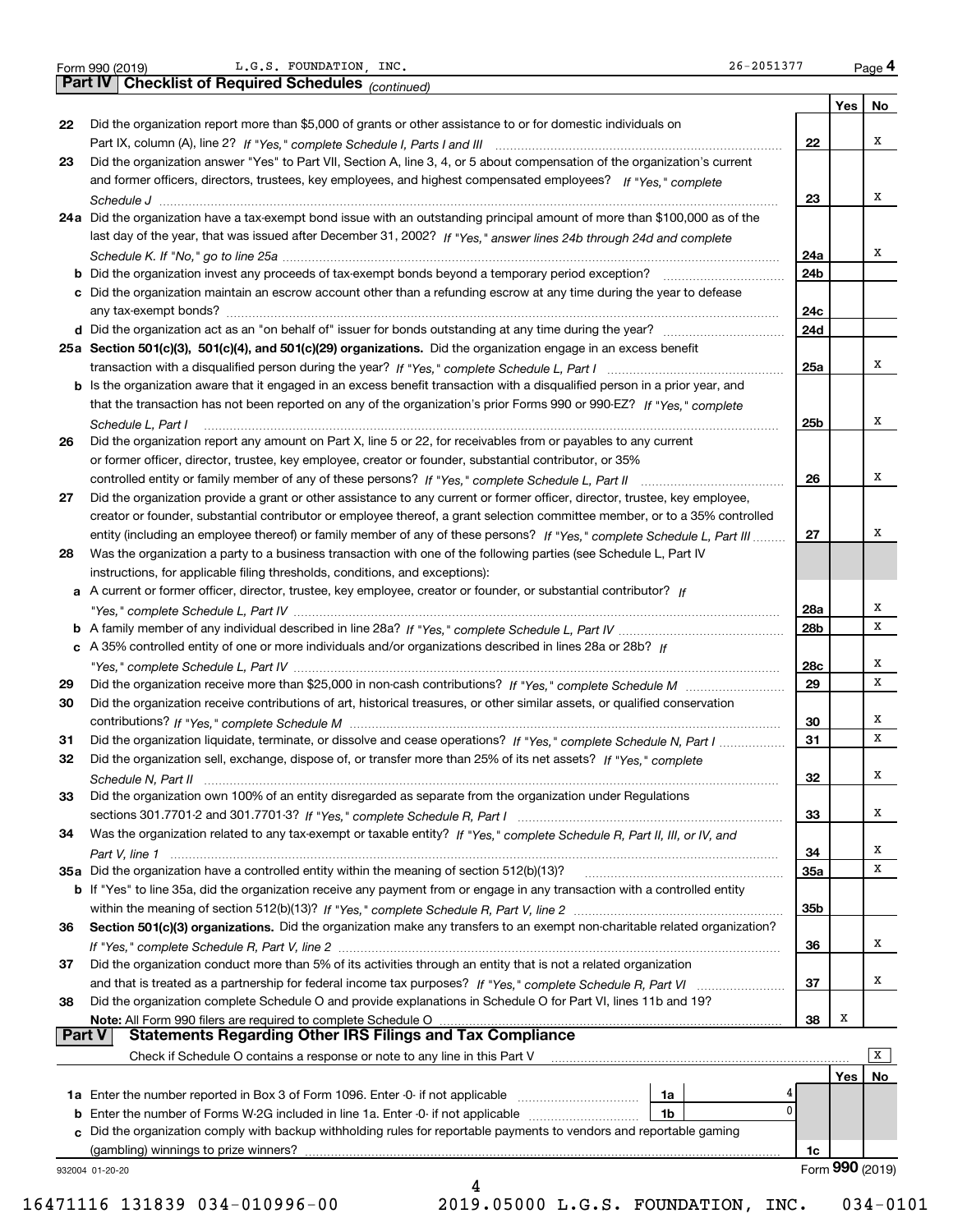|        | 26-2051377<br>L.G.S. FOUNDATION, INC.<br>Form 990 (2019)                                                                                        |                |      | $_{\text{Page}}$ 5 |
|--------|-------------------------------------------------------------------------------------------------------------------------------------------------|----------------|------|--------------------|
| Part V | Statements Regarding Other IRS Filings and Tax Compliance (continued)                                                                           |                |      |                    |
|        |                                                                                                                                                 |                | Yes  | No                 |
|        | 2a Enter the number of employees reported on Form W-3, Transmittal of Wage and Tax Statements,                                                  |                |      |                    |
|        | 0 <br>filed for the calendar year ending with or within the year covered by this return<br>2a                                                   |                |      |                    |
|        |                                                                                                                                                 | 2 <sub>b</sub> | х    |                    |
|        |                                                                                                                                                 |                |      |                    |
|        | 3a Did the organization have unrelated business gross income of \$1,000 or more during the year?                                                | 3a             |      | x                  |
|        |                                                                                                                                                 | 3b             |      |                    |
|        | 4a At any time during the calendar year, did the organization have an interest in, or a signature or other authority over, a                    |                |      |                    |
|        |                                                                                                                                                 | 4a             |      | х                  |
|        | <b>b</b> If "Yes," enter the name of the foreign country $\blacktriangleright$                                                                  |                |      |                    |
|        | See instructions for filing requirements for FinCEN Form 114, Report of Foreign Bank and Financial Accounts (FBAR).                             |                |      |                    |
|        | 5a Was the organization a party to a prohibited tax shelter transaction at any time during the tax year?                                        | 5a             |      | x                  |
|        |                                                                                                                                                 | 5 <sub>b</sub> |      | х                  |
| c      |                                                                                                                                                 | 5c             |      |                    |
|        | 6a Does the organization have annual gross receipts that are normally greater than \$100,000, and did the organization solicit                  |                |      |                    |
|        | any contributions that were not tax deductible as charitable contributions?                                                                     | 6a             |      | x                  |
|        | <b>b</b> If "Yes," did the organization include with every solicitation an express statement that such contributions or gifts                   |                |      |                    |
|        | were not tax deductible?                                                                                                                        | 6b             |      |                    |
| 7      | Organizations that may receive deductible contributions under section 170(c).                                                                   |                |      |                    |
| а      | Did the organization receive a payment in excess of \$75 made partly as a contribution and partly for goods and services provided to the payor? | 7a             |      | х                  |
| b      | If "Yes," did the organization notify the donor of the value of the goods or services provided?                                                 | 7b             |      |                    |
|        | c Did the organization sell, exchange, or otherwise dispose of tangible personal property for which it was required                             |                |      |                    |
|        |                                                                                                                                                 | 7c             |      | х                  |
|        | 7d<br>d If "Yes," indicate the number of Forms 8282 filed during the year manufacture intervent contains the New Yes                            |                |      |                    |
|        | e Did the organization receive any funds, directly or indirectly, to pay premiums on a personal benefit contract?                               | 7e             |      | х                  |
| Ť      | Did the organization, during the year, pay premiums, directly or indirectly, on a personal benefit contract?                                    | 7f             |      | х                  |
| g      | If the organization received a contribution of qualified intellectual property, did the organization file Form 8899 as required?                | 7g             |      |                    |
|        | h If the organization received a contribution of cars, boats, airplanes, or other vehicles, did the organization file a Form 1098-C?            | 7h             |      |                    |
| 8      | Sponsoring organizations maintaining donor advised funds. Did a donor advised fund maintained by the                                            |                |      |                    |
|        | sponsoring organization have excess business holdings at any time during the year?                                                              | 8              |      |                    |
| 9      | Sponsoring organizations maintaining donor advised funds.                                                                                       |                |      |                    |
| а      | Did the sponsoring organization make any taxable distributions under section 4966?                                                              | 9а             |      |                    |
| b      | Did the sponsoring organization make a distribution to a donor, donor advisor, or related person?                                               | 9b             |      |                    |
| 10     | Section 501(c)(7) organizations. Enter:                                                                                                         |                |      |                    |
|        | 10a                                                                                                                                             |                |      |                    |
| b      | Gross receipts, included on Form 990, Part VIII, line 12, for public use of club facilities<br>10b                                              |                |      |                    |
| 11     | Section 501(c)(12) organizations. Enter:                                                                                                        |                |      |                    |
| а      | 11a                                                                                                                                             |                |      |                    |
|        | b Gross income from other sources (Do not net amounts due or paid to other sources against                                                      |                |      |                    |
|        | amounts due or received from them.)<br>11b                                                                                                      |                |      |                    |
|        | 12a Section 4947(a)(1) non-exempt charitable trusts. Is the organization filing Form 990 in lieu of Form 1041?                                  | 12a            |      |                    |
|        | <b>b</b> If "Yes," enter the amount of tax-exempt interest received or accrued during the year <i>manument</i> of<br>12b                        |                |      |                    |
| 13     | Section 501(c)(29) qualified nonprofit health insurance issuers.                                                                                |                |      |                    |
|        | a Is the organization licensed to issue qualified health plans in more than one state?                                                          | 13a            |      |                    |
|        | Note: See the instructions for additional information the organization must report on Schedule O.                                               |                |      |                    |
|        | <b>b</b> Enter the amount of reserves the organization is required to maintain by the states in which the                                       |                |      |                    |
|        | 13b                                                                                                                                             |                |      |                    |
|        | 13с                                                                                                                                             | 14a            |      | х                  |
| 14a    | Did the organization receive any payments for indoor tanning services during the tax year?                                                      |                |      |                    |
|        |                                                                                                                                                 | 14b            |      |                    |
| 15     | Is the organization subject to the section 4960 tax on payment(s) of more than \$1,000,000 in remuneration or                                   |                |      | х                  |
|        | If "Yes," see instructions and file Form 4720, Schedule N.                                                                                      | 15             |      |                    |
| 16     | Is the organization an educational institution subject to the section 4968 excise tax on net investment income?                                 | 16             |      | x                  |
|        | .<br>If "Yes," complete Form 4720, Schedule O.                                                                                                  |                |      |                    |
|        |                                                                                                                                                 |                | റററ. |                    |

Form (2019) **990**

932005 01-20-20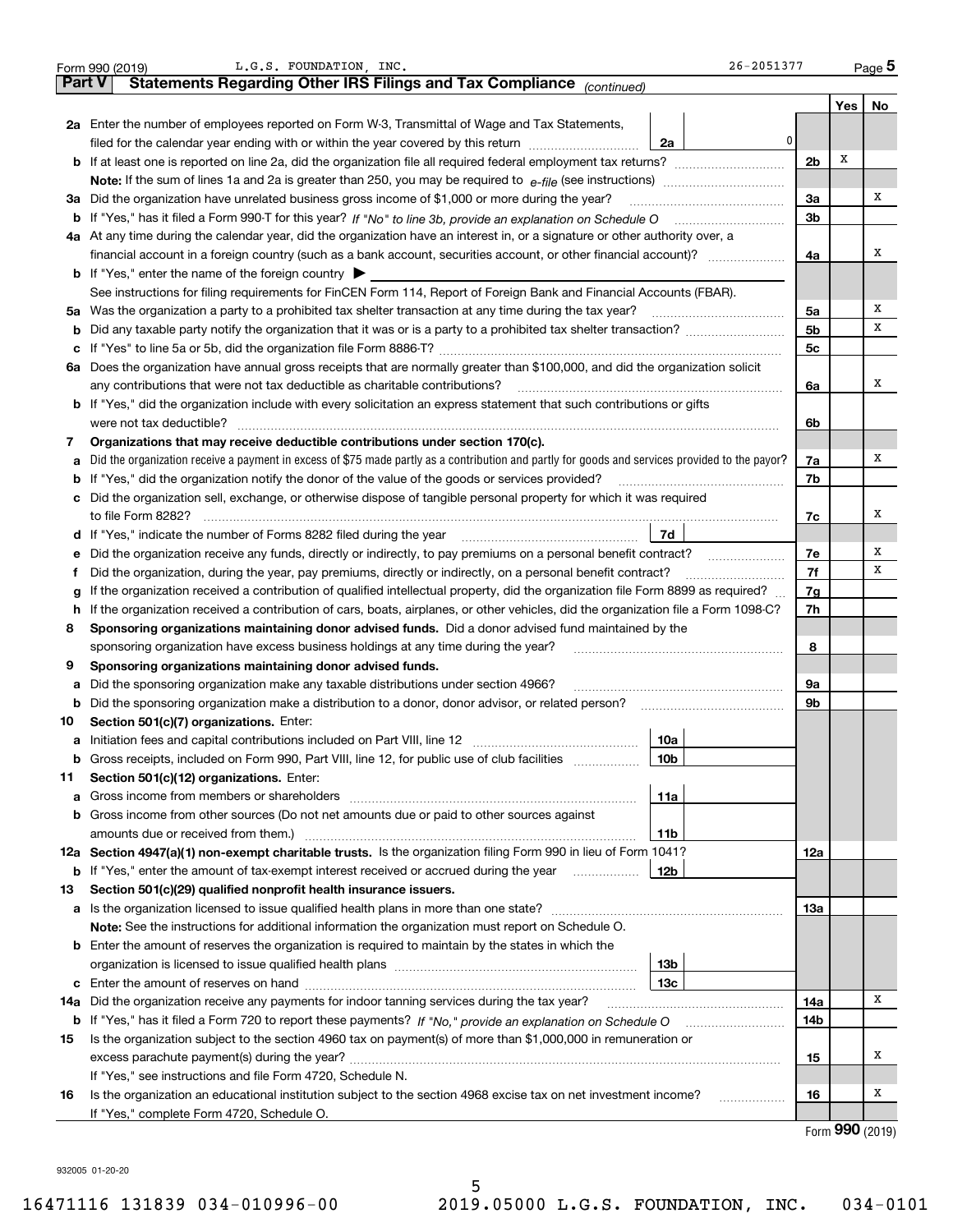|    | to line 8a, 8b, or 10b below, describe the circumstances, processes, or changes on Schedule O. See instructions.                                                                                                                |                 |     | $\overline{X}$ |
|----|---------------------------------------------------------------------------------------------------------------------------------------------------------------------------------------------------------------------------------|-----------------|-----|----------------|
|    | <b>Section A. Governing Body and Management</b>                                                                                                                                                                                 |                 |     |                |
|    |                                                                                                                                                                                                                                 |                 | Yes | No             |
|    | 1a Enter the number of voting members of the governing body at the end of the tax year <i>manuming</i><br>1a                                                                                                                    |                 |     |                |
|    | If there are material differences in voting rights among members of the governing body, or if the governing                                                                                                                     |                 |     |                |
|    | body delegated broad authority to an executive committee or similar committee, explain on Schedule O.                                                                                                                           |                 |     |                |
| b  | 8<br>Enter the number of voting members included on line 1a, above, who are independent<br>1b                                                                                                                                   |                 |     |                |
| 2  | Did any officer, director, trustee, or key employee have a family relationship or a business relationship with any other                                                                                                        |                 |     |                |
|    | officer, director, trustee, or key employee?                                                                                                                                                                                    | 2               |     | х              |
| 3  | Did the organization delegate control over management duties customarily performed by or under the direct supervision                                                                                                           |                 |     |                |
|    | of officers, directors, trustees, or key employees to a management company or other person?                                                                                                                                     | 3               | х   |                |
| 4  | Did the organization make any significant changes to its governing documents since the prior Form 990 was filed?                                                                                                                | 4               |     | X              |
| 5  |                                                                                                                                                                                                                                 | 5               |     | x              |
| 6  | Did the organization have members or stockholders?                                                                                                                                                                              | 6               |     | x              |
| 7a | Did the organization have members, stockholders, or other persons who had the power to elect or appoint one or                                                                                                                  |                 |     |                |
|    | more members of the governing body?                                                                                                                                                                                             | 7a              |     | X              |
|    | <b>b</b> Are any governance decisions of the organization reserved to (or subject to approval by) members, stockholders, or                                                                                                     |                 |     |                |
|    | persons other than the governing body?                                                                                                                                                                                          | 7b              |     | х              |
| 8  | Did the organization contemporaneously document the meetings held or written actions undertaken during the year by the following:                                                                                               |                 |     |                |
| a  |                                                                                                                                                                                                                                 | 8а              | X   |                |
|    | Each committee with authority to act on behalf of the governing body?                                                                                                                                                           | 8b              | x   |                |
| 9  | Is there any officer, director, trustee, or key employee listed in Part VII, Section A, who cannot be reached at the                                                                                                            |                 |     |                |
|    |                                                                                                                                                                                                                                 | 9               |     | x              |
|    | Section B. Policies <i>(This Section B requests information about policies not required by the Internal Revenue Code.)</i>                                                                                                      |                 |     |                |
|    |                                                                                                                                                                                                                                 |                 | Yes | No<br>x        |
|    |                                                                                                                                                                                                                                 | 10a             |     |                |
|    | b If "Yes," did the organization have written policies and procedures governing the activities of such chapters, affiliates,<br>and branches to ensure their operations are consistent with the organization's exempt purposes? | 10 <sub>b</sub> |     |                |
|    | 11a Has the organization provided a complete copy of this Form 990 to all members of its governing body before filing the form?                                                                                                 | 11a             |     | x              |
|    | <b>b</b> Describe in Schedule O the process, if any, used by the organization to review this Form 990.                                                                                                                          |                 |     |                |
|    |                                                                                                                                                                                                                                 | 12a             |     | x              |
| b  | Were officers, directors, or trustees, and key employees required to disclose annually interests that could give rise to conflicts?                                                                                             | 12 <sub>b</sub> |     |                |
|    | c Did the organization regularly and consistently monitor and enforce compliance with the policy? If "Yes," describe                                                                                                            |                 |     |                |
|    | in Schedule O how this was done manufactured and contain an account of the state of the state of the state of                                                                                                                   | 12c             |     |                |
| 13 | Did the organization have a written whistleblower policy?                                                                                                                                                                       | 13              |     | х              |
| 14 | Did the organization have a written document retention and destruction policy? manufactured and the organization have a written document retention and destruction policy?                                                      | 14              |     | x              |
| 15 | Did the process for determining compensation of the following persons include a review and approval by independent                                                                                                              |                 |     |                |
|    | persons, comparability data, and contemporaneous substantiation of the deliberation and decision?                                                                                                                               |                 |     |                |
| a  | The organization's CEO, Executive Director, or top management official manufactured content content of the organization's CEO, executive Director, or top management official                                                   | 15a             |     | х              |
|    |                                                                                                                                                                                                                                 | 15b             |     | X              |
|    | If "Yes" to line 15a or 15b, describe the process in Schedule O (see instructions).                                                                                                                                             |                 |     |                |
|    | 16a Did the organization invest in, contribute assets to, or participate in a joint venture or similar arrangement with a                                                                                                       |                 |     |                |
|    | taxable entity during the year?                                                                                                                                                                                                 | 16a             |     | x              |
|    | <b>b</b> If "Yes," did the organization follow a written policy or procedure requiring the organization to evaluate its participation                                                                                           |                 |     |                |
|    | in joint venture arrangements under applicable federal tax law, and take steps to safeguard the organization's                                                                                                                  |                 |     |                |
|    |                                                                                                                                                                                                                                 | 16b             |     |                |
|    | <b>Section C. Disclosure</b>                                                                                                                                                                                                    |                 |     |                |
| 17 | List the states with which a copy of this Form 990 is required to be filed $\blacktriangleright^{\mathrm{NY}}$                                                                                                                  |                 |     |                |
| 18 | Section 6104 requires an organization to make its Forms 1023 (1024 or 1024-A, if applicable), 990, and 990-T (Section 501(c)(3)s only) available                                                                                |                 |     |                |
|    | for public inspection. Indicate how you made these available. Check all that apply.                                                                                                                                             |                 |     |                |
|    | $\boxed{\text{X}}$ Other (explain on Schedule O)<br>Own website<br>Another's website<br>Upon request                                                                                                                            |                 |     |                |
|    | Describe on Schedule O whether (and if so, how) the organization made its governing documents, conflict of interest policy, and financial                                                                                       |                 |     |                |
| 19 | statements available to the public during the tax year.                                                                                                                                                                         |                 |     |                |
|    |                                                                                                                                                                                                                                 |                 |     |                |
| 20 | State the name, address, and telephone number of the person who possesses the organization's books and records                                                                                                                  |                 |     |                |
|    | KEVIN MERRITT - 718-374-3800<br>80 ORVILLE DRIVE SUITE 100, BOHEMIA, NY 11716                                                                                                                                                   |                 |     |                |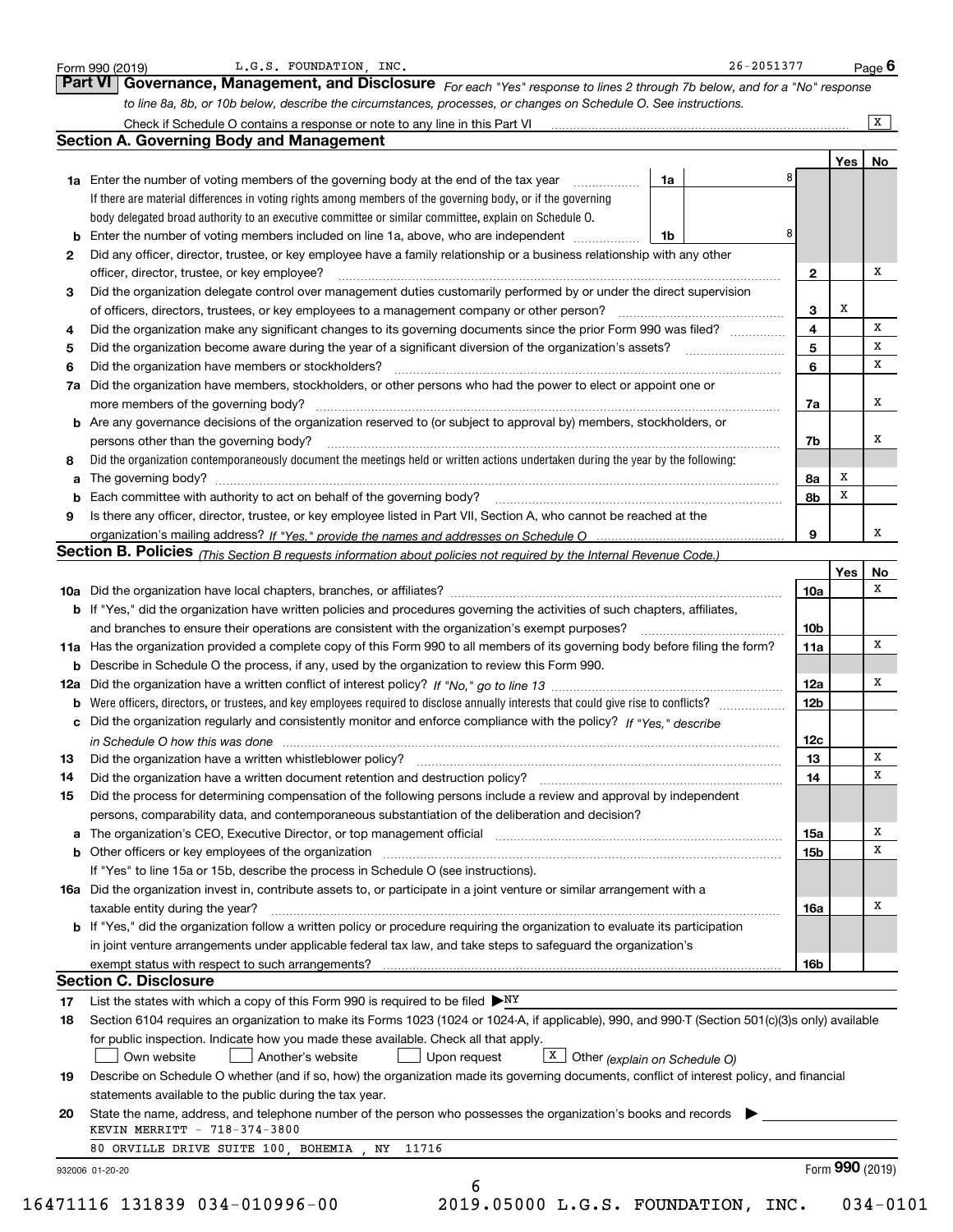| Form 990 (2019) | L.G.S. FOUNDATION INC.                                                                                                                                     | $26 - 2051377$ | Page |
|-----------------|------------------------------------------------------------------------------------------------------------------------------------------------------------|----------------|------|
|                 | Part VII Compensation of Officers, Directors, Trustees, Key Employees, Highest Compensated                                                                 |                |      |
|                 | <b>Employees, and Independent Contractors</b>                                                                                                              |                |      |
|                 | Check if Schedule O contains a response or note to any line in this Part VII                                                                               |                |      |
| Section A.      | Officers, Directors, Trustees, Key Employees, and Highest Compensated Employees                                                                            |                |      |
|                 | 1a Complete this table for all persons required to be listed. Report compensation for the calendar year ending with or within the organization's tax year. |                |      |

 $L_{G}$  C.S. FOUNDATION, INC.  $R_{G}$  is the set of the set of the set of the set of the set of the set of the set of the set of the set of the set of the set of the set of the set of the set of the set of the set of the se

**•** List all of the organization's current officers, directors, trustees (whether individuals or organizations), regardless of amount of compensation. Enter -0- in columns (D), (E), and (F) if no compensation was paid.

 $\bullet$  List all of the organization's  $\,$ current key employees, if any. See instructions for definition of "key employee."

**•** List the organization's five current highest compensated employees (other than an officer, director, trustee, or key employee) who received reportable compensation (Box 5 of Form W-2 and/or Box 7 of Form 1099-MISC) of more than \$100,000 from the organization and any related organizations.

**•** List all of the organization's former officers, key employees, and highest compensated employees who received more than \$100,000 of reportable compensation from the organization and any related organizations.

**former directors or trustees**  ¥ List all of the organization's that received, in the capacity as a former director or trustee of the organization, more than \$10,000 of reportable compensation from the organization and any related organizations.

See instructions for the order in which to list the persons above.

Check this box if neither the organization nor any related organization compensated any current officer, director, or trustee.  $\mathcal{L}^{\text{max}}$ 

| (A)                          | (B)                    |                                |                       |             | (C)          |                                                                  |        | (D)                             | (E)             | (F)                      |
|------------------------------|------------------------|--------------------------------|-----------------------|-------------|--------------|------------------------------------------------------------------|--------|---------------------------------|-----------------|--------------------------|
| Name and title               | Average                |                                |                       | Position    |              | (do not check more than one                                      |        | Reportable                      | Reportable      | Estimated                |
|                              | hours per              |                                |                       |             |              | box, unless person is both an<br>officer and a director/trustee) |        | compensation                    | compensation    | amount of                |
|                              | week                   |                                |                       |             |              |                                                                  |        | from                            | from related    | other                    |
|                              | (list any<br>hours for |                                |                       |             |              |                                                                  |        | the                             | organizations   | compensation<br>from the |
|                              | related                |                                |                       |             |              |                                                                  |        | organization<br>(W-2/1099-MISC) | (W-2/1099-MISC) | organization             |
|                              | organizations          |                                |                       |             |              |                                                                  |        |                                 |                 | and related              |
|                              | below                  |                                |                       |             |              |                                                                  |        |                                 |                 | organizations            |
|                              | line)                  | Individual trustee or director | Institutional trustee | Officer     | Key employee | Highest compensated<br> employee                                 | Former |                                 |                 |                          |
| (1) NATALIE GILMORE          | 20.00                  |                                |                       |             |              |                                                                  |        |                                 |                 |                          |
| PRESIDENT                    | 0.00                   | X                              |                       | X           |              |                                                                  |        | 0.                              | 0.              | 0.                       |
| (2) ELIZABETH TERRY          | 5,00                   |                                |                       |             |              |                                                                  |        |                                 |                 |                          |
| VICE PRESIDENT               | 0.00                   | X                              |                       | $\mathbf x$ |              |                                                                  |        | 0.                              | $\mathbf{0}$ .  | $\mathbf 0$ .            |
| (3) KAREN GROFF              | 5.00                   |                                |                       |             |              |                                                                  |        |                                 |                 |                          |
| <b>SECRETARY</b>             | 0.00                   | X                              |                       | $\mathbf x$ |              |                                                                  |        | 0.                              | $\mathbf{0}$ .  | 0.                       |
| (4) JOHN CURRIER             | 5.00                   |                                |                       |             |              |                                                                  |        |                                 |                 |                          |
| <b>TREASUER</b>              | 0.00                   | X                              |                       | $\mathbf x$ |              |                                                                  |        | 0.                              | $\mathbf{0}$ .  | $\mathbf 0$ .            |
| (5) CHRISTOPHER MITCHELL, JD | 5.00                   |                                |                       |             |              |                                                                  |        |                                 |                 |                          |
| BOARD MEMBER                 | 0.00                   | X                              |                       |             |              |                                                                  |        | 0.                              | $\mathbf{0}$ .  | 0.                       |
| (6) DALE TODD                | 5.00                   |                                |                       |             |              |                                                                  |        |                                 |                 |                          |
| BOARD MEMBER                 | 0.00                   | $\mathbf x$                    |                       |             |              |                                                                  |        | 0.                              | $\mathbf{0}$ .  | $\mathbf 0$ .            |
| (7) MELANIE HUNTLEY, PHD     | 5,00                   |                                |                       |             |              |                                                                  |        |                                 |                 |                          |
| <b>BOARD MEMBER</b>          | 0.00                   | X                              |                       |             |              |                                                                  |        | $\mathbf{0}$                    | $\mathbf{0}$ .  | $\mathbf 0$ .            |
| (8) CHRISTINA SANINOCENCIO   | 40.00                  |                                |                       |             |              |                                                                  |        |                                 |                 |                          |
| EXECUTIVE DIRECTOR           | 0.00                   |                                |                       | X           |              |                                                                  |        | 91,166,                         | 0.              | $\mathbf 0$ .            |
|                              |                        |                                |                       |             |              |                                                                  |        |                                 |                 |                          |
|                              |                        |                                |                       |             |              |                                                                  |        |                                 |                 |                          |
|                              |                        |                                |                       |             |              |                                                                  |        |                                 |                 |                          |
|                              |                        |                                |                       |             |              |                                                                  |        |                                 |                 |                          |
|                              |                        |                                |                       |             |              |                                                                  |        |                                 |                 |                          |
|                              |                        |                                |                       |             |              |                                                                  |        |                                 |                 |                          |
|                              |                        |                                |                       |             |              |                                                                  |        |                                 |                 |                          |
|                              |                        |                                |                       |             |              |                                                                  |        |                                 |                 |                          |
|                              |                        |                                |                       |             |              |                                                                  |        |                                 |                 |                          |
|                              |                        |                                |                       |             |              |                                                                  |        |                                 |                 |                          |
|                              |                        |                                |                       |             |              |                                                                  |        |                                 |                 |                          |
|                              |                        |                                |                       |             |              |                                                                  |        |                                 |                 |                          |
|                              |                        |                                |                       |             |              |                                                                  |        |                                 |                 |                          |
|                              |                        |                                |                       |             |              |                                                                  |        |                                 |                 |                          |
|                              |                        |                                |                       |             |              |                                                                  |        |                                 |                 |                          |
|                              |                        |                                |                       |             |              |                                                                  |        |                                 |                 |                          |
|                              |                        |                                |                       |             |              |                                                                  |        |                                 |                 |                          |
|                              |                        |                                |                       |             |              |                                                                  |        |                                 |                 |                          |
|                              |                        |                                |                       |             |              |                                                                  |        |                                 |                 | $\Gamma$ - $\sim$        |

7

932007 01-20-20

Form (2019) **990**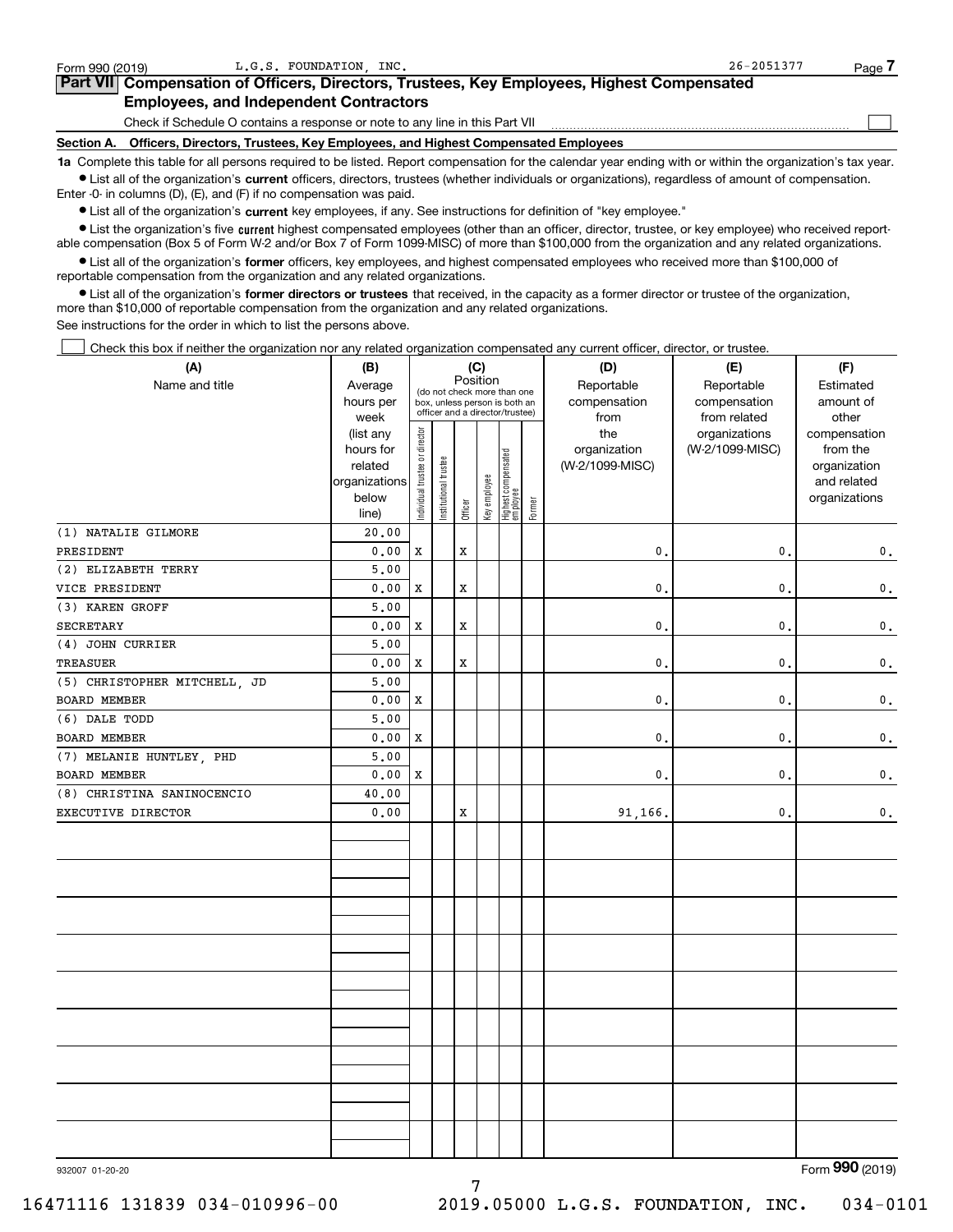|   | L.G.S. FOUNDATION, INC.<br>Form 990 (2019)                                                                                                                                                                                                 |                                                                      |                                |                        |          |              |                                                                                                 |        |                                        | $26 - 2051377$                             |                                  |     |                                                                          | Page 8               |
|---|--------------------------------------------------------------------------------------------------------------------------------------------------------------------------------------------------------------------------------------------|----------------------------------------------------------------------|--------------------------------|------------------------|----------|--------------|-------------------------------------------------------------------------------------------------|--------|----------------------------------------|--------------------------------------------|----------------------------------|-----|--------------------------------------------------------------------------|----------------------|
|   | <b>Part VII</b><br>Section A. Officers, Directors, Trustees, Key Employees, and Highest Compensated Employees (continued)                                                                                                                  |                                                                      |                                |                        |          |              |                                                                                                 |        |                                        |                                            |                                  |     |                                                                          |                      |
|   | (A)                                                                                                                                                                                                                                        | (B)                                                                  |                                |                        |          | (C)          |                                                                                                 |        | (D)                                    | (E)                                        |                                  |     | (F)                                                                      |                      |
|   | Name and title                                                                                                                                                                                                                             | Average<br>hours per<br>week                                         |                                |                        | Position |              | (do not check more than one<br>box, unless person is both an<br>officer and a director/trustee) |        | Reportable<br>compensation<br>from     | Reportable<br>compensation<br>from related |                                  |     | Estimated<br>amount of<br>other                                          |                      |
|   |                                                                                                                                                                                                                                            | (list any<br>hours for<br>related<br>organizations<br>below<br>line) | Individual trustee or director | In stitutional trustee | Officer  | Key employee | Highest compensated<br>employee                                                                 | Former | the<br>organization<br>(W-2/1099-MISC) | organizations<br>(W-2/1099-MISC)           |                                  |     | compensation<br>from the<br>organization<br>and related<br>organizations |                      |
|   |                                                                                                                                                                                                                                            |                                                                      |                                |                        |          |              |                                                                                                 |        |                                        |                                            |                                  |     |                                                                          |                      |
|   |                                                                                                                                                                                                                                            |                                                                      |                                |                        |          |              |                                                                                                 |        |                                        |                                            |                                  |     |                                                                          |                      |
|   |                                                                                                                                                                                                                                            |                                                                      |                                |                        |          |              |                                                                                                 |        |                                        |                                            |                                  |     |                                                                          |                      |
|   |                                                                                                                                                                                                                                            |                                                                      |                                |                        |          |              |                                                                                                 |        |                                        |                                            |                                  |     |                                                                          |                      |
|   |                                                                                                                                                                                                                                            |                                                                      |                                |                        |          |              |                                                                                                 |        |                                        |                                            |                                  |     |                                                                          |                      |
|   |                                                                                                                                                                                                                                            |                                                                      |                                |                        |          |              |                                                                                                 |        |                                        |                                            |                                  |     |                                                                          |                      |
|   |                                                                                                                                                                                                                                            |                                                                      |                                |                        |          |              |                                                                                                 |        |                                        |                                            |                                  |     |                                                                          |                      |
|   |                                                                                                                                                                                                                                            |                                                                      |                                |                        |          |              |                                                                                                 |        |                                        |                                            |                                  |     |                                                                          |                      |
|   |                                                                                                                                                                                                                                            |                                                                      |                                |                        |          |              |                                                                                                 |        |                                        |                                            |                                  |     |                                                                          |                      |
|   |                                                                                                                                                                                                                                            |                                                                      |                                |                        |          |              |                                                                                                 |        |                                        |                                            |                                  |     |                                                                          |                      |
|   | 1b Subtotal                                                                                                                                                                                                                                |                                                                      |                                |                        |          |              |                                                                                                 |        | 91,166.                                |                                            | $\mathbf{0}$ .                   |     |                                                                          | 0.                   |
|   |                                                                                                                                                                                                                                            |                                                                      |                                |                        |          |              |                                                                                                 |        | $\mathbf{0}$ .<br>91,166.              |                                            | $\mathbf{0}$ .<br>$\mathbf{0}$ . |     |                                                                          | 0.<br>$\mathbf{0}$ . |
| 2 | d Total (add lines 1b and 1c)<br>Total number of individuals (including but not limited to those listed above) who received more than \$100,000 of reportable                                                                              |                                                                      |                                |                        |          |              |                                                                                                 |        |                                        |                                            |                                  |     |                                                                          |                      |
|   | compensation from the organization                                                                                                                                                                                                         |                                                                      |                                |                        |          |              |                                                                                                 |        |                                        |                                            |                                  |     |                                                                          | 0                    |
|   |                                                                                                                                                                                                                                            |                                                                      |                                |                        |          |              |                                                                                                 |        |                                        |                                            |                                  |     | Yes                                                                      | No                   |
| 3 | Did the organization list any former officer, director, trustee, key employee, or highest compensated employee on                                                                                                                          |                                                                      |                                |                        |          |              |                                                                                                 |        |                                        |                                            |                                  |     |                                                                          |                      |
|   | line 1a? If "Yes," complete Schedule J for such individual material content content to the complete Schedule J<br>For any individual listed on line 1a, is the sum of reportable compensation and other compensation from the organization |                                                                      |                                |                        |          |              |                                                                                                 |        |                                        |                                            |                                  | 3   |                                                                          | X                    |
|   |                                                                                                                                                                                                                                            |                                                                      |                                |                        |          |              |                                                                                                 |        |                                        |                                            |                                  | 4   |                                                                          | х                    |
| 5 | Did any person listed on line 1a receive or accrue compensation from any unrelated organization or individual for services                                                                                                                 |                                                                      |                                |                        |          |              |                                                                                                 |        |                                        |                                            |                                  |     |                                                                          |                      |
|   |                                                                                                                                                                                                                                            |                                                                      |                                |                        |          |              |                                                                                                 |        |                                        |                                            |                                  | 5   |                                                                          | X                    |
|   | <b>Section B. Independent Contractors</b><br>Complete this table for your five highest compensated independent contractors that received more than \$100,000 of compensation from                                                          |                                                                      |                                |                        |          |              |                                                                                                 |        |                                        |                                            |                                  |     |                                                                          |                      |
| 1 | the organization. Report compensation for the calendar year ending with or within the organization's tax year.                                                                                                                             |                                                                      |                                |                        |          |              |                                                                                                 |        |                                        |                                            |                                  |     |                                                                          |                      |
|   | (A)                                                                                                                                                                                                                                        |                                                                      |                                |                        |          |              |                                                                                                 |        | (B)                                    |                                            |                                  | (C) |                                                                          |                      |
|   | Name and business address                                                                                                                                                                                                                  |                                                                      |                                |                        |          |              |                                                                                                 |        | Description of services                |                                            |                                  |     | Compensation                                                             |                      |
|   | TRACY DIXON-SALAZAR<br>10287 VERACRUZ COURT, SAN DIEGO, CA 92124                                                                                                                                                                           |                                                                      |                                |                        |          |              |                                                                                                 |        | RESEARCH CONSULTING SERIVCES           |                                            |                                  |     | 102,083.                                                                 |                      |
|   |                                                                                                                                                                                                                                            |                                                                      |                                |                        |          |              |                                                                                                 |        |                                        |                                            |                                  |     |                                                                          |                      |
|   |                                                                                                                                                                                                                                            |                                                                      |                                |                        |          |              |                                                                                                 |        |                                        |                                            |                                  |     |                                                                          |                      |
|   |                                                                                                                                                                                                                                            |                                                                      |                                |                        |          |              |                                                                                                 |        |                                        |                                            |                                  |     |                                                                          |                      |
|   |                                                                                                                                                                                                                                            |                                                                      |                                |                        |          |              |                                                                                                 |        |                                        |                                            |                                  |     |                                                                          |                      |
| 2 | Total number of independent contractors (including but not limited to those listed above) who received more than                                                                                                                           |                                                                      |                                |                        |          |              |                                                                                                 |        |                                        |                                            |                                  |     |                                                                          |                      |
|   | \$100,000 of compensation from the organization                                                                                                                                                                                            |                                                                      |                                |                        |          |              | 1                                                                                               |        |                                        |                                            |                                  |     |                                                                          |                      |
|   |                                                                                                                                                                                                                                            |                                                                      |                                |                        |          |              |                                                                                                 |        |                                        |                                            |                                  |     | Form 990 (2019)                                                          |                      |

932008 01-20-20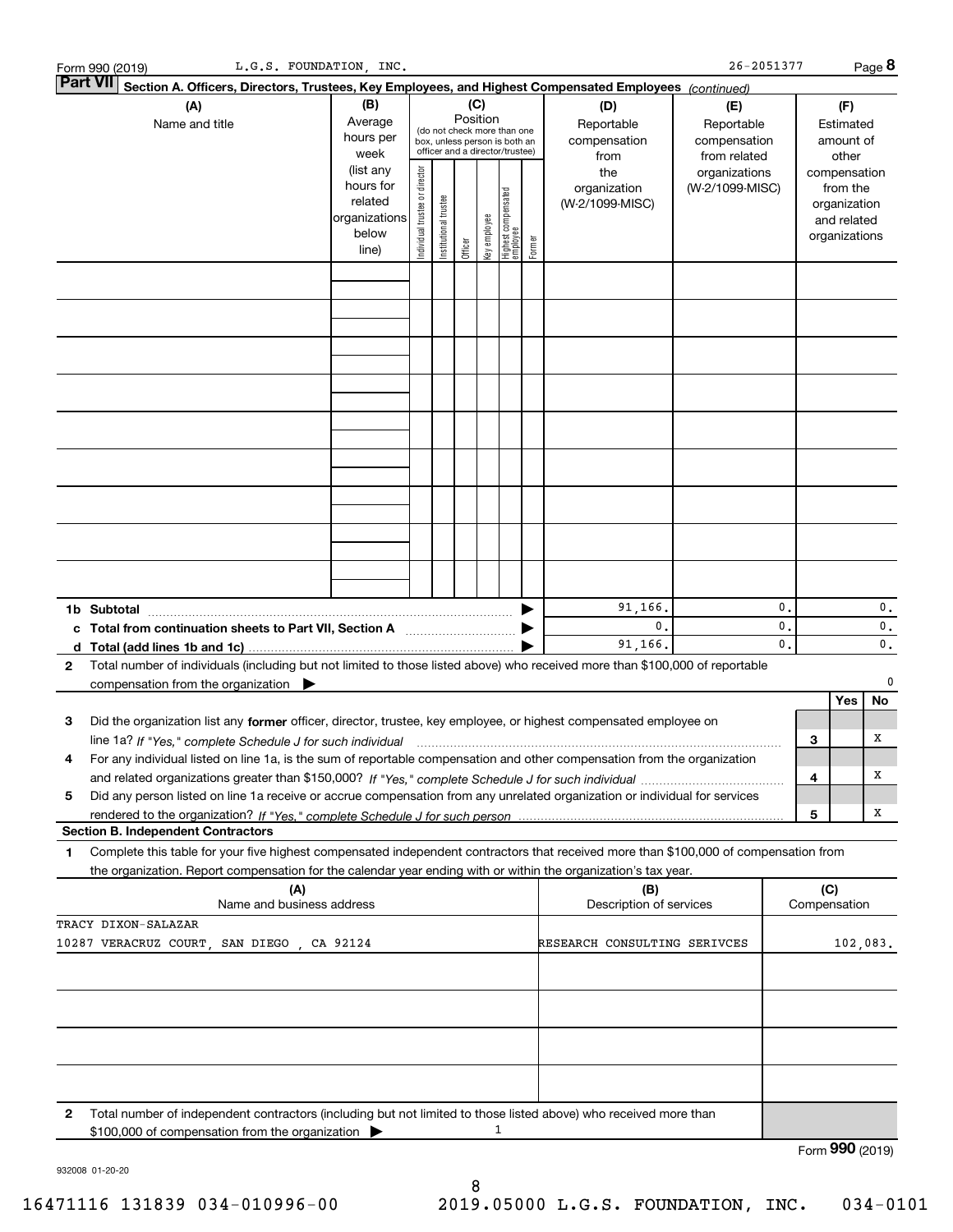|                                                           | <b>Part VIII</b> | <b>Statement of Revenue</b>                                                                                          |                      |                      |                                                               |                  |                                                                 |
|-----------------------------------------------------------|------------------|----------------------------------------------------------------------------------------------------------------------|----------------------|----------------------|---------------------------------------------------------------|------------------|-----------------------------------------------------------------|
|                                                           |                  | Check if Schedule O contains a response or note to any line in this Part VIII                                        |                      |                      |                                                               |                  |                                                                 |
|                                                           |                  |                                                                                                                      |                      | (A)<br>Total revenue | (B)<br>Related or exempt<br>function revenue business revenue | (C)<br>Unrelated | (D)<br>Revenue excluded<br>from tax under<br>sections 512 - 514 |
|                                                           |                  | 1a<br>1 a Federated campaigns                                                                                        |                      |                      |                                                               |                  |                                                                 |
| Contributions, Gifts, Grants<br>and Other Similar Amounts | b                | 1 <sub>b</sub><br>Membership dues                                                                                    |                      |                      |                                                               |                  |                                                                 |
|                                                           | c                | 1 <sub>c</sub><br>Fundraising events                                                                                 | 25,454.              |                      |                                                               |                  |                                                                 |
|                                                           | d                | 1 <sub>d</sub><br>Related organizations                                                                              |                      |                      |                                                               |                  |                                                                 |
|                                                           | е                | Government grants (contributions)<br>1e                                                                              |                      |                      |                                                               |                  |                                                                 |
|                                                           |                  | f All other contributions, gifts, grants, and                                                                        |                      |                      |                                                               |                  |                                                                 |
|                                                           |                  | similar amounts not included above<br>1f                                                                             | 742,179.             |                      |                                                               |                  |                                                                 |
|                                                           | a                | <u>1g \$</u><br>Noncash contributions included in lines 1a-1f                                                        |                      |                      |                                                               |                  |                                                                 |
|                                                           |                  |                                                                                                                      |                      | 767,633.             |                                                               |                  |                                                                 |
|                                                           |                  |                                                                                                                      | <b>Business Code</b> |                      |                                                               |                  |                                                                 |
| Program Service<br>Revenue                                | 2a               | <u> 1989 - Johann Stein, marwolaethau a bhann an t-Amhair an t-Amhair an t-Amhair an t-Amhair an t-Amhair an t-A</u> |                      |                      |                                                               |                  |                                                                 |
|                                                           | b                | <u> 1989 - Johann Barn, mars eta biztanleria (h. 1989).</u>                                                          |                      |                      |                                                               |                  |                                                                 |
| evenue                                                    | c                | the contract of the contract of the contract of the contract of the contract of                                      |                      |                      |                                                               |                  |                                                                 |
|                                                           | d                | the contract of the contract of the contract of the contract of the contract of                                      |                      |                      |                                                               |                  |                                                                 |
|                                                           | е                |                                                                                                                      |                      |                      |                                                               |                  |                                                                 |
|                                                           | g                |                                                                                                                      | ▶                    |                      |                                                               |                  |                                                                 |
|                                                           | 3                | Investment income (including dividends, interest, and                                                                |                      |                      |                                                               |                  |                                                                 |
|                                                           |                  |                                                                                                                      | ▶                    | 98.                  |                                                               |                  | 98.                                                             |
|                                                           | 4                | Income from investment of tax-exempt bond proceeds                                                                   |                      |                      |                                                               |                  |                                                                 |
|                                                           | 5                |                                                                                                                      |                      |                      |                                                               |                  |                                                                 |
|                                                           |                  | (i) Real                                                                                                             | (ii) Personal        |                      |                                                               |                  |                                                                 |
|                                                           | 6а               | Gross rents<br>6a<br>.                                                                                               |                      |                      |                                                               |                  |                                                                 |
|                                                           | b                | 6b<br>Less: rental expenses                                                                                          |                      |                      |                                                               |                  |                                                                 |
|                                                           | с                | 6c<br>Rental income or (loss)                                                                                        |                      |                      |                                                               |                  |                                                                 |
|                                                           | d                | Net rental income or (loss)                                                                                          |                      |                      |                                                               |                  |                                                                 |
|                                                           |                  | (i) Securities<br>7 a Gross amount from sales of                                                                     | (ii) Other           |                      |                                                               |                  |                                                                 |
|                                                           |                  | assets other than inventory<br>7a                                                                                    |                      |                      |                                                               |                  |                                                                 |
|                                                           |                  | <b>b</b> Less: cost or other basis                                                                                   |                      |                      |                                                               |                  |                                                                 |
| Revenue                                                   |                  | 7b<br>and sales expenses<br>7c                                                                                       |                      |                      |                                                               |                  |                                                                 |
|                                                           |                  | Gain or (loss)                                                                                                       |                      |                      |                                                               |                  |                                                                 |
|                                                           |                  | 8 a Gross income from fundraising events (not                                                                        |                      |                      |                                                               |                  |                                                                 |
| <b>Other</b>                                              |                  | $\frac{25,454}{\pi}$ of<br>including \$<br>contributions reported on line 1c). See<br>  8a                           | 0.                   |                      |                                                               |                  |                                                                 |
|                                                           | b                | 8 <sub>b</sub>                                                                                                       | 26,745.              |                      |                                                               |                  |                                                                 |
|                                                           |                  | c Net income or (loss) from fundraising events                                                                       |                      | $-26, 745.$          |                                                               |                  | $-26, 745.$                                                     |
|                                                           |                  | 9 a Gross income from gaming activities. See                                                                         |                      |                      |                                                               |                  |                                                                 |
|                                                           |                  | 9a                                                                                                                   |                      |                      |                                                               |                  |                                                                 |
|                                                           |                  | 9b                                                                                                                   |                      |                      |                                                               |                  |                                                                 |
|                                                           |                  | c Net income or (loss) from gaming activities                                                                        |                      |                      |                                                               |                  |                                                                 |
|                                                           |                  | 10 a Gross sales of inventory, less returns                                                                          |                      |                      |                                                               |                  |                                                                 |
|                                                           |                  | 10a                                                                                                                  |                      |                      |                                                               |                  |                                                                 |
|                                                           |                  | 10b<br><b>b</b> Less: cost of goods sold                                                                             |                      |                      |                                                               |                  |                                                                 |
|                                                           |                  | c Net income or (loss) from sales of inventory                                                                       | <b>Business Code</b> |                      |                                                               |                  |                                                                 |
|                                                           |                  | 11 a MISC. INCOME                                                                                                    | 541610               | 33, 348.             |                                                               |                  | 33,348.                                                         |
|                                                           | b                |                                                                                                                      |                      |                      |                                                               |                  |                                                                 |
|                                                           | с                |                                                                                                                      |                      |                      |                                                               |                  |                                                                 |
| Miscellaneous<br>Revenue                                  | d                |                                                                                                                      |                      |                      |                                                               |                  |                                                                 |
|                                                           |                  |                                                                                                                      |                      | 33, 348.             |                                                               |                  |                                                                 |
|                                                           | 12               | Total revenue. See instructions                                                                                      |                      | 774,334.             | 0.                                                            | 0.               | 6,701.                                                          |
|                                                           | 932009 01-20-20  |                                                                                                                      |                      |                      |                                                               |                  | Form 990 (2019)                                                 |

9

Form 990 (2019) L.G.S. FOUNDATION, INC. 26-2051377 Page

932009 01-20-20

16471116 131839 034-010996-00 2019.05000 L.G.S. FOUNDATION, INC. 034-0101

**9**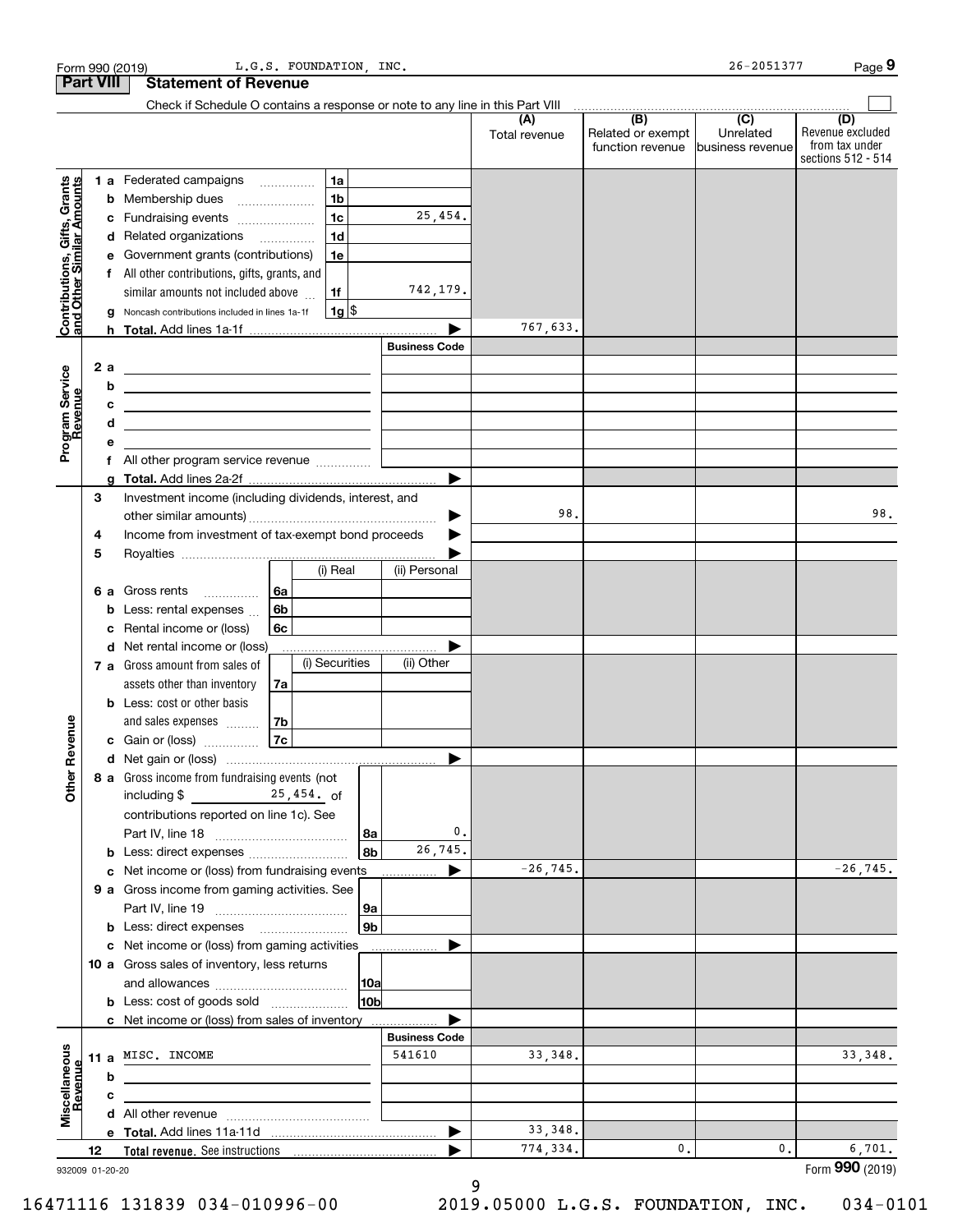Form 990 (2019) L.G.S. FOUNDATION, INC. 26-2051377 Page

**10**

Check here  $\bullet$  if following SOP 98-2 (ASC 958-720) **Total functional expenses.**  Add lines 1 through 24e **Joint costs.** Complete this line only if the organization **(A)**<br>Total expenses **(B) (C) (D) 1234567891011abcdefg12131415161718192021222324abcde2526***Section 501(c)(3) and 501(c)(4) organizations must complete all columns. All other organizations must complete column (A).* Grants and other assistance to domestic organizations and domestic governments. See Part IV, line 21 Compensation not included above to disqualified persons (as defined under section 4958(f)(1)) and persons described in section 4958(c)(3)(B) Pension plan accruals and contributions (include section 401(k) and 403(b) employer contributions) Professional fundraising services. See Part IV, line 17 Other. (If line 11g amount exceeds 10% of line 25, column (A) amount, list line 11g expenses on Sch O.) Other expenses. Itemize expenses not covered above (List miscellaneous expenses on line 24e. If line 24e amount exceeds 10% of line 25, column (A) amount, list line 24e expenses on Schedule O.) reported in column (B) joint costs from a combined educational campaign and fundraising solicitation. Check if Schedule O contains a response or note to any line in this Part IX (C) (C) (C) (C) (C) (C) Program service expensesManagement and general expenses Fundraising expensesGrants and other assistance to domestic individuals. See Part IV, line 22 ~~~~~~~ Grants and other assistance to foreign organizations, foreign governments, and foreign individuals. See Part IV, lines 15 and 16  $\ldots$ Benefits paid to or for members ..................... Compensation of current officers, directors, trustees, and key employees  $\ldots$   $\ldots$   $\ldots$   $\ldots$   $\ldots$   $\ldots$ Other salaries and wages ~~~~~~~~~~ Other employee benefits ~~~~~~~~~~ Payroll taxes ~~~~~~~~~~~~~~~~ Fees for services (nonemployees): Management ~~~~~~~~~~~~~~~~ Legal ~~~~~~~~~~~~~~~~~~~~Accounting ~~~~~~~~~~~~~~~~~ Lobbying ~~~~~~~~~~~~~~~~~~ lnvestment management fees ....................... Advertising and promotion \_\_\_\_\_\_\_\_\_\_\_\_\_\_\_\_\_\_\_ Office expenses ~~~~~~~~~~~~~~~ Information technology ~~~~~~~~~~~ Royalties ~~~~~~~~~~~~~~~~~~ Occupancy ~~~~~~~~~~~~~~~~~ Travel ……………………………………………… Payments of travel or entertainment expenses for any federal, state, or local public officials ... Conferences, conventions, and meetings InterestPayments to affiliates [*[[[[[[[[[[[[[]]]]]* ~~~~~~~~~~~~~~~~~~Depreciation, depletion, and amortization  $\,\,\ldots\,\,$ Insurance~~~~~~~~~~~~~~~~~All other expenses Check here  $\blacktriangleright$ *Do not include amounts reported on lines 6b, 7b, 8b, 9b, and 10b of Part VIII.*  $\mathcal{L}^{\text{max}}$ 77,500. 319,946. 3,057. 11,627. 497.23,159. 204,108. 2,512. 17,236. 1,541. 1,195. 141.589.663,108. 77,500. 319,946. 1,273. 1,784. 5,036. 6,591. 497.13,609. 9,550. 204,108. 2,512. 17,236. 1,541. 1,195. 141.589.622,061. 41,047. 0. MISC. EXPENSE TELEPHONEBANK & CREDIT CARD FEES DUES & SUBSCRIPTIONS

10

932010 01-20-20

Form (2019) **990**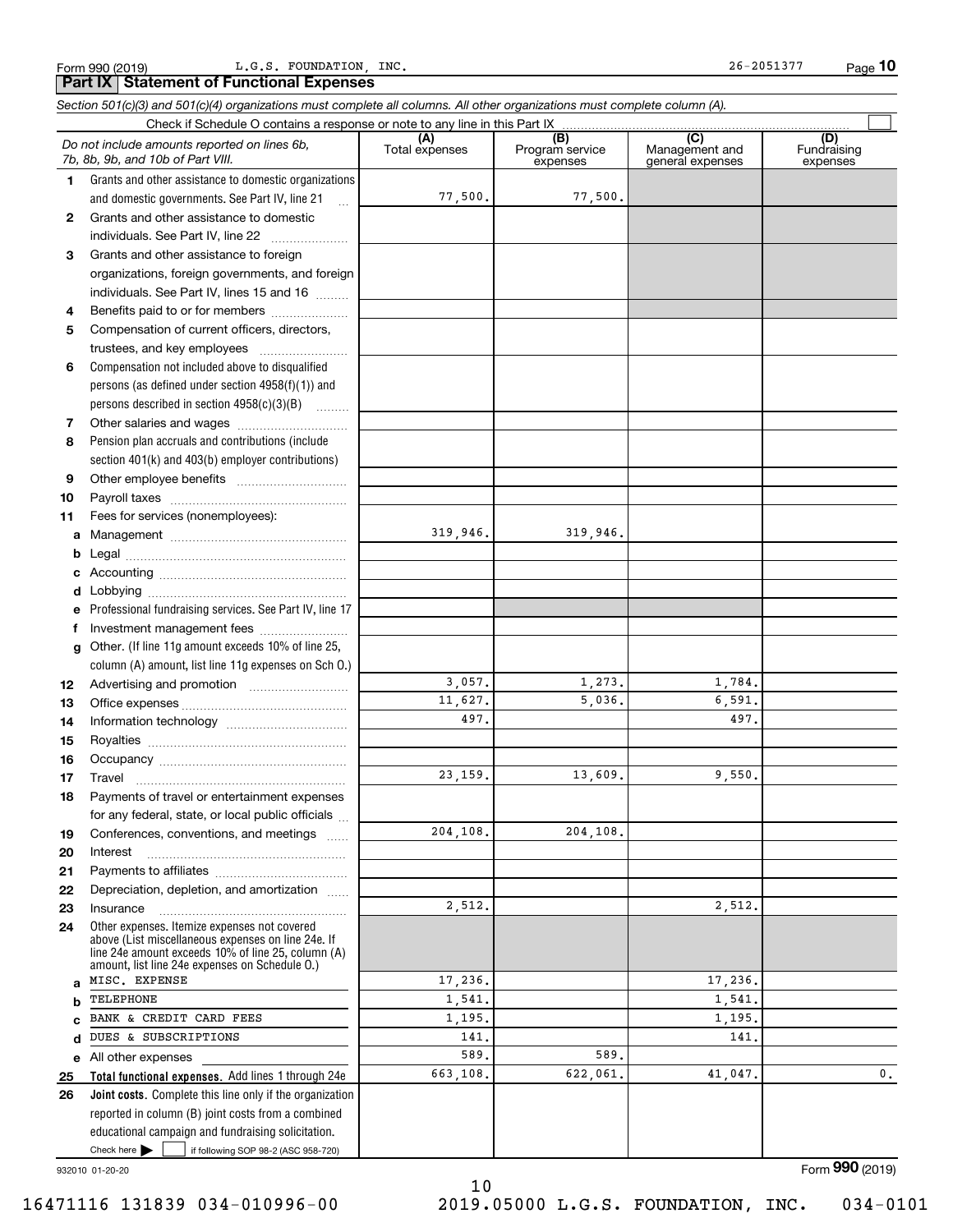**Part X Balance Sheet**

L.G.S. FOUNDATION, INC. 26-2051377

|                             |          |                                                                                                                                                                                                                                | (A)<br>Beginning of year |                 | (B)<br>End of year |
|-----------------------------|----------|--------------------------------------------------------------------------------------------------------------------------------------------------------------------------------------------------------------------------------|--------------------------|-----------------|--------------------|
|                             | 1        |                                                                                                                                                                                                                                | 306, 434.                | $\mathbf{1}$    | 232,779.           |
|                             | 2        |                                                                                                                                                                                                                                | 300,556.                 | $\mathbf{2}$    | 211,704.           |
|                             | 3        |                                                                                                                                                                                                                                |                          | 3               |                    |
|                             | 4        |                                                                                                                                                                                                                                |                          | 4               | 178,684.           |
|                             | 5        | Loans and other receivables from any current or former officer, director,                                                                                                                                                      |                          |                 |                    |
|                             |          | trustee, key employee, creator or founder, substantial contributor, or 35%                                                                                                                                                     |                          |                 |                    |
|                             |          | controlled entity or family member of any of these persons                                                                                                                                                                     |                          | 5               |                    |
|                             | 6        | Loans and other receivables from other disqualified persons (as defined                                                                                                                                                        |                          |                 |                    |
|                             |          | under section $4958(f)(1)$ , and persons described in section $4958(c)(3)(B)$                                                                                                                                                  | $\ldots$                 | 6               |                    |
|                             | 7        |                                                                                                                                                                                                                                |                          | $\overline{7}$  |                    |
| Assets                      | 8        |                                                                                                                                                                                                                                |                          | 8               |                    |
|                             | 9        | Prepaid expenses and deferred charges                                                                                                                                                                                          | 12,000.                  | 9               |                    |
|                             |          | <b>10a</b> Land, buildings, and equipment: cost or other                                                                                                                                                                       |                          |                 |                    |
|                             |          | basis. Complete Part VI of Schedule D  10a                                                                                                                                                                                     |                          |                 |                    |
|                             | b        | 10b<br>Less: accumulated depreciation<br>. 1                                                                                                                                                                                   |                          | 10 <sub>c</sub> |                    |
|                             | 11       |                                                                                                                                                                                                                                |                          | 11              |                    |
|                             | 12       |                                                                                                                                                                                                                                |                          | 12              |                    |
|                             | 13       |                                                                                                                                                                                                                                |                          | 13              |                    |
|                             | 14       |                                                                                                                                                                                                                                |                          | 14              |                    |
|                             | 15       |                                                                                                                                                                                                                                | 1,058.                   | 15              |                    |
|                             | 16       |                                                                                                                                                                                                                                | 620,048.                 | 16              | 623, 167.          |
|                             | 17       |                                                                                                                                                                                                                                | 6,654.                   | 17              | 36,308.            |
|                             | 18       |                                                                                                                                                                                                                                |                          | 18              |                    |
|                             | 19       | Deferred revenue manual contracts and contracts are all the contracts and contracts are contracted and contracts are contracted and contract are contracted and contract are contracted and contract are contracted and contra | 325,000.                 | 19              | 200,000.           |
|                             | 20       |                                                                                                                                                                                                                                |                          | 20              |                    |
|                             | 21       | Escrow or custodial account liability. Complete Part IV of Schedule D<br>1.1.1.1.1.1.1.1.1                                                                                                                                     |                          | 21              |                    |
|                             | 22       | Loans and other payables to any current or former officer, director,                                                                                                                                                           |                          |                 |                    |
| Liabilities                 |          | trustee, key employee, creator or founder, substantial contributor, or 35%                                                                                                                                                     |                          |                 |                    |
|                             |          | controlled entity or family member of any of these persons                                                                                                                                                                     |                          | 22              |                    |
|                             | 23       | Secured mortgages and notes payable to unrelated third parties                                                                                                                                                                 |                          | 23              |                    |
|                             | 24       |                                                                                                                                                                                                                                |                          | 24              |                    |
|                             | 25       | Other liabilities (including federal income tax, payables to related third                                                                                                                                                     |                          |                 |                    |
|                             |          | parties, and other liabilities not included on lines 17-24). Complete Part X                                                                                                                                                   |                          |                 |                    |
|                             |          | of Schedule D                                                                                                                                                                                                                  |                          | 25              |                    |
|                             | 26       | Total liabilities. Add lines 17 through 25                                                                                                                                                                                     | 331,654.                 | 26              | 236,308.           |
|                             |          | Organizations that follow FASB ASC 958, check here ▶                                                                                                                                                                           |                          |                 |                    |
|                             |          | and complete lines 27, 28, 32, and 33.                                                                                                                                                                                         |                          |                 |                    |
|                             | 27       | Net assets without donor restrictions                                                                                                                                                                                          |                          | 27              |                    |
|                             | 28       |                                                                                                                                                                                                                                |                          | 28              |                    |
|                             |          | Organizations that do not follow FASB ASC 958, check here $\triangleright$ $\frac{X}{X}$                                                                                                                                       |                          |                 |                    |
| Net Assets or Fund Balances |          | and complete lines 29 through 33.                                                                                                                                                                                              | 0.                       |                 | 0.                 |
|                             | 29       |                                                                                                                                                                                                                                | 0.                       | 29<br>30        | $\mathbf{0}$ .     |
|                             | 30       | Paid-in or capital surplus, or land, building, or equipment fund<br>Retained earnings, endowment, accumulated income, or other funds                                                                                           | 288,394.                 | 31              | 386,859.           |
|                             | 31<br>32 |                                                                                                                                                                                                                                | 288,394.                 | 32              | 386,859.           |
|                             | 33       |                                                                                                                                                                                                                                | 620,048.                 | 33              | 623,167.           |
|                             |          |                                                                                                                                                                                                                                |                          |                 |                    |

Form (2019) **990**

932011 01-20-20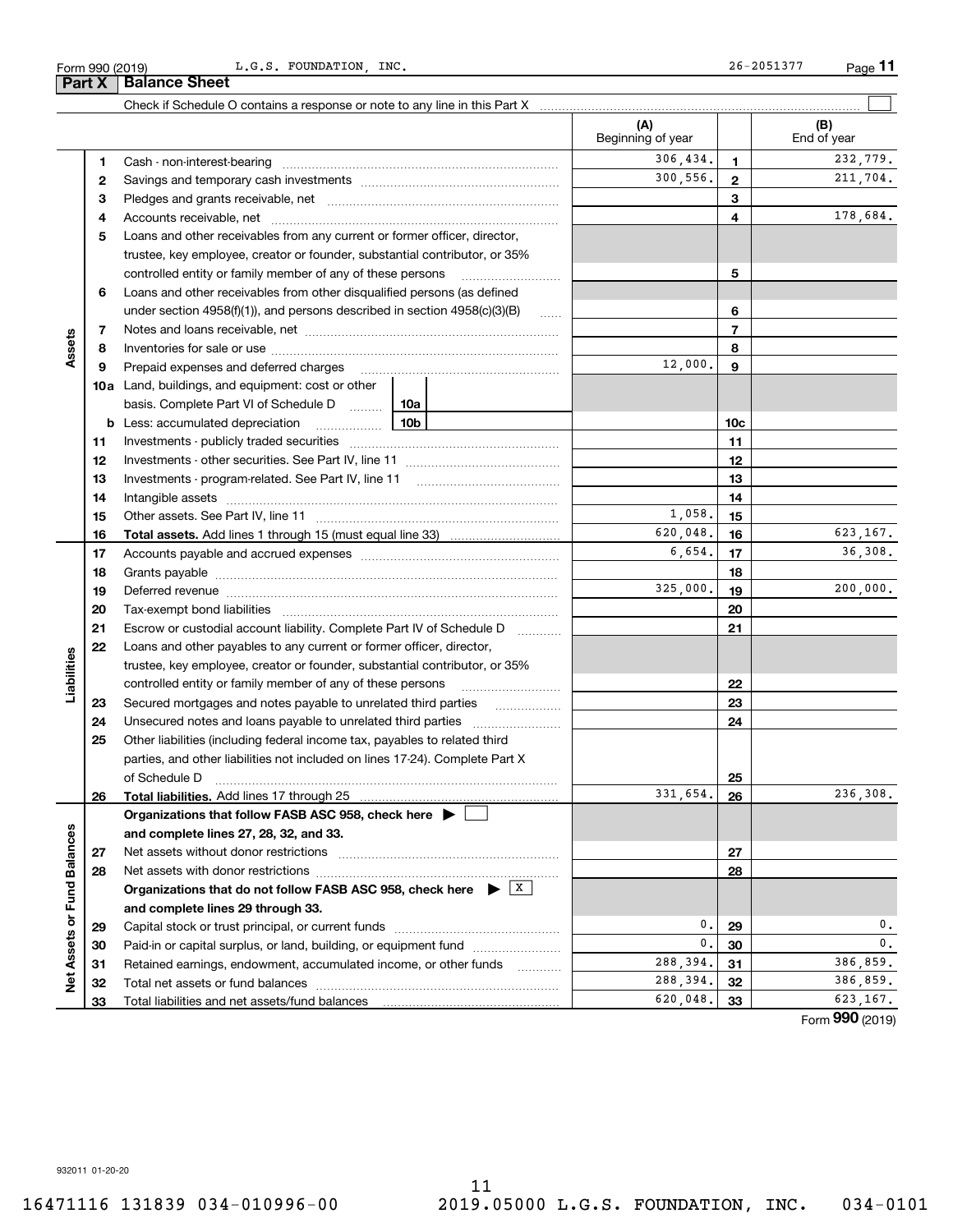|    | L.G.S. FOUNDATION, INC.<br>Form 990 (2019)                                                                                                                                                                                     | $26 - 2051377$          |                |            | Page $12$  |
|----|--------------------------------------------------------------------------------------------------------------------------------------------------------------------------------------------------------------------------------|-------------------------|----------------|------------|------------|
|    | <b>Part XI</b><br><b>Reconciliation of Net Assets</b>                                                                                                                                                                          |                         |                |            |            |
|    |                                                                                                                                                                                                                                |                         |                |            |            |
|    |                                                                                                                                                                                                                                |                         |                |            |            |
| 1  | Total revenue (must equal Part VIII, column (A), line 12)                                                                                                                                                                      | 1.                      |                |            | 774,334.   |
| 2  |                                                                                                                                                                                                                                | $\mathbf{2}$            |                |            | 663.108.   |
| 3  | Revenue less expenses. Subtract line 2 from line 1                                                                                                                                                                             | 3                       |                | 111.226.   |            |
| 4  |                                                                                                                                                                                                                                | $\overline{\mathbf{4}}$ |                |            | 288,394.   |
| 5  |                                                                                                                                                                                                                                | 5                       |                |            |            |
| 6  | Donated services and use of facilities [111] Donated and the service of facilities [11] Donated services and use of facilities [11] Donated and the service of the service of the service of the service of the service of the | 6                       |                |            |            |
| 7  | Investment expenses www.communication.communication.com/news/communication.com/news/communication.com/news/communication.com/news/communication.com/news/communication.com/news/communication.com/news/communication.com/news/ | $\overline{7}$          |                |            |            |
| 8  | Prior period adjustments                                                                                                                                                                                                       | 8                       |                |            | $-12,761.$ |
| 9  | Other changes in net assets or fund balances (explain on Schedule O)                                                                                                                                                           | $\mathbf{Q}$            |                |            | 0.         |
| 10 | Net assets or fund balances at end of year. Combine lines 3 through 9 (must equal Part X, line 32,                                                                                                                             |                         |                |            |            |
|    | column (B)).                                                                                                                                                                                                                   | 10                      |                |            | 386,859.   |
|    | Part XII Financial Statements and Reporting                                                                                                                                                                                    |                         |                |            |            |
|    |                                                                                                                                                                                                                                |                         |                |            |            |
|    |                                                                                                                                                                                                                                |                         |                | <b>Yes</b> | No         |
| 1  | $\sqrt{x}$ Accrual<br>Accounting method used to prepare the Form 990: <u>[</u> Cash<br>Other                                                                                                                                   |                         |                |            |            |
|    | If the organization changed its method of accounting from a prior year or checked "Other," explain in Schedule O.                                                                                                              |                         |                |            |            |
|    | 2a Were the organization's financial statements compiled or reviewed by an independent accountant?                                                                                                                             |                         | 2a             |            | X          |
|    | If "Yes," check a box below to indicate whether the financial statements for the year were compiled or reviewed on a                                                                                                           |                         |                |            |            |
|    | separate basis, consolidated basis, or both:                                                                                                                                                                                   |                         |                |            |            |
|    | Separate basis<br><b>Consolidated basis</b><br>Both consolidated and separate basis                                                                                                                                            |                         |                |            |            |
|    | <b>b</b> Were the organization's financial statements audited by an independent accountant?                                                                                                                                    |                         | 2 <sub>b</sub> |            | х          |
|    | If "Yes," check a box below to indicate whether the financial statements for the year were audited on a separate basis,                                                                                                        |                         |                |            |            |
|    | consolidated basis, or both:                                                                                                                                                                                                   |                         |                |            |            |
|    | Separate basis<br><b>Consolidated basis</b><br>Both consolidated and separate basis                                                                                                                                            |                         |                |            |            |
|    | c If "Yes" to line 2a or 2b, does the organization have a committee that assumes responsibility for oversight of the audit,                                                                                                    |                         |                |            |            |
|    | review, or compilation of its financial statements and selection of an independent accountant?                                                                                                                                 |                         | 2c             |            |            |
|    | If the organization changed either its oversight process or selection process during the tax year, explain on Schedule O.                                                                                                      |                         |                |            |            |
|    | 3a As a result of a federal award, was the organization required to undergo an audit or audits as set forth in the Single Audit                                                                                                |                         |                |            |            |
|    |                                                                                                                                                                                                                                |                         | 3a             |            | х          |
|    | b If "Yes," did the organization undergo the required audit or audits? If the organization did not undergo the required audit                                                                                                  |                         |                |            |            |
|    | or audits, explain why on Schedule O and describe any steps taken to undergo such audits                                                                                                                                       |                         | 3b             | nnn        |            |

Form (2019) **990**

932012 01-20-20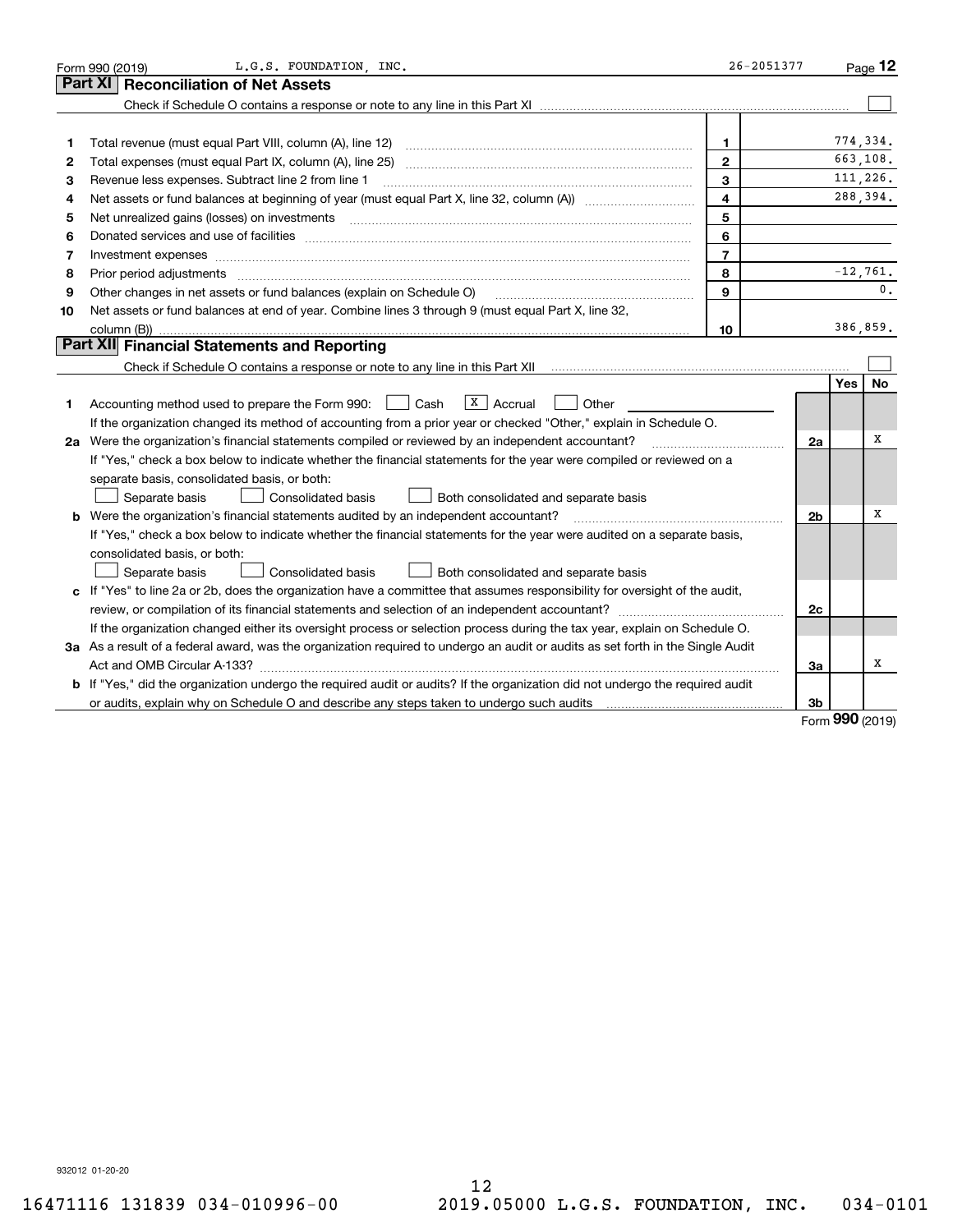#### **SCHEDULE A**

Department of the Treasury

**(Form 990 or 990-EZ)**

## **Public Charity Status and Public Support**

**Complete if the organization is a section 501(c)(3) organization or a section 4947(a)(1) nonexempt charitable trust. | Attach to Form 990 or Form 990-EZ.** 

| OMB No 1545-0047             |
|------------------------------|
| 019                          |
| Open to Public<br>Inspection |

| Name of the organization |  |  |  |  |
|--------------------------|--|--|--|--|
|--------------------------|--|--|--|--|

| Internal Revenue Service |                     |                                                                                                                           |  | Go to www.irs.gov/Form990 for instructions and the latest information. |                                                                                                                                                                                                                                  |     |                                                                |                            |                                       | Inspection                 |  |  |
|--------------------------|---------------------|---------------------------------------------------------------------------------------------------------------------------|--|------------------------------------------------------------------------|----------------------------------------------------------------------------------------------------------------------------------------------------------------------------------------------------------------------------------|-----|----------------------------------------------------------------|----------------------------|---------------------------------------|----------------------------|--|--|
|                          |                     | Name of the organization                                                                                                  |  |                                                                        |                                                                                                                                                                                                                                  |     |                                                                |                            | <b>Employer identification number</b> |                            |  |  |
|                          |                     |                                                                                                                           |  | L.G.S. FOUNDATION, INC.                                                |                                                                                                                                                                                                                                  |     |                                                                |                            |                                       | 26-2051377                 |  |  |
|                          | Part I              |                                                                                                                           |  |                                                                        | Reason for Public Charity Status (All organizations must complete this part.) See instructions.                                                                                                                                  |     |                                                                |                            |                                       |                            |  |  |
|                          |                     |                                                                                                                           |  |                                                                        | The organization is not a private foundation because it is: (For lines 1 through 12, check only one box.)                                                                                                                        |     |                                                                |                            |                                       |                            |  |  |
| 1.                       |                     |                                                                                                                           |  |                                                                        | A church, convention of churches, or association of churches described in section 170(b)(1)(A)(i).                                                                                                                               |     |                                                                |                            |                                       |                            |  |  |
| 2                        |                     | A school described in section 170(b)(1)(A)(ii). (Attach Schedule E (Form 990 or 990-EZ).)                                 |  |                                                                        |                                                                                                                                                                                                                                  |     |                                                                |                            |                                       |                            |  |  |
| 3.                       |                     |                                                                                                                           |  |                                                                        | A hospital or a cooperative hospital service organization described in section 170(b)(1)(A)(iii).                                                                                                                                |     |                                                                |                            |                                       |                            |  |  |
| 4                        |                     |                                                                                                                           |  |                                                                        | A medical research organization operated in conjunction with a hospital described in section 170(b)(1)(A)(iii). Enter the hospital's name,                                                                                       |     |                                                                |                            |                                       |                            |  |  |
|                          |                     | city, and state:                                                                                                          |  |                                                                        |                                                                                                                                                                                                                                  |     |                                                                |                            |                                       |                            |  |  |
| 5                        |                     | An organization operated for the benefit of a college or university owned or operated by a governmental unit described in |  |                                                                        |                                                                                                                                                                                                                                  |     |                                                                |                            |                                       |                            |  |  |
|                          |                     |                                                                                                                           |  | section 170(b)(1)(A)(iv). (Complete Part II.)                          |                                                                                                                                                                                                                                  |     |                                                                |                            |                                       |                            |  |  |
| 6                        |                     |                                                                                                                           |  |                                                                        | A federal, state, or local government or governmental unit described in section 170(b)(1)(A)(v).                                                                                                                                 |     |                                                                |                            |                                       |                            |  |  |
| 7                        |                     |                                                                                                                           |  |                                                                        | An organization that normally receives a substantial part of its support from a governmental unit or from the general public described in                                                                                        |     |                                                                |                            |                                       |                            |  |  |
|                          |                     |                                                                                                                           |  | section 170(b)(1)(A)(vi). (Complete Part II.)                          |                                                                                                                                                                                                                                  |     |                                                                |                            |                                       |                            |  |  |
| 8                        |                     |                                                                                                                           |  |                                                                        | A community trust described in section 170(b)(1)(A)(vi). (Complete Part II.)                                                                                                                                                     |     |                                                                |                            |                                       |                            |  |  |
| 9                        |                     |                                                                                                                           |  |                                                                        | An agricultural research organization described in section 170(b)(1)(A)(ix) operated in conjunction with a land-grant college                                                                                                    |     |                                                                |                            |                                       |                            |  |  |
|                          |                     |                                                                                                                           |  |                                                                        | or university or a non-land-grant college of agriculture (see instructions). Enter the name, city, and state of the college or                                                                                                   |     |                                                                |                            |                                       |                            |  |  |
|                          |                     | university:                                                                                                               |  |                                                                        |                                                                                                                                                                                                                                  |     |                                                                |                            |                                       |                            |  |  |
| 10                       | $\lfloor x \rfloor$ |                                                                                                                           |  |                                                                        | An organization that normally receives: (1) more than 33 1/3% of its support from contributions, membership fees, and gross receipts from                                                                                        |     |                                                                |                            |                                       |                            |  |  |
|                          |                     |                                                                                                                           |  |                                                                        | activities related to its exempt functions - subject to certain exceptions, and (2) no more than 33 1/3% of its support from gross investment                                                                                    |     |                                                                |                            |                                       |                            |  |  |
|                          |                     |                                                                                                                           |  |                                                                        | income and unrelated business taxable income (less section 511 tax) from businesses acquired by the organization after June 30, 1975.                                                                                            |     |                                                                |                            |                                       |                            |  |  |
|                          |                     |                                                                                                                           |  | See section 509(a)(2). (Complete Part III.)                            |                                                                                                                                                                                                                                  |     |                                                                |                            |                                       |                            |  |  |
| 11                       |                     |                                                                                                                           |  |                                                                        | An organization organized and operated exclusively to test for public safety. See section 509(a)(4).                                                                                                                             |     |                                                                |                            |                                       |                            |  |  |
| 12                       |                     |                                                                                                                           |  |                                                                        | An organization organized and operated exclusively for the benefit of, to perform the functions of, or to carry out the purposes of one or                                                                                       |     |                                                                |                            |                                       |                            |  |  |
|                          |                     |                                                                                                                           |  |                                                                        | more publicly supported organizations described in section 509(a)(1) or section 509(a)(2). See section 509(a)(3). Check the box in                                                                                               |     |                                                                |                            |                                       |                            |  |  |
|                          |                     |                                                                                                                           |  |                                                                        | lines 12a through 12d that describes the type of supporting organization and complete lines 12e, 12f, and 12g.                                                                                                                   |     |                                                                |                            |                                       |                            |  |  |
| a                        |                     |                                                                                                                           |  |                                                                        | Type I. A supporting organization operated, supervised, or controlled by its supported organization(s), typically by giving                                                                                                      |     |                                                                |                            |                                       |                            |  |  |
|                          |                     |                                                                                                                           |  |                                                                        | the supported organization(s) the power to regularly appoint or elect a majority of the directors or trustees of the supporting                                                                                                  |     |                                                                |                            |                                       |                            |  |  |
|                          |                     |                                                                                                                           |  | organization. You must complete Part IV, Sections A and B.             |                                                                                                                                                                                                                                  |     |                                                                |                            |                                       |                            |  |  |
| b                        |                     |                                                                                                                           |  |                                                                        | Type II. A supporting organization supervised or controlled in connection with its supported organization(s), by having                                                                                                          |     |                                                                |                            |                                       |                            |  |  |
|                          |                     |                                                                                                                           |  |                                                                        | control or management of the supporting organization vested in the same persons that control or manage the supported                                                                                                             |     |                                                                |                            |                                       |                            |  |  |
|                          |                     |                                                                                                                           |  | organization(s). You must complete Part IV, Sections A and C.          |                                                                                                                                                                                                                                  |     |                                                                |                            |                                       |                            |  |  |
|                          |                     |                                                                                                                           |  |                                                                        | Type III functionally integrated. A supporting organization operated in connection with, and functionally integrated with,<br>its supported organization(s) (see instructions). You must complete Part IV, Sections A, D, and E. |     |                                                                |                            |                                       |                            |  |  |
| d                        |                     |                                                                                                                           |  |                                                                        | Type III non-functionally integrated. A supporting organization operated in connection with its supported organization(s)                                                                                                        |     |                                                                |                            |                                       |                            |  |  |
|                          |                     |                                                                                                                           |  |                                                                        | that is not functionally integrated. The organization generally must satisfy a distribution requirement and an attentiveness                                                                                                     |     |                                                                |                            |                                       |                            |  |  |
|                          |                     |                                                                                                                           |  |                                                                        | requirement (see instructions). You must complete Part IV, Sections A and D, and Part V.                                                                                                                                         |     |                                                                |                            |                                       |                            |  |  |
| е                        |                     |                                                                                                                           |  |                                                                        | Check this box if the organization received a written determination from the IRS that it is a Type I, Type II, Type III                                                                                                          |     |                                                                |                            |                                       |                            |  |  |
|                          |                     |                                                                                                                           |  |                                                                        | functionally integrated, or Type III non-functionally integrated supporting organization.                                                                                                                                        |     |                                                                |                            |                                       |                            |  |  |
| f                        |                     | Enter the number of supported organizations                                                                               |  |                                                                        |                                                                                                                                                                                                                                  |     |                                                                |                            |                                       |                            |  |  |
|                          |                     |                                                                                                                           |  | Provide the following information about the supported organization(s). |                                                                                                                                                                                                                                  |     |                                                                |                            |                                       |                            |  |  |
|                          |                     | (i) Name of supported                                                                                                     |  | (ii) EIN                                                               | (iii) Type of organization                                                                                                                                                                                                       |     | (iv) Is the organization listed<br>in your governing document? | (v) Amount of monetary     |                                       | (vi) Amount of other       |  |  |
|                          |                     | organization                                                                                                              |  |                                                                        | (described on lines 1-10<br>above (see instructions))                                                                                                                                                                            | Yes | No                                                             | support (see instructions) |                                       | support (see instructions) |  |  |
|                          |                     |                                                                                                                           |  |                                                                        |                                                                                                                                                                                                                                  |     |                                                                |                            |                                       |                            |  |  |
|                          |                     |                                                                                                                           |  |                                                                        |                                                                                                                                                                                                                                  |     |                                                                |                            |                                       |                            |  |  |
|                          |                     |                                                                                                                           |  |                                                                        |                                                                                                                                                                                                                                  |     |                                                                |                            |                                       |                            |  |  |
|                          |                     |                                                                                                                           |  |                                                                        |                                                                                                                                                                                                                                  |     |                                                                |                            |                                       |                            |  |  |
|                          |                     |                                                                                                                           |  |                                                                        |                                                                                                                                                                                                                                  |     |                                                                |                            |                                       |                            |  |  |
|                          |                     |                                                                                                                           |  |                                                                        |                                                                                                                                                                                                                                  |     |                                                                |                            |                                       |                            |  |  |
|                          |                     |                                                                                                                           |  |                                                                        |                                                                                                                                                                                                                                  |     |                                                                |                            |                                       |                            |  |  |
|                          |                     |                                                                                                                           |  |                                                                        |                                                                                                                                                                                                                                  |     |                                                                |                            |                                       |                            |  |  |
|                          |                     |                                                                                                                           |  |                                                                        |                                                                                                                                                                                                                                  |     |                                                                |                            |                                       |                            |  |  |

LHA For Paperwork Reduction Act Notice, see the Instructions for Form 990 or 990-EZ. 932021 09-25-19 Schedule A (Form 990 or 990-EZ) 2019 **Total** 13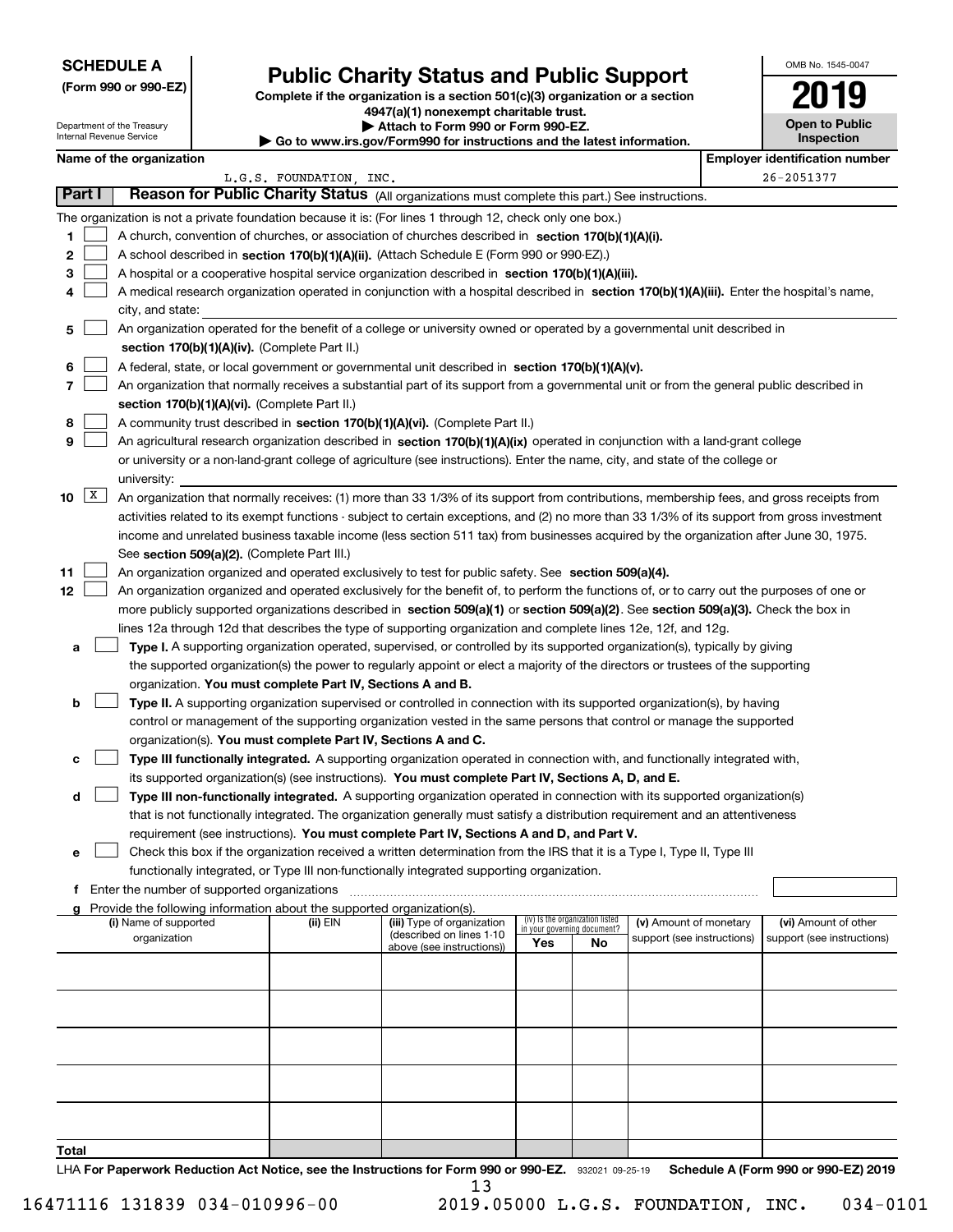#### Schedule A (Form 990 or 990-EZ) 2019  $\,$  L.G.S. FOUNDATION , INC.  $\,$  .  $\,$  .  $\,$  .  $\,$  .  $\,$  .  $\,$  .  $\,$  .  $\,$  .  $\,$  .  $\,$  .  $\,$  .  $\,$  .  $\,$  .  $\,$  .  $\,$  .  $\,$  .  $\,$  .  $\,$  .  $\,$  .  $\,$  .  $\,$  .  $\,$  .

**2**

(Complete only if you checked the box on line 5, 7, or 8 of Part I or if the organization failed to qualify under Part III. If the organization fails to qualify under the tests listed below, please complete Part III.) **Part II** | Support Schedule for Organizations Described in Sections 170(b)(1)(A)(iv) and 170(b)(1)(A)(vi)

|    | <b>Section A. Public Support</b>                                                                                                               |          |            |            |            |          |                                      |
|----|------------------------------------------------------------------------------------------------------------------------------------------------|----------|------------|------------|------------|----------|--------------------------------------|
|    | Calendar year (or fiscal year beginning in) $\blacktriangleright$                                                                              | (a) 2015 | $(b)$ 2016 | $(c)$ 2017 | $(d)$ 2018 | (e) 2019 | (f) Total                            |
|    | 1 Gifts, grants, contributions, and                                                                                                            |          |            |            |            |          |                                      |
|    | membership fees received. (Do not                                                                                                              |          |            |            |            |          |                                      |
|    | include any "unusual grants.")                                                                                                                 |          |            |            |            |          |                                      |
|    | 2 Tax revenues levied for the organ-                                                                                                           |          |            |            |            |          |                                      |
|    | ization's benefit and either paid to                                                                                                           |          |            |            |            |          |                                      |
|    | or expended on its behalf                                                                                                                      |          |            |            |            |          |                                      |
|    | 3 The value of services or facilities                                                                                                          |          |            |            |            |          |                                      |
|    | furnished by a governmental unit to                                                                                                            |          |            |            |            |          |                                      |
|    | the organization without charge                                                                                                                |          |            |            |            |          |                                      |
|    | 4 Total. Add lines 1 through 3                                                                                                                 |          |            |            |            |          |                                      |
| 5. | The portion of total contributions                                                                                                             |          |            |            |            |          |                                      |
|    | by each person (other than a                                                                                                                   |          |            |            |            |          |                                      |
|    | governmental unit or publicly                                                                                                                  |          |            |            |            |          |                                      |
|    | supported organization) included                                                                                                               |          |            |            |            |          |                                      |
|    | on line 1 that exceeds 2% of the                                                                                                               |          |            |            |            |          |                                      |
|    | amount shown on line 11,                                                                                                                       |          |            |            |            |          |                                      |
|    | column (f)                                                                                                                                     |          |            |            |            |          |                                      |
|    | 6 Public support. Subtract line 5 from line 4.                                                                                                 |          |            |            |            |          |                                      |
|    | <b>Section B. Total Support</b>                                                                                                                |          |            |            |            |          |                                      |
|    | Calendar year (or fiscal year beginning in) $\blacktriangleright$                                                                              | (a) 2015 | (b) 2016   | $(c)$ 2017 | $(d)$ 2018 | (e) 2019 | (f) Total                            |
|    | 7 Amounts from line 4                                                                                                                          |          |            |            |            |          |                                      |
| 8  | Gross income from interest,                                                                                                                    |          |            |            |            |          |                                      |
|    | dividends, payments received on                                                                                                                |          |            |            |            |          |                                      |
|    | securities loans, rents, royalties,                                                                                                            |          |            |            |            |          |                                      |
|    | and income from similar sources                                                                                                                |          |            |            |            |          |                                      |
| 9. | Net income from unrelated business                                                                                                             |          |            |            |            |          |                                      |
|    | activities, whether or not the                                                                                                                 |          |            |            |            |          |                                      |
|    | business is regularly carried on                                                                                                               |          |            |            |            |          |                                      |
|    | <b>10</b> Other income. Do not include gain                                                                                                    |          |            |            |            |          |                                      |
|    | or loss from the sale of capital                                                                                                               |          |            |            |            |          |                                      |
|    | assets (Explain in Part VI.)                                                                                                                   |          |            |            |            |          |                                      |
|    | <b>11 Total support.</b> Add lines 7 through 10                                                                                                |          |            |            |            |          |                                      |
|    | <b>12</b> Gross receipts from related activities, etc. (see instructions)                                                                      |          |            |            |            | 12       |                                      |
|    | 13 First five years. If the Form 990 is for the organization's first, second, third, fourth, or fifth tax year as a section 501(c)(3)          |          |            |            |            |          |                                      |
|    | organization, check this box and stop here                                                                                                     |          |            |            |            |          |                                      |
|    | Section C. Computation of Public Support Percentage                                                                                            |          |            |            |            |          |                                      |
|    | 14 Public support percentage for 2019 (line 6, column (f) divided by line 11, column (f) <i>mummention</i>                                     |          |            |            |            | 14       | %                                    |
|    |                                                                                                                                                |          |            |            |            | 15       | %                                    |
|    | 16a 33 1/3% support test - 2019. If the organization did not check the box on line 13, and line 14 is 33 1/3% or more, check this box and      |          |            |            |            |          |                                      |
|    | stop here. The organization qualifies as a publicly supported organization                                                                     |          |            |            |            |          | ▔▁▏                                  |
|    | b 33 1/3% support test - 2018. If the organization did not check a box on line 13 or 16a, and line 15 is 33 1/3% or more, check this box       |          |            |            |            |          |                                      |
|    | and stop here. The organization qualifies as a publicly supported organization                                                                 |          |            |            |            |          |                                      |
|    | 17a 10% -facts-and-circumstances test - 2019. If the organization did not check a box on line 13, 16a, or 16b, and line 14 is 10% or more,     |          |            |            |            |          |                                      |
|    | and if the organization meets the "facts-and-circumstances" test, check this box and stop here. Explain in Part VI how the organization        |          |            |            |            |          |                                      |
|    | meets the "facts-and-circumstances" test. The organization qualifies as a publicly supported organization                                      |          |            |            |            |          |                                      |
|    | <b>b 10% -facts-and-circumstances test - 2018.</b> If the organization did not check a box on line 13, 16a, 16b, or 17a, and line 15 is 10% or |          |            |            |            |          |                                      |
|    | more, and if the organization meets the "facts-and-circumstances" test, check this box and stop here. Explain in Part VI how the               |          |            |            |            |          |                                      |
|    | organization meets the "facts-and-circumstances" test. The organization qualifies as a publicly supported organization                         |          |            |            |            |          |                                      |
| 18 | Private foundation. If the organization did not check a box on line 13, 16a, 16b, 17a, or 17b, check this box and see instructions             |          |            |            |            |          |                                      |
|    |                                                                                                                                                |          |            |            |            |          | Schedule A (Form 990 or 990-F7) 2019 |

**Schedule A (Form 990 or 990-EZ) 2019**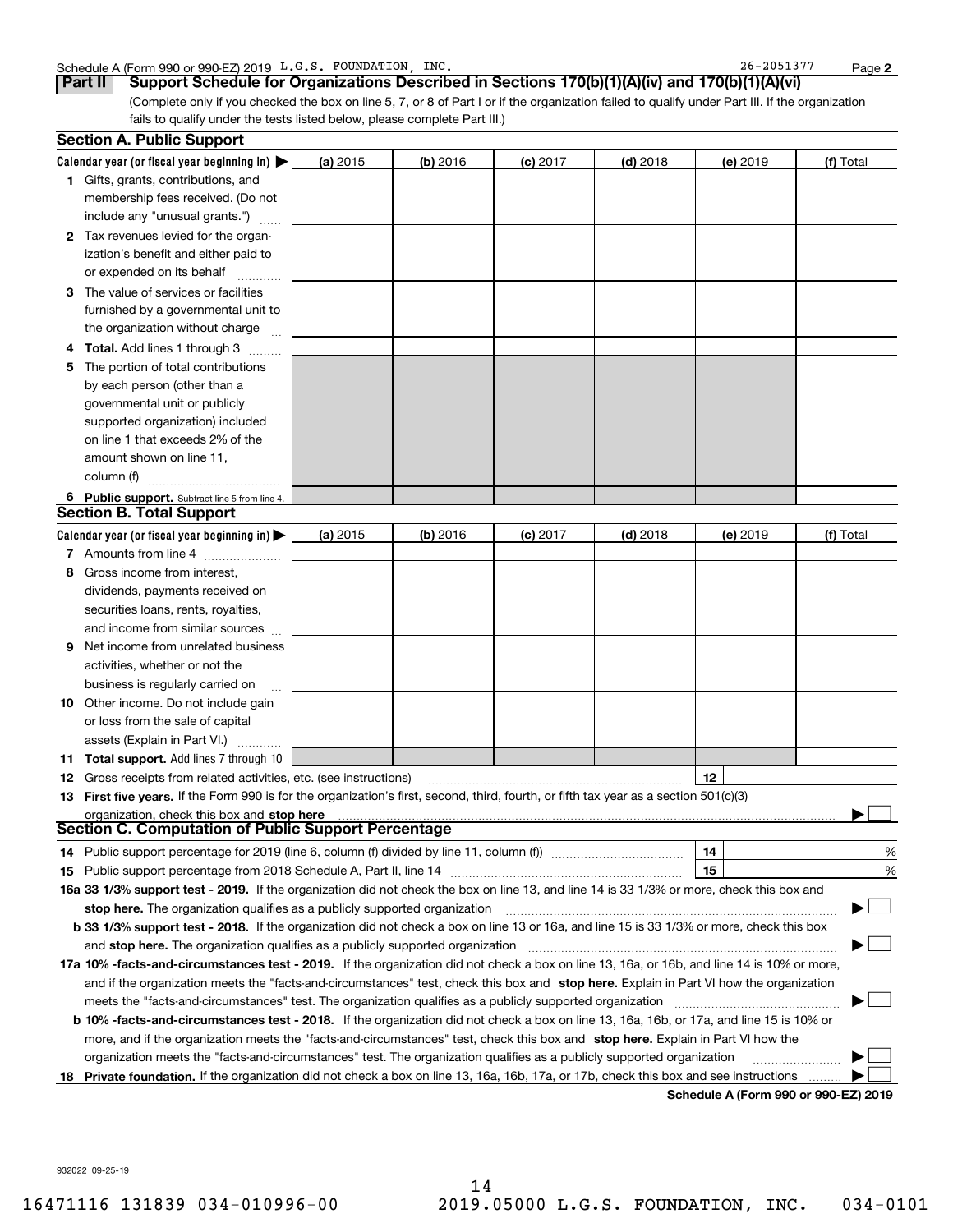#### **Part III Support Schedule for Organizations Described in Section 509(a)(2)**

(Complete only if you checked the box on line 10 of Part I or if the organization failed to qualify under Part II. If the organization fails to qualify under the tests listed below, please complete Part II.)

| Section A. Public Support                                                                                                                                                                |          |          |            |            |                                      |                                       |
|------------------------------------------------------------------------------------------------------------------------------------------------------------------------------------------|----------|----------|------------|------------|--------------------------------------|---------------------------------------|
| Calendar year (or fiscal year beginning in) $\blacktriangleright$                                                                                                                        | (a) 2015 | (b) 2016 | $(c)$ 2017 | $(d)$ 2018 | (e) 2019                             | (f) Total                             |
| 1 Gifts, grants, contributions, and                                                                                                                                                      |          |          |            |            |                                      |                                       |
| membership fees received. (Do not                                                                                                                                                        |          |          |            |            |                                      |                                       |
| include any "unusual grants.")                                                                                                                                                           | 199,621. | 278,906. | 397,945.   | 405,800.   | 775,527.                             | 2,057,799.                            |
| 2 Gross receipts from admissions,<br>merchandise sold or services per-<br>formed, or facilities furnished in<br>any activity that is related to the<br>organization's tax-exempt purpose | 12,619.  | 16,000.  | 0.         | 19,000.    | 0.                                   | 47,619.                               |
| 3 Gross receipts from activities that                                                                                                                                                    |          |          |            |            |                                      |                                       |
| are not an unrelated trade or bus-                                                                                                                                                       |          |          |            |            |                                      |                                       |
| iness under section 513                                                                                                                                                                  | 2,000.   | 65,177.  | 42,244.    | 30,532.    | 25,454.                              | 165, 407.                             |
| 4 Tax revenues levied for the organ-                                                                                                                                                     |          |          |            |            |                                      |                                       |
| ization's benefit and either paid to<br>or expended on its behalf                                                                                                                        |          |          |            |            |                                      |                                       |
| 5 The value of services or facilities<br>furnished by a governmental unit to                                                                                                             |          |          |            |            |                                      |                                       |
| the organization without charge                                                                                                                                                          |          |          |            |            |                                      |                                       |
| 6 Total. Add lines 1 through 5                                                                                                                                                           | 214,240. | 360,083. | 440,189.   | 455, 332.  | 800,981.                             | 2,270,825.                            |
| 7a Amounts included on lines 1, 2, and<br>3 received from disqualified persons                                                                                                           |          |          |            |            |                                      | $\mathbf 0$ .                         |
| <b>b</b> Amounts included on lines 2 and 3 received<br>from other than disqualified persons that<br>exceed the greater of \$5,000 or 1% of the                                           |          |          |            |            |                                      | 0.                                    |
| amount on line 13 for the year<br>c Add lines 7a and 7b                                                                                                                                  |          |          |            |            |                                      | $\mathbf{0}$ .                        |
| 8 Public support. (Subtract line 7c from line 6.)                                                                                                                                        |          |          |            |            |                                      | 2,270,825.                            |
| <b>Section B. Total Support</b>                                                                                                                                                          |          |          |            |            |                                      |                                       |
| Calendar year (or fiscal year beginning in) $\blacktriangleright$                                                                                                                        | (a) 2015 | (b) 2016 | $(c)$ 2017 | $(d)$ 2018 | (e) 2019                             | (f) Total                             |
| 9 Amounts from line 6                                                                                                                                                                    | 214,240. | 360,083. | 440,189.   | 455, 332.  | 800,981.                             | 2,270,825.                            |
| 10a Gross income from interest,<br>dividends, payments received on<br>securities loans, rents, royalties,<br>and income from similar sources                                             |          |          |            |            |                                      |                                       |
| <b>b</b> Unrelated business taxable income                                                                                                                                               |          |          |            |            |                                      |                                       |
| (less section 511 taxes) from businesses                                                                                                                                                 |          |          |            |            |                                      |                                       |
| acquired after June 30, 1975                                                                                                                                                             |          |          |            |            |                                      |                                       |
| c Add lines 10a and 10b                                                                                                                                                                  |          |          |            |            |                                      |                                       |
| 11 Net income from unrelated business<br>activities not included in line 10b,<br>whether or not the business is<br>regularly carried on                                                  | 128,     | 76.      | 159.       | 175.       | 98.                                  | 636.                                  |
| 12 Other income. Do not include gain                                                                                                                                                     |          |          |            |            |                                      |                                       |
| or loss from the sale of capital                                                                                                                                                         |          |          |            |            |                                      |                                       |
| assets (Explain in Part VI.)<br><b>13 Total support.</b> (Add lines 9, 10c, 11, and 12.)                                                                                                 | 214,368. | 360,159. | 440, 348.  | 455,507.   | 801,079.                             | 2, 271, 461.                          |
| 14 First five years. If the Form 990 is for the organization's first, second, third, fourth, or fifth tax year as a section 501(c)(3) organization,                                      |          |          |            |            |                                      |                                       |
| check this box and stop here                                                                                                                                                             |          |          |            |            |                                      |                                       |
| <b>Section C. Computation of Public Support Percentage</b>                                                                                                                               |          |          |            |            |                                      |                                       |
| 15 Public support percentage for 2019 (line 8, column (f), divided by line 13, column (f))                                                                                               |          |          |            |            | 15                                   | 99.97<br>%                            |
| 16 Public support percentage from 2018 Schedule A, Part III, line 15                                                                                                                     |          |          |            |            | 16                                   | 99.96<br>$\%$                         |
| Section D. Computation of Investment Income Percentage                                                                                                                                   |          |          |            |            |                                      |                                       |
| 17 Investment income percentage for 2019 (line 10c, column (f), divided by line 13, column (f))                                                                                          |          |          |            |            | 17                                   | .00<br>%                              |
| 18 Investment income percentage from 2018 Schedule A, Part III, line 17                                                                                                                  |          |          |            |            | 18                                   | %                                     |
| 19a 33 1/3% support tests - 2019. If the organization did not check the box on line 14, and line 15 is more than 33 1/3%, and line 17 is not                                             |          |          |            |            |                                      |                                       |
| more than 33 1/3%, check this box and stop here. The organization qualifies as a publicly supported organization                                                                         |          |          |            |            |                                      | $\blacktriangleright$ $\mid$ X $\mid$ |
| <b>b 33 1/3% support tests - 2018.</b> If the organization did not check a box on line 14 or line 19a, and line 16 is more than 33 1/3%, and                                             |          |          |            |            |                                      |                                       |
| line 18 is not more than 33 1/3%, check this box and stop here. The organization qualifies as a publicly supported organization                                                          |          |          |            |            |                                      |                                       |
| 20 Private foundation. If the organization did not check a box on line 14, 19a, or 19b, check this box and see instructions                                                              |          |          |            |            |                                      |                                       |
| 932023 09-25-19                                                                                                                                                                          |          |          |            |            | Schedule A (Form 990 or 990-EZ) 2019 |                                       |
|                                                                                                                                                                                          |          | 15       |            |            |                                      |                                       |

16471116 131839 034-010996-00 2019.05000 L.G.S. FOUNDATION, INC. 034-0101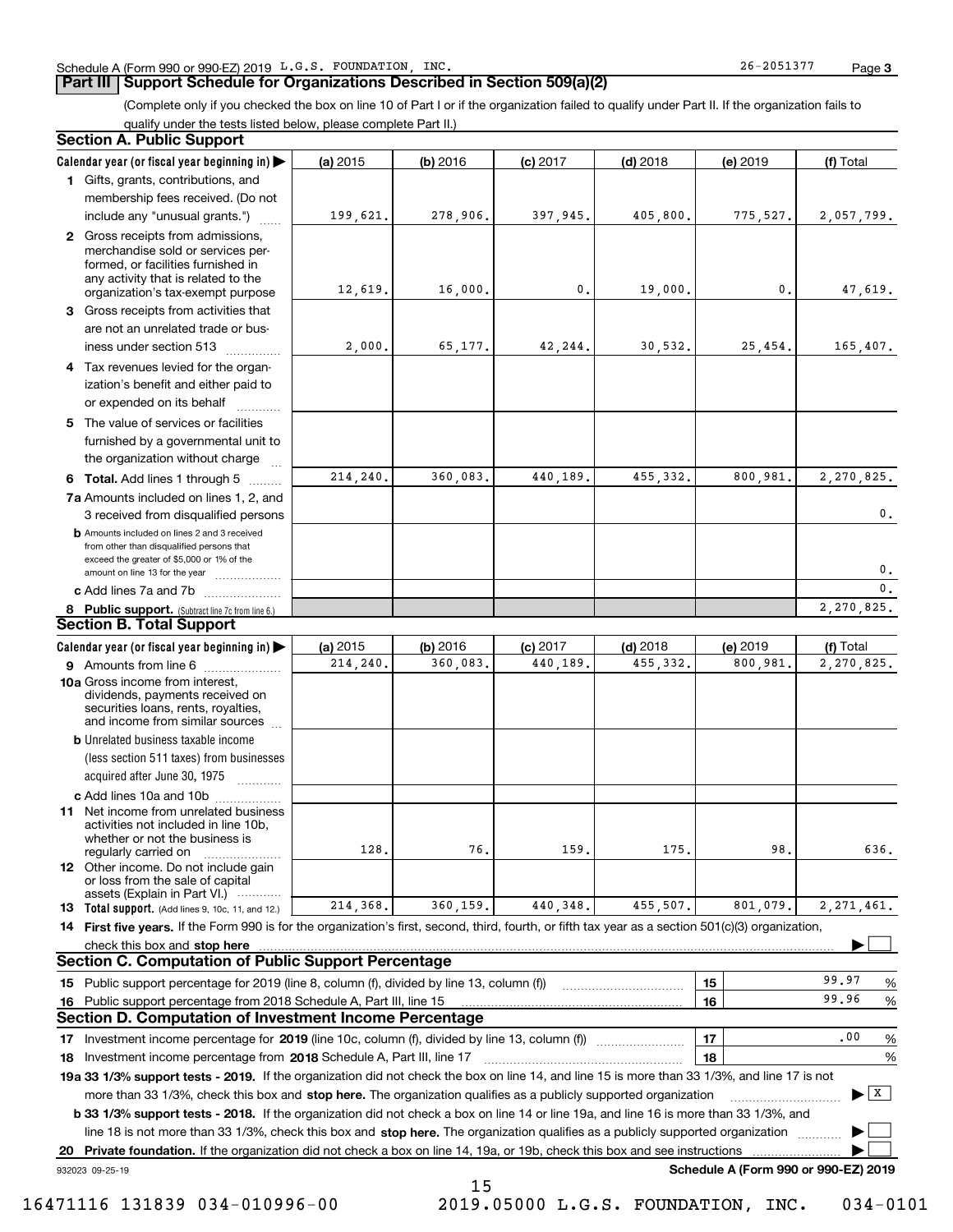**1**

**2**

**3a**

**3b**

**3c**

**4a**

**4b**

**4c**

**5a**

**5b5c**

**6**

**7**

**8**

**9a**

**9b**

**9c**

**10a**

**10b**

**YesNo**

## **Part IV Supporting Organizations**

(Complete only if you checked a box in line 12 on Part I. If you checked 12a of Part I, complete Sections A and B. If you checked 12b of Part I, complete Sections A and C. If you checked 12c of Part I, complete Sections A, D, and E. If you checked 12d of Part I, complete Sections A and D, and complete Part V.)

#### **Section A. All Supporting Organizations**

- **1** Are all of the organization's supported organizations listed by name in the organization's governing documents? If "No," describe in **Part VI** how the supported organizations are designated. If designated by *class or purpose, describe the designation. If historic and continuing relationship, explain.*
- **2** Did the organization have any supported organization that does not have an IRS determination of status under section 509(a)(1) or (2)? If "Yes," explain in Part VI how the organization determined that the supported *organization was described in section 509(a)(1) or (2).*
- **3a** Did the organization have a supported organization described in section 501(c)(4), (5), or (6)? If "Yes," answer *(b) and (c) below.*
- **b** Did the organization confirm that each supported organization qualified under section 501(c)(4), (5), or (6) and satisfied the public support tests under section 509(a)(2)? If "Yes," describe in **Part VI** when and how the *organization made the determination.*
- **c**Did the organization ensure that all support to such organizations was used exclusively for section 170(c)(2)(B) purposes? If "Yes," explain in **Part VI** what controls the organization put in place to ensure such use.
- **4a***If* Was any supported organization not organized in the United States ("foreign supported organization")? *"Yes," and if you checked 12a or 12b in Part I, answer (b) and (c) below.*
- **b** Did the organization have ultimate control and discretion in deciding whether to make grants to the foreign supported organization? If "Yes," describe in **Part VI** how the organization had such control and discretion *despite being controlled or supervised by or in connection with its supported organizations.*
- **c** Did the organization support any foreign supported organization that does not have an IRS determination under sections 501(c)(3) and 509(a)(1) or (2)? If "Yes," explain in **Part VI** what controls the organization used *to ensure that all support to the foreign supported organization was used exclusively for section 170(c)(2)(B) purposes.*
- **5a** Did the organization add, substitute, or remove any supported organizations during the tax year? If "Yes," answer (b) and (c) below (if applicable). Also, provide detail in **Part VI,** including (i) the names and EIN *numbers of the supported organizations added, substituted, or removed; (ii) the reasons for each such action; (iii) the authority under the organization's organizing document authorizing such action; and (iv) how the action was accomplished (such as by amendment to the organizing document).*
- **b** Type I or Type II only. Was any added or substituted supported organization part of a class already designated in the organization's organizing document?
- **cSubstitutions only.**  Was the substitution the result of an event beyond the organization's control?
- **6** Did the organization provide support (whether in the form of grants or the provision of services or facilities) to **Part VI.** *If "Yes," provide detail in* support or benefit one or more of the filing organization's supported organizations? anyone other than (i) its supported organizations, (ii) individuals that are part of the charitable class benefited by one or more of its supported organizations, or (iii) other supporting organizations that also
- **7**Did the organization provide a grant, loan, compensation, or other similar payment to a substantial contributor *If "Yes," complete Part I of Schedule L (Form 990 or 990-EZ).* regard to a substantial contributor? (as defined in section 4958(c)(3)(C)), a family member of a substantial contributor, or a 35% controlled entity with
- **8** Did the organization make a loan to a disqualified person (as defined in section 4958) not described in line 7? *If "Yes," complete Part I of Schedule L (Form 990 or 990-EZ).*
- **9a** Was the organization controlled directly or indirectly at any time during the tax year by one or more in section 509(a)(1) or (2))? If "Yes," *provide detail in* <code>Part VI.</code> disqualified persons as defined in section 4946 (other than foundation managers and organizations described
- **b** Did one or more disqualified persons (as defined in line 9a) hold a controlling interest in any entity in which the supporting organization had an interest? If "Yes," provide detail in P**art VI**.
- **c**Did a disqualified person (as defined in line 9a) have an ownership interest in, or derive any personal benefit from, assets in which the supporting organization also had an interest? If "Yes," provide detail in P**art VI.**
- **10a** Was the organization subject to the excess business holdings rules of section 4943 because of section supporting organizations)? If "Yes," answer 10b below. 4943(f) (regarding certain Type II supporting organizations, and all Type III non-functionally integrated
- **b** Did the organization have any excess business holdings in the tax year? (Use Schedule C, Form 4720, to *determine whether the organization had excess business holdings.)*

16

932024 09-25-19

**Schedule A (Form 990 or 990-EZ) 2019**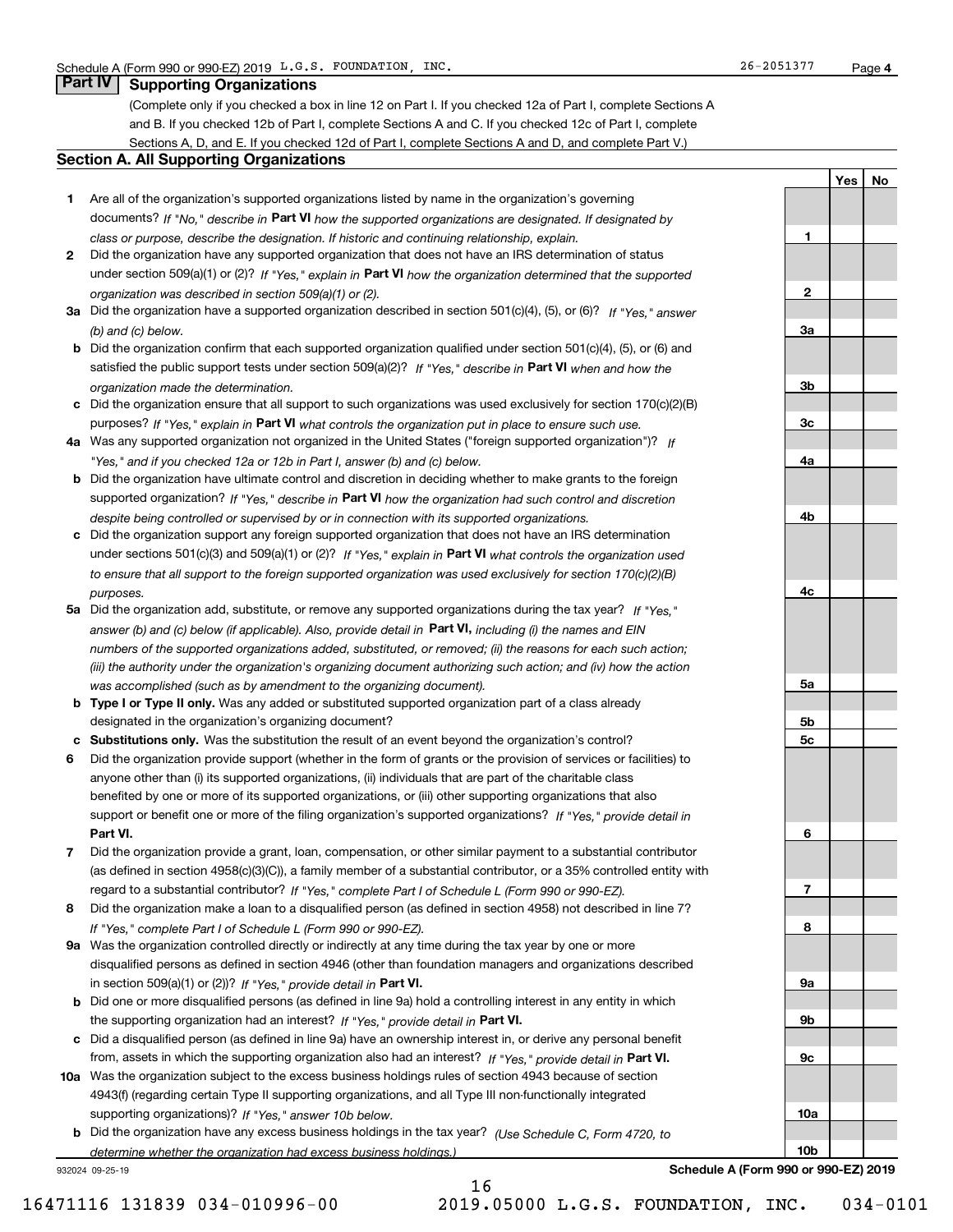**5**

|    |                                                                                                                                                                                                        |              | Yes | No |
|----|--------------------------------------------------------------------------------------------------------------------------------------------------------------------------------------------------------|--------------|-----|----|
| 11 | Has the organization accepted a gift or contribution from any of the following persons?                                                                                                                |              |     |    |
|    | a A person who directly or indirectly controls, either alone or together with persons described in (b) and (c)                                                                                         |              |     |    |
|    | below, the governing body of a supported organization?                                                                                                                                                 | 11a          |     |    |
|    | <b>b</b> A family member of a person described in (a) above?                                                                                                                                           | 11b          |     |    |
|    | c A 35% controlled entity of a person described in (a) or (b) above? If "Yes" to a, b, or c, provide detail in Part VI.                                                                                | 11c          |     |    |
|    | <b>Section B. Type I Supporting Organizations</b>                                                                                                                                                      |              |     |    |
|    |                                                                                                                                                                                                        |              | Yes | No |
| 1  | Did the directors, trustees, or membership of one or more supported organizations have the power to                                                                                                    |              |     |    |
|    | regularly appoint or elect at least a majority of the organization's directors or trustees at all times during the                                                                                     |              |     |    |
|    | tax year? If "No," describe in Part VI how the supported organization(s) effectively operated, supervised, or                                                                                          |              |     |    |
|    | controlled the organization's activities. If the organization had more than one supported organization,                                                                                                |              |     |    |
|    | describe how the powers to appoint and/or remove directors or trustees were allocated among the supported                                                                                              |              |     |    |
|    | organizations and what conditions or restrictions, if any, applied to such powers during the tax year.                                                                                                 | 1            |     |    |
| 2  | Did the organization operate for the benefit of any supported organization other than the supported                                                                                                    |              |     |    |
|    | organization(s) that operated, supervised, or controlled the supporting organization? If "Yes," explain in                                                                                             |              |     |    |
|    | Part VI how providing such benefit carried out the purposes of the supported organization(s) that operated,                                                                                            |              |     |    |
|    | supervised, or controlled the supporting organization.                                                                                                                                                 | $\mathbf{2}$ |     |    |
|    | <b>Section C. Type II Supporting Organizations</b>                                                                                                                                                     |              |     |    |
| 1. | Were a majority of the organization's directors or trustees during the tax year also a majority of the directors                                                                                       |              | Yes | No |
|    | or trustees of each of the organization's supported organization(s)? If "No," describe in Part VI how control                                                                                          |              |     |    |
|    |                                                                                                                                                                                                        |              |     |    |
|    | or management of the supporting organization was vested in the same persons that controlled or managed<br>the supported organization(s).                                                               | 1            |     |    |
|    | Section D. All Type III Supporting Organizations                                                                                                                                                       |              |     |    |
|    |                                                                                                                                                                                                        |              | Yes | No |
| 1. | Did the organization provide to each of its supported organizations, by the last day of the fifth month of the                                                                                         |              |     |    |
|    | organization's tax year, (i) a written notice describing the type and amount of support provided during the prior tax                                                                                  |              |     |    |
|    | year, (ii) a copy of the Form 990 that was most recently filed as of the date of notification, and (iii) copies of the                                                                                 |              |     |    |
|    | organization's governing documents in effect on the date of notification, to the extent not previously provided?                                                                                       | 1            |     |    |
| 2  | Were any of the organization's officers, directors, or trustees either (i) appointed or elected by the supported                                                                                       |              |     |    |
|    | organization(s) or (ii) serving on the governing body of a supported organization? If "No," explain in Part VI how                                                                                     |              |     |    |
|    | the organization maintained a close and continuous working relationship with the supported organization(s).                                                                                            | $\mathbf{2}$ |     |    |
| 3  | By reason of the relationship described in (2), did the organization's supported organizations have a                                                                                                  |              |     |    |
|    | significant voice in the organization's investment policies and in directing the use of the organization's                                                                                             |              |     |    |
|    | income or assets at all times during the tax year? If "Yes," describe in Part VI the role the organization's                                                                                           |              |     |    |
|    | supported organizations played in this regard.                                                                                                                                                         | з            |     |    |
|    | Section E. Type III Functionally Integrated Supporting Organizations                                                                                                                                   |              |     |    |
| 1  | Check the box next to the method that the organization used to satisfy the Integral Part Test during the year (see instructions).                                                                      |              |     |    |
| a  | The organization satisfied the Activities Test. Complete line 2 below.                                                                                                                                 |              |     |    |
| b  | The organization is the parent of each of its supported organizations. Complete line 3 below.                                                                                                          |              |     |    |
| C  | The organization supported a governmental entity. Describe in Part VI how you supported a government entity (see instructions),                                                                        |              |     |    |
| 2  | Activities Test. Answer (a) and (b) below.                                                                                                                                                             |              | Yes | No |
| а  | Did substantially all of the organization's activities during the tax year directly further the exempt purposes of                                                                                     |              |     |    |
|    | the supported organization(s) to which the organization was responsive? If "Yes." then in Part VI identify                                                                                             |              |     |    |
|    | those supported organizations and explain how these activities directly furthered their exempt purposes,                                                                                               |              |     |    |
|    | how the organization was responsive to those supported organizations, and how the organization determined                                                                                              | 2a           |     |    |
|    | that these activities constituted substantially all of its activities.<br><b>b</b> Did the activities described in (a) constitute activities that, but for the organization's involvement, one or more |              |     |    |
|    |                                                                                                                                                                                                        |              |     |    |
|    | of the organization's supported organization(s) would have been engaged in? If "Yes," explain in Part VI the                                                                                           |              |     |    |
|    | reasons for the organization's position that its supported organization(s) would have engaged in these<br>activities but for the organization's involvement.                                           | 2b           |     |    |
| з  | Parent of Supported Organizations. Answer (a) and (b) below.                                                                                                                                           |              |     |    |
|    | a Did the organization have the power to regularly appoint or elect a majority of the officers, directors, or                                                                                          |              |     |    |
|    | trustees of each of the supported organizations? Provide details in Part VI.                                                                                                                           | За           |     |    |
|    | <b>b</b> Did the organization exercise a substantial degree of direction over the policies, programs, and activities of each                                                                           |              |     |    |
|    | of its supported organizations? If "Yes." describe in Part VI the role played by the organization in this regard.                                                                                      | 3b           |     |    |
|    | Schedule A (Form 990 or 990-EZ) 2019<br>932025 09-25-19                                                                                                                                                |              |     |    |
|    | 17                                                                                                                                                                                                     |              |     |    |

16471116 131839 034-010996-00 2019.05000 L.G.S. FOUNDATION, INC. 034-0101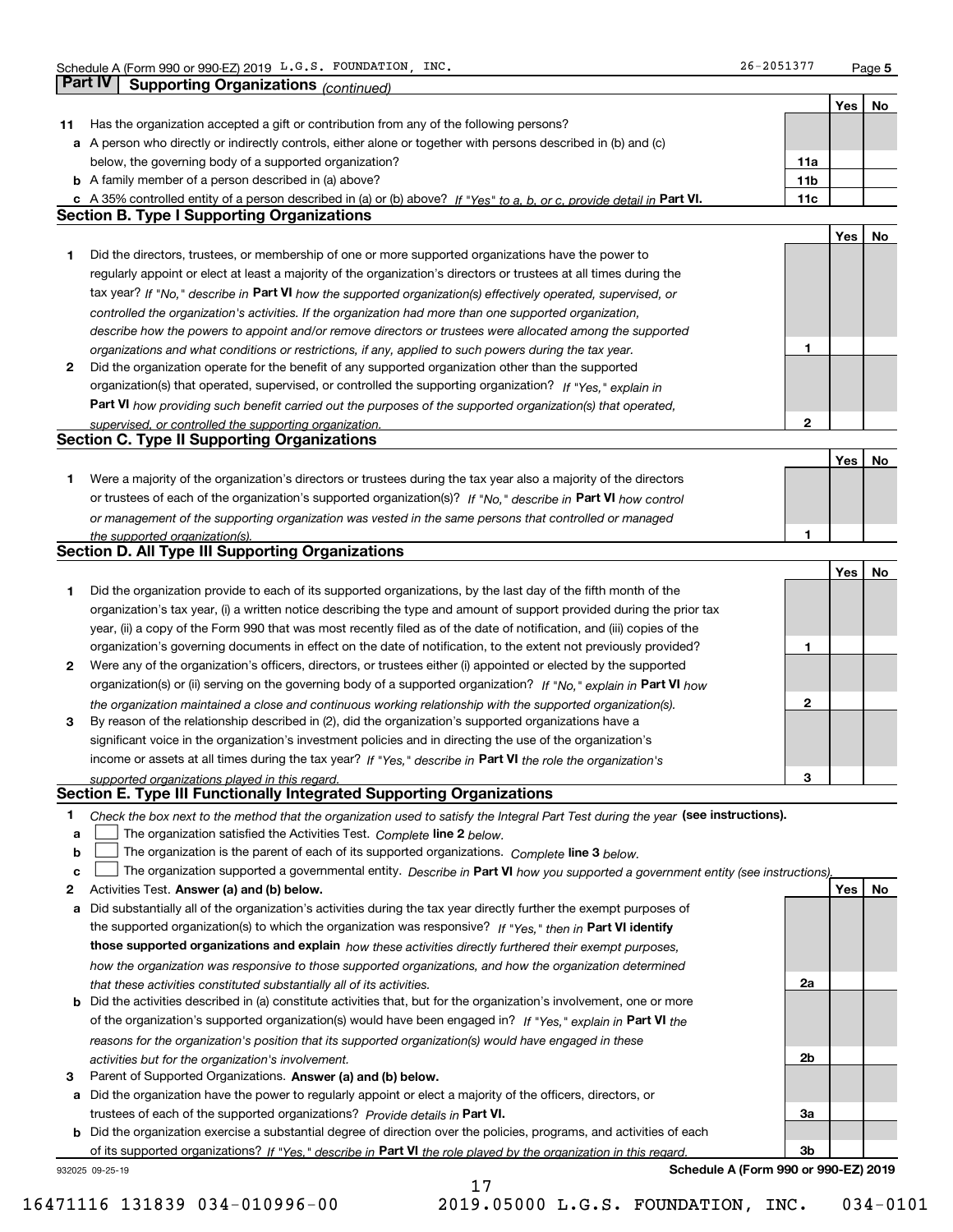| $.5 - 205137$<br>INC<br>FOUNDATION<br>26<br>L.G.S<br>A (Form 990 or 990-EZ) 2019<br>Schedule<br>، ب د ب | Paɑe |  |
|---------------------------------------------------------------------------------------------------------|------|--|
|---------------------------------------------------------------------------------------------------------|------|--|

**1SEP 10. See instructions.** All antegral Part Test as a qualifying trust on Nov. 20, 1970 (explain in Part VI). See instructions. All **Section A - Adjusted Net Income 123** Other gross income (see instructions) **456** Portion of operating expenses paid or incurred for production or **7** Other expenses (see instructions) **8** Adjusted Net Income (subtract lines 5, 6, and 7 from line 4) **8 8 1234567Section B - Minimum Asset Amount 1**Aggregate fair market value of all non-exempt-use assets (see **2**Acquisition indebtedness applicable to non-exempt-use assets **3** Subtract line 2 from line 1d. **4**Cash deemed held for exempt use. Enter 1-1/2% of line 3 (for greater amount, **5** Net value of non-exempt-use assets (subtract line 4 from line 3) **678a** Average monthly value of securities **b** Average monthly cash balances **c**Fair market value of other non-exempt-use assets **dTotal**  (add lines 1a, 1b, and 1c) **eDiscount** claimed for blockage or other **1a1b1c1d2345678**factors (explain in detail in **Part VI**): **Minimum Asset Amount**  (add line 7 to line 6) **Section C - Distributable Amount 123456123456Distributable Amount.** Subtract line 5 from line 4, unless subject to other Type III non-functionally integrated supporting organizations must complete Sections A through E. (B) Current Year (optional)(A) Prior Year Net short-term capital gain Recoveries of prior-year distributions Add lines 1 through 3. Depreciation and depletion collection of gross income or for management, conservation, or maintenance of property held for production of income (see instructions) (B) Current Year (optional)(A) Prior Year instructions for short tax year or assets held for part of year): see instructions). Multiply line 5 by .035. Recoveries of prior-year distributions Current Year Adjusted net income for prior year (from Section A, line 8, Column A) Enter 85% of line 1. Minimum asset amount for prior year (from Section B, line 8, Column A) Enter greater of line 2 or line 3. Income tax imposed in prior year emergency temporary reduction (see instructions). **Part V Type III Non-Functionally Integrated 509(a)(3) Supporting Organizations**   $\mathcal{L}^{\text{max}}$ 

**7**Check here if the current year is the organization's first as a non-functionally integrated Type III supporting organization (see instructions). $\mathcal{L}^{\text{max}}$ 

**Schedule A (Form 990 or 990-EZ) 2019**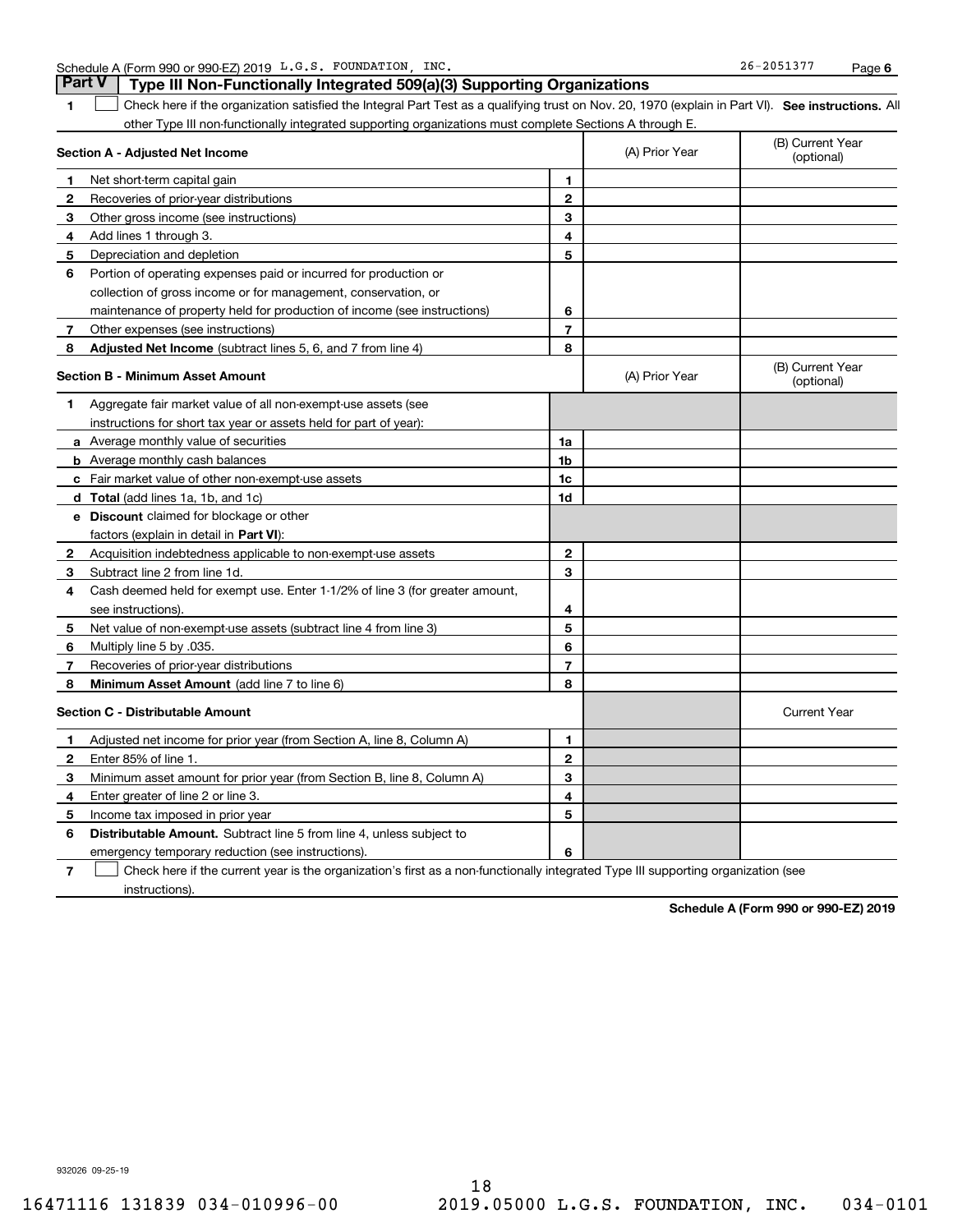| Part V | Type III Non-Functionally Integrated 509(a)(3) Supporting Organizations                    |                             | (continued)                           |                                                |  |  |  |  |
|--------|--------------------------------------------------------------------------------------------|-----------------------------|---------------------------------------|------------------------------------------------|--|--|--|--|
|        | <b>Section D - Distributions</b>                                                           |                             |                                       | <b>Current Year</b>                            |  |  |  |  |
| 1      | Amounts paid to supported organizations to accomplish exempt purposes                      |                             |                                       |                                                |  |  |  |  |
| 2      | Amounts paid to perform activity that directly furthers exempt purposes of supported       |                             |                                       |                                                |  |  |  |  |
|        | organizations, in excess of income from activity                                           |                             |                                       |                                                |  |  |  |  |
| 3      | Administrative expenses paid to accomplish exempt purposes of supported organizations      |                             |                                       |                                                |  |  |  |  |
| 4      | Amounts paid to acquire exempt-use assets                                                  |                             |                                       |                                                |  |  |  |  |
| 5      | Qualified set-aside amounts (prior IRS approval required)                                  |                             |                                       |                                                |  |  |  |  |
| 6      | Other distributions (describe in Part VI). See instructions.                               |                             |                                       |                                                |  |  |  |  |
| 7      | Total annual distributions. Add lines 1 through 6.                                         |                             |                                       |                                                |  |  |  |  |
| 8      | Distributions to attentive supported organizations to which the organization is responsive |                             |                                       |                                                |  |  |  |  |
|        | (provide details in Part VI). See instructions.                                            |                             |                                       |                                                |  |  |  |  |
| 9      | Distributable amount for 2019 from Section C, line 6                                       |                             |                                       |                                                |  |  |  |  |
| 10     | Line 8 amount divided by line 9 amount                                                     |                             |                                       |                                                |  |  |  |  |
|        |                                                                                            | (i)                         | (iii)                                 | (iii)                                          |  |  |  |  |
|        | <b>Section E - Distribution Allocations</b> (see instructions)                             | <b>Excess Distributions</b> | <b>Underdistributions</b><br>Pre-2019 | <b>Distributable</b><br><b>Amount for 2019</b> |  |  |  |  |
| 1      | Distributable amount for 2019 from Section C, line 6                                       |                             |                                       |                                                |  |  |  |  |
| 2      | Underdistributions, if any, for years prior to 2019 (reason-                               |                             |                                       |                                                |  |  |  |  |
|        | able cause required- explain in Part VI). See instructions.                                |                             |                                       |                                                |  |  |  |  |
| з      | Excess distributions carryover, if any, to 2019                                            |                             |                                       |                                                |  |  |  |  |
|        | <b>a</b> From 2014                                                                         |                             |                                       |                                                |  |  |  |  |
|        | <b>b</b> From 2015                                                                         |                             |                                       |                                                |  |  |  |  |
|        | $c$ From 2016                                                                              |                             |                                       |                                                |  |  |  |  |
|        | <b>d</b> From 2017                                                                         |                             |                                       |                                                |  |  |  |  |
|        | e From 2018                                                                                |                             |                                       |                                                |  |  |  |  |
|        | <b>Total</b> of lines 3a through e                                                         |                             |                                       |                                                |  |  |  |  |
|        | <b>g</b> Applied to underdistributions of prior years                                      |                             |                                       |                                                |  |  |  |  |
|        | <b>h</b> Applied to 2019 distributable amount                                              |                             |                                       |                                                |  |  |  |  |
|        | Carryover from 2014 not applied (see instructions)                                         |                             |                                       |                                                |  |  |  |  |
|        | Remainder. Subtract lines 3g, 3h, and 3i from 3f.                                          |                             |                                       |                                                |  |  |  |  |
| 4      | Distributions for 2019 from Section D,                                                     |                             |                                       |                                                |  |  |  |  |
|        | line $7:$                                                                                  |                             |                                       |                                                |  |  |  |  |
|        | <b>a</b> Applied to underdistributions of prior years                                      |                             |                                       |                                                |  |  |  |  |
|        | <b>b</b> Applied to 2019 distributable amount                                              |                             |                                       |                                                |  |  |  |  |
|        | Remainder. Subtract lines 4a and 4b from 4.                                                |                             |                                       |                                                |  |  |  |  |
| 5      | Remaining underdistributions for years prior to 2019, if                                   |                             |                                       |                                                |  |  |  |  |
|        | any. Subtract lines 3g and 4a from line 2. For result greater                              |                             |                                       |                                                |  |  |  |  |
|        | than zero, explain in Part VI. See instructions.                                           |                             |                                       |                                                |  |  |  |  |
| 6      | Remaining underdistributions for 2019. Subtract lines 3h                                   |                             |                                       |                                                |  |  |  |  |
|        | and 4b from line 1. For result greater than zero, explain in                               |                             |                                       |                                                |  |  |  |  |
|        | Part VI. See instructions.                                                                 |                             |                                       |                                                |  |  |  |  |
| 7      | Excess distributions carryover to 2020. Add lines 3j                                       |                             |                                       |                                                |  |  |  |  |
|        | and 4c.                                                                                    |                             |                                       |                                                |  |  |  |  |
| 8      | Breakdown of line 7:                                                                       |                             |                                       |                                                |  |  |  |  |
|        | a Excess from 2015                                                                         |                             |                                       |                                                |  |  |  |  |
|        | <b>b</b> Excess from 2016                                                                  |                             |                                       |                                                |  |  |  |  |
|        | c Excess from 2017                                                                         |                             |                                       |                                                |  |  |  |  |
|        | d Excess from 2018                                                                         |                             |                                       |                                                |  |  |  |  |
|        | e Excess from 2019                                                                         |                             |                                       |                                                |  |  |  |  |

**Schedule A (Form 990 or 990-EZ) 2019**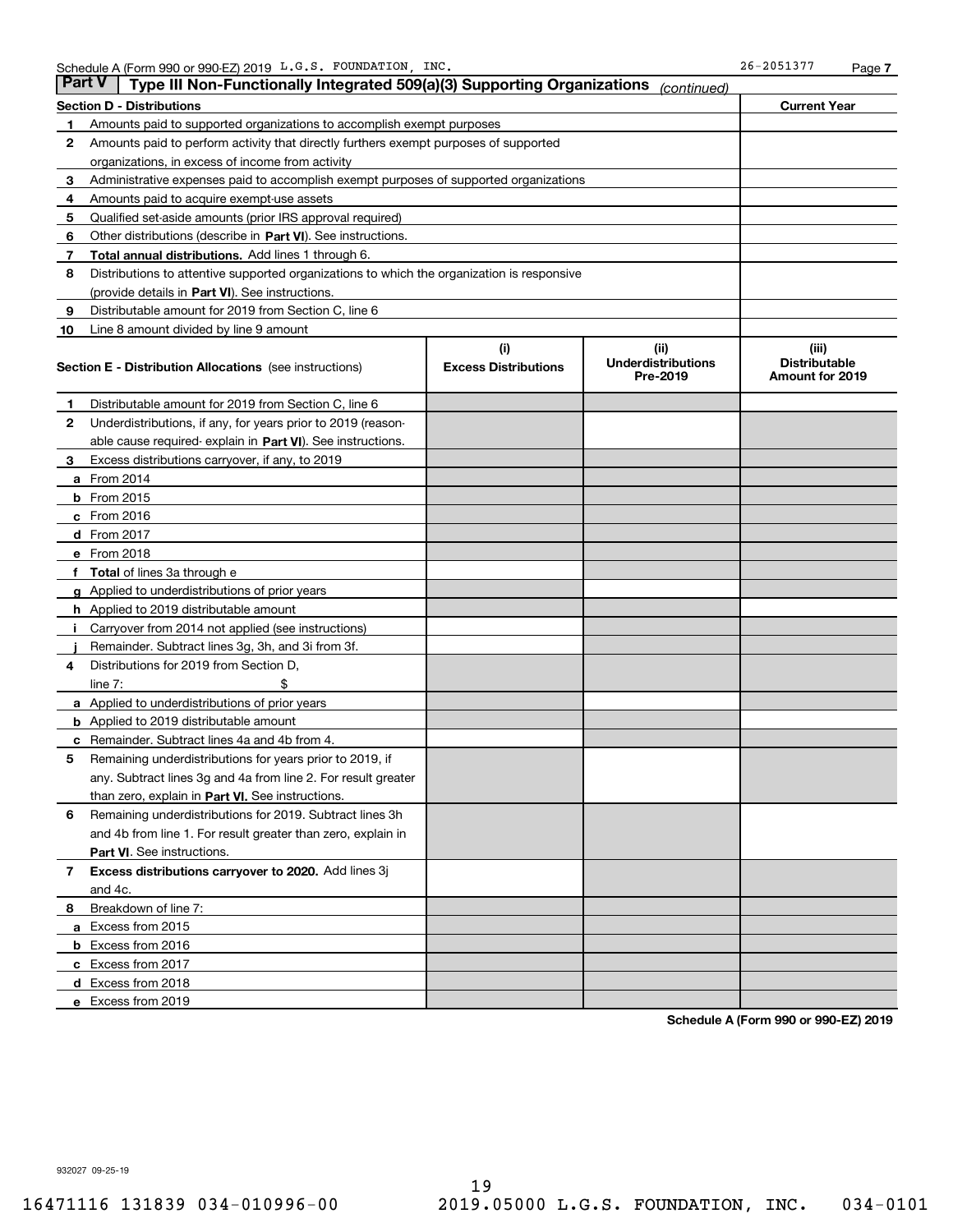| 26-2051377 | Page 8 |
|------------|--------|
|------------|--------|

| <b>Part VI</b> | Supplemental Information. Provide the explanations required by Part II, line 10; Part II, line 17a or 17b; Part III, line 12;                                                                                                                                                                    |
|----------------|--------------------------------------------------------------------------------------------------------------------------------------------------------------------------------------------------------------------------------------------------------------------------------------------------|
|                | Part IV, Section A, lines 1, 2, 3b, 3c, 4b, 4c, 5a, 6, 9a, 9b, 9c, 11a, 11b, and 11c; Part IV, Section B, lines 1 and 2; Part IV, Section C,<br>line 1; Part IV, Section D, lines 2 and 3; Part IV, Section E, lines 1c, 2a, 2b, 3a, and 3b; Part V, line 1; Part V, Section B, line 1e; Part V, |
|                | Section D, lines 5, 6, and 8; and Part V, Section E, lines 2, 5, and 6. Also complete this part for any additional information.<br>(See instructions.)                                                                                                                                           |
|                |                                                                                                                                                                                                                                                                                                  |
|                |                                                                                                                                                                                                                                                                                                  |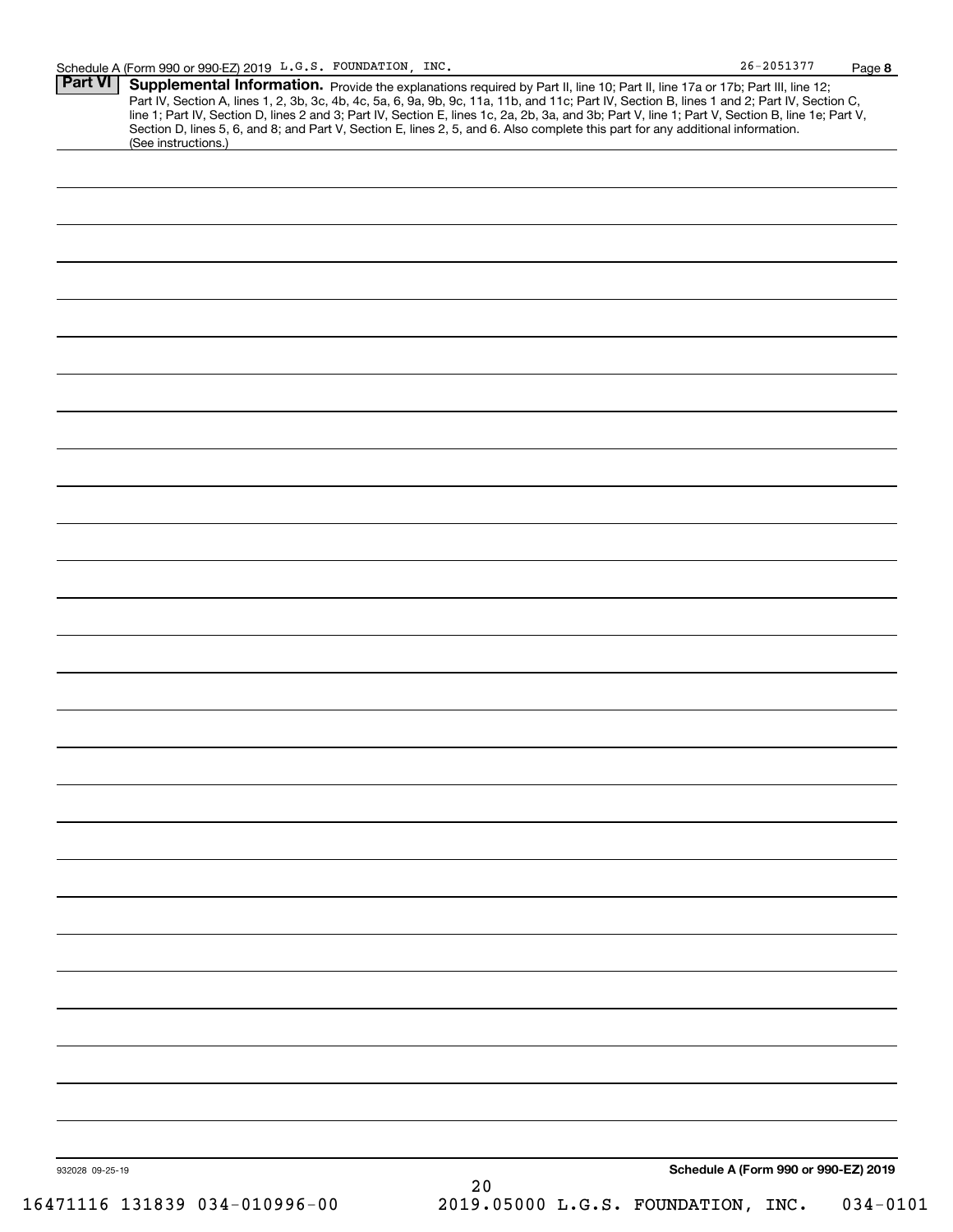Department of the Treasury Internal Revenue Service **(Form 990, 990-EZ, or 990-PF)**

Name of the organization

|  |  |  | ** PUBLIC DISCLOSURE COPY ** |  |  |
|--|--|--|------------------------------|--|--|
|--|--|--|------------------------------|--|--|

# **Schedule B Schedule of Contributors**

**| Attach to Form 990, Form 990-EZ, or Form 990-PF. | Go to www.irs.gov/Form990 for the latest information.** OMB No. 1545-0047

# **2019**

**Employer identification number**

| L.G.S. FOUNDATION | INC. | $26 - 2051377$ |
|-------------------|------|----------------|
|-------------------|------|----------------|

| <b>Organization type (check one):</b> |                                                                                    |  |  |  |  |  |  |
|---------------------------------------|------------------------------------------------------------------------------------|--|--|--|--|--|--|
| Filers of:                            | Section:                                                                           |  |  |  |  |  |  |
| Form 990 or 990-EZ                    | $X$ 501(c)( 3) (enter number) organization                                         |  |  |  |  |  |  |
|                                       | $4947(a)(1)$ nonexempt charitable trust <b>not</b> treated as a private foundation |  |  |  |  |  |  |
|                                       | 527 political organization                                                         |  |  |  |  |  |  |
| Form 990-PF                           | 501(c)(3) exempt private foundation                                                |  |  |  |  |  |  |
|                                       | 4947(a)(1) nonexempt charitable trust treated as a private foundation              |  |  |  |  |  |  |
|                                       | 501(c)(3) taxable private foundation                                               |  |  |  |  |  |  |

Check if your organization is covered by the **General Rule** or a **Special Rule. Note:**  Only a section 501(c)(7), (8), or (10) organization can check boxes for both the General Rule and a Special Rule. See instructions.

#### **General Rule**

 $\overline{X}$  For an organization filing Form 990, 990-EZ, or 990-PF that received, during the year, contributions totaling \$5,000 or more (in money or property) from any one contributor. Complete Parts I and II. See instructions for determining a contributor's total contributions.

#### **Special Rules**

any one contributor, during the year, total contributions of the greater of  $\,$  (1) \$5,000; or **(2)** 2% of the amount on (i) Form 990, Part VIII, line 1h; For an organization described in section 501(c)(3) filing Form 990 or 990-EZ that met the 33 1/3% support test of the regulations under sections 509(a)(1) and 170(b)(1)(A)(vi), that checked Schedule A (Form 990 or 990-EZ), Part II, line 13, 16a, or 16b, and that received from or (ii) Form 990-EZ, line 1. Complete Parts I and II.  $\mathcal{L}^{\text{max}}$ 

year, total contributions of more than \$1,000 *exclusively* for religious, charitable, scientific, literary, or educational purposes, or for the For an organization described in section 501(c)(7), (8), or (10) filing Form 990 or 990-EZ that received from any one contributor, during the prevention of cruelty to children or animals. Complete Parts I, II, and III.  $\mathcal{L}^{\text{max}}$ 

purpose. Don't complete any of the parts unless the **General Rule** applies to this organization because it received *nonexclusively* year, contributions <sub>exclusively</sub> for religious, charitable, etc., purposes, but no such contributions totaled more than \$1,000. If this box is checked, enter here the total contributions that were received during the year for an  $\;$ exclusively religious, charitable, etc., For an organization described in section 501(c)(7), (8), or (10) filing Form 990 or 990-EZ that received from any one contributor, during the religious, charitable, etc., contributions totaling \$5,000 or more during the year  $\Box$ — $\Box$   $\Box$  $\mathcal{L}^{\text{max}}$ 

**Caution:**  An organization that isn't covered by the General Rule and/or the Special Rules doesn't file Schedule B (Form 990, 990-EZ, or 990-PF),  **must** but it answer "No" on Part IV, line 2, of its Form 990; or check the box on line H of its Form 990-EZ or on its Form 990-PF, Part I, line 2, to certify that it doesn't meet the filing requirements of Schedule B (Form 990, 990-EZ, or 990-PF).

**For Paperwork Reduction Act Notice, see the instructions for Form 990, 990-EZ, or 990-PF. Schedule B (Form 990, 990-EZ, or 990-PF) (2019)** LHA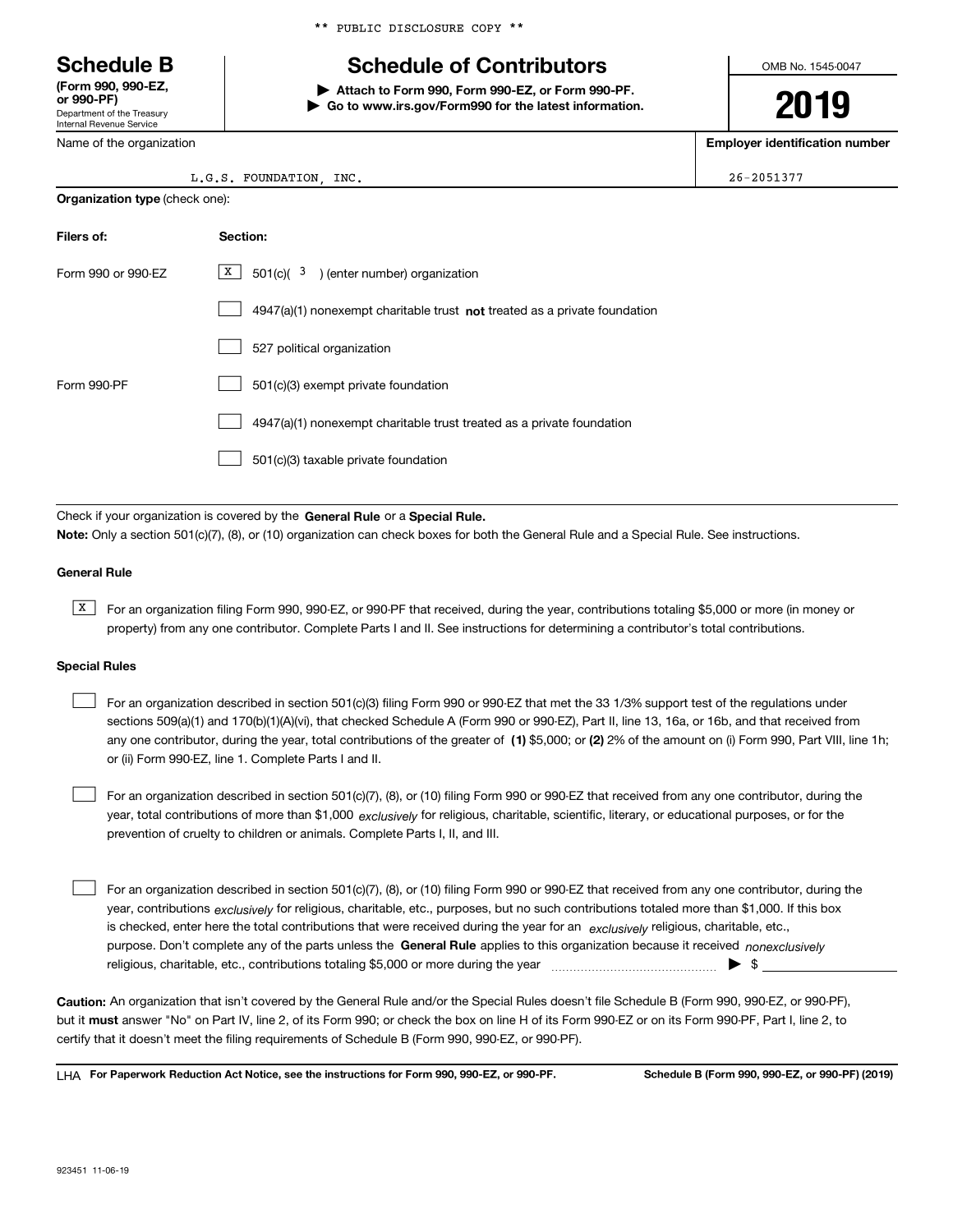| . 990-EZ, or 990-PF) (2019)<br>Schedule B (Form 990. | Page                           |
|------------------------------------------------------|--------------------------------|
| Name of organization                                 | Emplover identification number |

| <b>Employer identification numbe</b> |  |
|--------------------------------------|--|

|            | Schedule B (Form 990, 990-EZ, or 990-PF) (2019)                                                       |                                   |          | Page 2                                                                                       |
|------------|-------------------------------------------------------------------------------------------------------|-----------------------------------|----------|----------------------------------------------------------------------------------------------|
|            | Name of organization                                                                                  |                                   |          | <b>Employer identification number</b>                                                        |
|            | L.G.S. FOUNDATION, INC.                                                                               |                                   |          | $26 - 2051377$                                                                               |
| Part I     | <b>Contributors</b> (see instructions). Use duplicate copies of Part I if additional space is needed. |                                   |          |                                                                                              |
| (a)<br>No. | (b)<br>Name, address, and ZIP + 4                                                                     | (c)<br><b>Total contributions</b> |          | (d)<br>Type of contribution                                                                  |
| 1          |                                                                                                       | \$                                | 175,000. | x<br>Person<br>Payroll<br>Noncash<br>(Complete Part II for<br>noncash contributions.)        |
| (a)<br>No. | (b)<br>Name, address, and ZIP + 4                                                                     | (c)<br><b>Total contributions</b> |          | (d)<br>Type of contribution                                                                  |
| 2          |                                                                                                       | \$                                | 24,820.  | х<br>Person<br>Payroll<br>Noncash<br>(Complete Part II for<br>noncash contributions.)        |
| (a)<br>No. | (b)<br>Name, address, and ZIP + 4                                                                     | (c)<br><b>Total contributions</b> |          | (d)<br>Type of contribution                                                                  |
| 3          |                                                                                                       | \$                                | 30, 367. | х<br>Person<br>Payroll<br>Noncash<br>(Complete Part II for<br>noncash contributions.)        |
| (a)<br>No. | (b)<br>Name, address, and ZIP + 4                                                                     | (c)<br><b>Total contributions</b> |          | (d)<br>Type of contribution                                                                  |
| 4          |                                                                                                       | \$                                | 50,000.  | х<br>Person<br>Payroll<br>Noncash<br>(Complete Part II for<br>noncash contributions.)        |
| (a)<br>No. | (b)<br>Name, address, and ZIP + 4                                                                     | (c)<br><b>Total contributions</b> |          | (d)<br>Type of contribution                                                                  |
| 5          |                                                                                                       | \$                                | 15,000.  | X<br>Person<br>Payroll<br><b>Noncash</b><br>(Complete Part II for<br>noncash contributions.) |
| (a)<br>No. | (b)<br>Name, address, and ZIP + 4                                                                     | (c)<br><b>Total contributions</b> |          | (d)<br>Type of contribution                                                                  |
| 6          |                                                                                                       | \$                                | 24,030.  | X<br>Person<br>Payroll<br>Noncash<br>(Complete Part II for<br>noncash contributions.)        |

923452 11-06-19 **Schedule B (Form 990, 990-EZ, or 990-PF) (2019)**

22 16471116 131839 034-010996-00 2019.05000 L.G.S. FOUNDATION, INC. 034-0101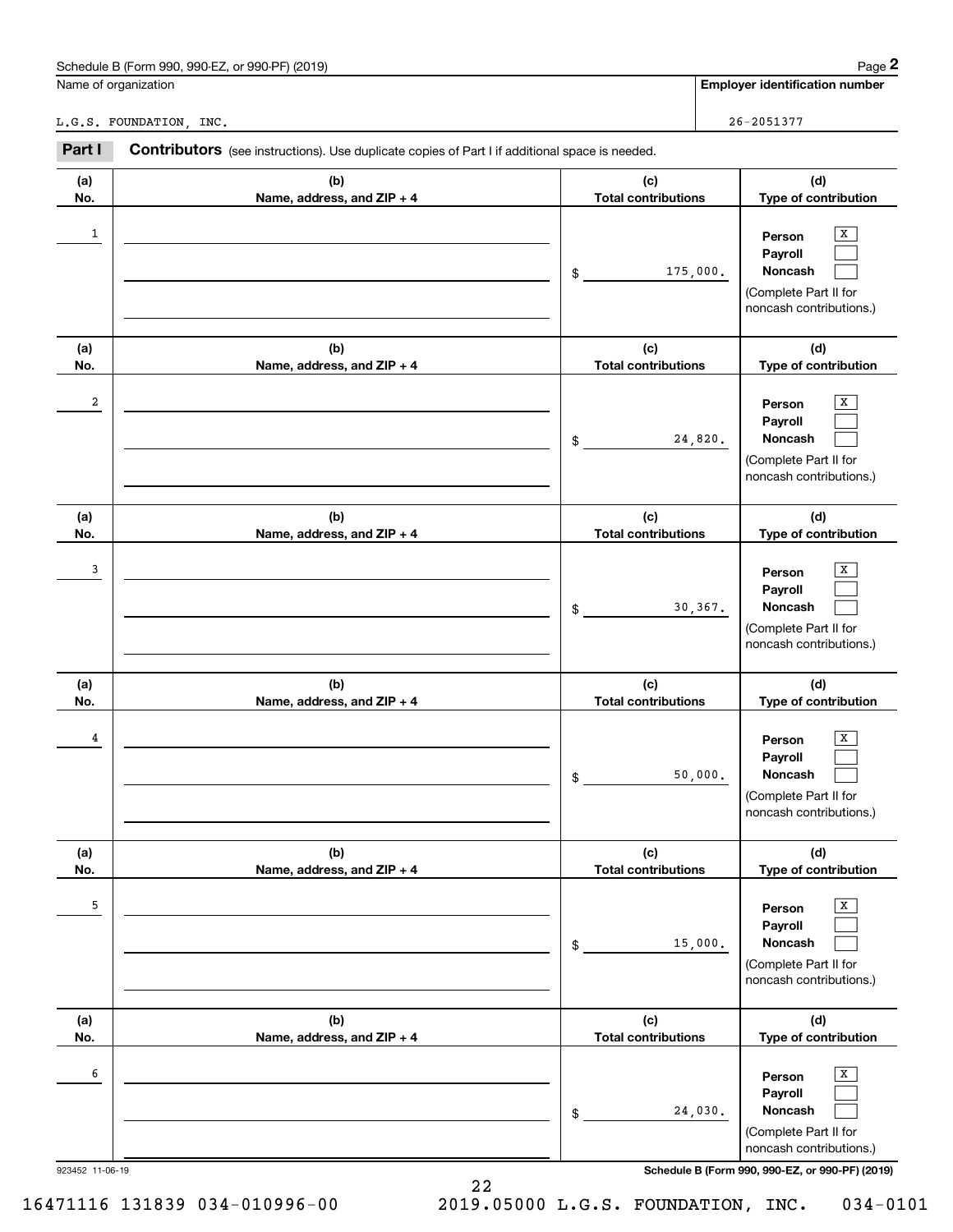| . 990-EZ, or 990-PF) (2019)<br>Schedule B (Form 990. | Page                           |
|------------------------------------------------------|--------------------------------|
| Name of organization                                 | Emplover identification number |

| <b>Employer identification numbe</b> |  |
|--------------------------------------|--|

|            | Schedule B (Form 990, 990-EZ, or 990-PF) (2019)                                                       |                                   | Page 2                                                                                |
|------------|-------------------------------------------------------------------------------------------------------|-----------------------------------|---------------------------------------------------------------------------------------|
|            | Name of organization                                                                                  |                                   | <b>Employer identification number</b>                                                 |
|            | L.G.S. FOUNDATION, INC.                                                                               |                                   | $26 - 2051377$                                                                        |
| Part I     | <b>Contributors</b> (see instructions). Use duplicate copies of Part I if additional space is needed. |                                   |                                                                                       |
| (a)<br>No. | (b)<br>Name, address, and ZIP + 4                                                                     | (c)<br><b>Total contributions</b> | (d)<br>Type of contribution                                                           |
| 7          |                                                                                                       | 25,000.<br>\$                     | х<br>Person<br>Payroll<br>Noncash<br>(Complete Part II for<br>noncash contributions.) |
| (a)<br>No. | (b)<br>Name, address, and ZIP + 4                                                                     | (c)<br><b>Total contributions</b> | (d)<br>Type of contribution                                                           |
| 8          |                                                                                                       | 125,000.<br>\$                    | X<br>Person<br>Payroll<br>Noncash<br>(Complete Part II for<br>noncash contributions.) |
| (a)<br>No. | (b)<br>Name, address, and ZIP + 4                                                                     | (c)<br><b>Total contributions</b> | (d)<br>Type of contribution                                                           |
|            |                                                                                                       | \$                                | Person<br>Payroll<br>Noncash<br>(Complete Part II for<br>noncash contributions.)      |
| (a)<br>No. | (b)<br>Name, address, and ZIP + 4                                                                     | (c)<br><b>Total contributions</b> | (d)<br>Type of contribution                                                           |
|            |                                                                                                       | \$                                | Person<br>Payroll<br>Noncash<br>(Complete Part II for<br>noncash contributions.)      |
| (a)<br>No. | (b)<br>Name, address, and ZIP + 4                                                                     | (c)<br><b>Total contributions</b> | (d)<br>Type of contribution                                                           |
|            |                                                                                                       | \$                                | Person<br>Payroll<br>Noncash<br>(Complete Part II for<br>noncash contributions.)      |
| (a)<br>No. | (b)<br>Name, address, and ZIP + 4                                                                     | (c)<br><b>Total contributions</b> | (d)<br>Type of contribution                                                           |
|            |                                                                                                       | \$                                | Person<br>Payroll<br>Noncash<br>(Complete Part II for<br>noncash contributions.)      |

923452 11-06-19 **Schedule B (Form 990, 990-EZ, or 990-PF) (2019)**

23 16471116 131839 034-010996-00 2019.05000 L.G.S. FOUNDATION, INC. 034-0101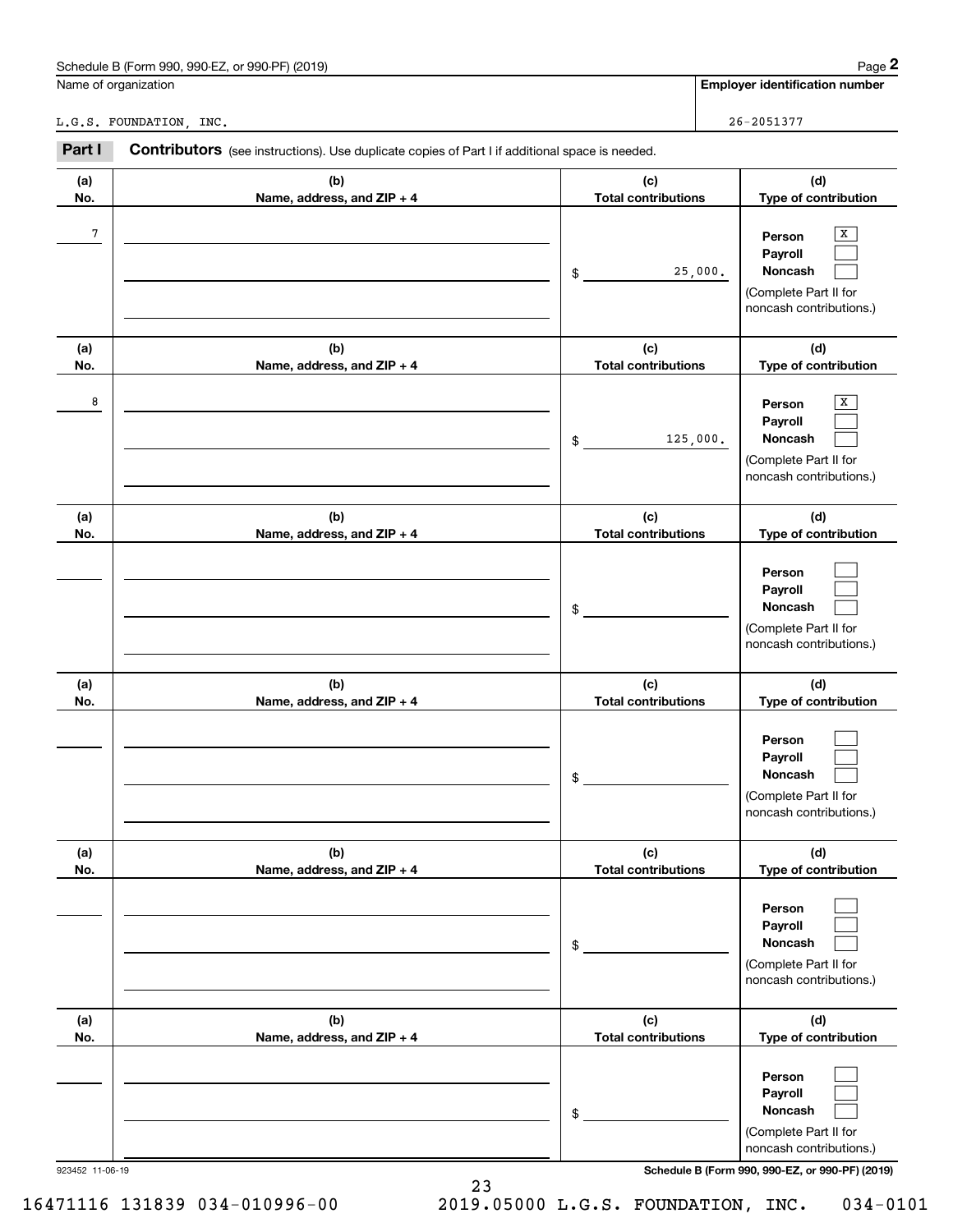| Schedule B (Form 990, 990-EZ, or 990-PF) (2019) |  |  | Page |
|-------------------------------------------------|--|--|------|
|                                                 |  |  |      |

Name of organization

**Employer identification number**

L.G.S. FOUNDATION, INC. 26-2051377

**(a) No.fromPart I (c) FMV (or estimate) (b) Description of noncash property given (d) Date received (a)No.fromPart I (c) FMV (or estimate) (b) Description of noncash property given (d) Date received (a)No.fromPart I (c) FMV (or estimate) (b) Description of noncash property given (d) Date received (a) No.fromPart I (c) FMV (or estimate) (b) Description of noncash property given (d) Date received (a) No.fromPart I (c) FMV (or estimate) (b) Description of noncash property given (d) Date received (a) No.fromPart I (c)FMV (or estimate) (b)Description of noncash property given (d)Date received** Noncash Property (see instructions). Use duplicate copies of Part II if additional space is needed. (See instructions.) \$(See instructions.) \$(See instructions.) \$(See instructions.) \$(See instructions.) \$(See instructions.) \$**26-age 3 Employer identification number**<br> **13Part II Noncash Property** (see instructions). Use duplicate copies of Part II if additional space is needed.<br> **13Part II Noncash Property** (see instructions). Use duplicate

24

923453 11-06-19 **Schedule B (Form 990, 990-EZ, or 990-PF) (2019)**

16471116 131839 034-010996-00 2019.05000 L.G.S. FOUNDATION, INC. 034-0101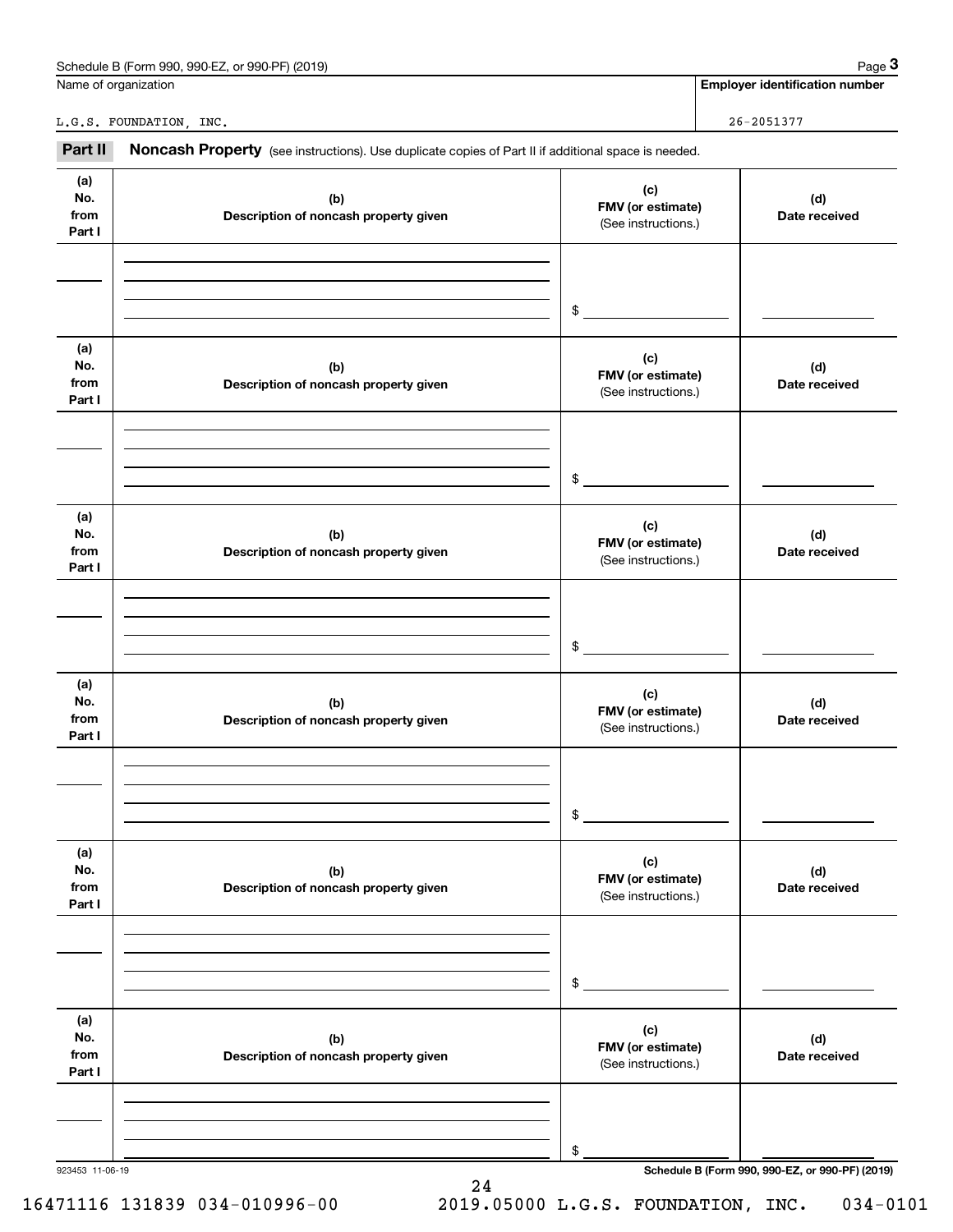| Name of organization      | Schedule B (Form 990, 990-EZ, or 990-PF) (2019)                                                                                                                                                                                                                                                                                                                                               |                      | Page 4<br><b>Employer identification number</b>                                                                                                                              |  |  |  |
|---------------------------|-----------------------------------------------------------------------------------------------------------------------------------------------------------------------------------------------------------------------------------------------------------------------------------------------------------------------------------------------------------------------------------------------|----------------------|------------------------------------------------------------------------------------------------------------------------------------------------------------------------------|--|--|--|
|                           |                                                                                                                                                                                                                                                                                                                                                                                               |                      |                                                                                                                                                                              |  |  |  |
| <b>Part III</b>           | L.G.S. FOUNDATION, INC.<br>from any one contributor. Complete columns (a) through (e) and the following line entry. For organizations<br>completing Part III, enter the total of exclusively religious, charitable, etc., contributions of \$1,000 or less for the year. (Enter this info. once.) $\blacktriangleright$ \$<br>Use duplicate copies of Part III if additional space is needed. |                      | 26-2051377<br>Exclusively religious, charitable, etc., contributions to organizations described in section 501(c)(7), (8), or (10) that total more than \$1,000 for the year |  |  |  |
| (a) No.<br>from<br>Part I | (b) Purpose of gift                                                                                                                                                                                                                                                                                                                                                                           | (c) Use of gift      | (d) Description of how gift is held                                                                                                                                          |  |  |  |
|                           |                                                                                                                                                                                                                                                                                                                                                                                               | (e) Transfer of gift |                                                                                                                                                                              |  |  |  |
|                           | Transferee's name, address, and ZIP + 4                                                                                                                                                                                                                                                                                                                                                       |                      | Relationship of transferor to transferee                                                                                                                                     |  |  |  |
| (a) No.<br>from<br>Part I | (b) Purpose of gift                                                                                                                                                                                                                                                                                                                                                                           | (c) Use of gift      | (d) Description of how gift is held                                                                                                                                          |  |  |  |
|                           |                                                                                                                                                                                                                                                                                                                                                                                               | (e) Transfer of gift |                                                                                                                                                                              |  |  |  |
|                           | Transferee's name, address, and ZIP + 4                                                                                                                                                                                                                                                                                                                                                       |                      | Relationship of transferor to transferee                                                                                                                                     |  |  |  |
| (a) No.<br>from<br>Part I | (b) Purpose of gift                                                                                                                                                                                                                                                                                                                                                                           | (c) Use of gift      | (d) Description of how gift is held                                                                                                                                          |  |  |  |
|                           | Transferee's name, address, and ZIP + 4                                                                                                                                                                                                                                                                                                                                                       | (e) Transfer of gift | Relationship of transferor to transferee                                                                                                                                     |  |  |  |
|                           |                                                                                                                                                                                                                                                                                                                                                                                               |                      |                                                                                                                                                                              |  |  |  |
| (a) No.<br>from<br>Part I | (b) Purpose of gift                                                                                                                                                                                                                                                                                                                                                                           | (c) Use of gift      | (d) Description of how gift is held                                                                                                                                          |  |  |  |
|                           | (e) Transfer of gift                                                                                                                                                                                                                                                                                                                                                                          |                      |                                                                                                                                                                              |  |  |  |
|                           | Transferee's name, address, and $ZIP + 4$                                                                                                                                                                                                                                                                                                                                                     |                      | Relationship of transferor to transferee                                                                                                                                     |  |  |  |
| 923454 11-06-19           |                                                                                                                                                                                                                                                                                                                                                                                               |                      | Schedule B (Form 990, 990-EZ, or 990-PF) (2019)                                                                                                                              |  |  |  |

25

16471116 131839 034-010996-00 2019.05000 L.G.S. FOUNDATION, INC. 034-0101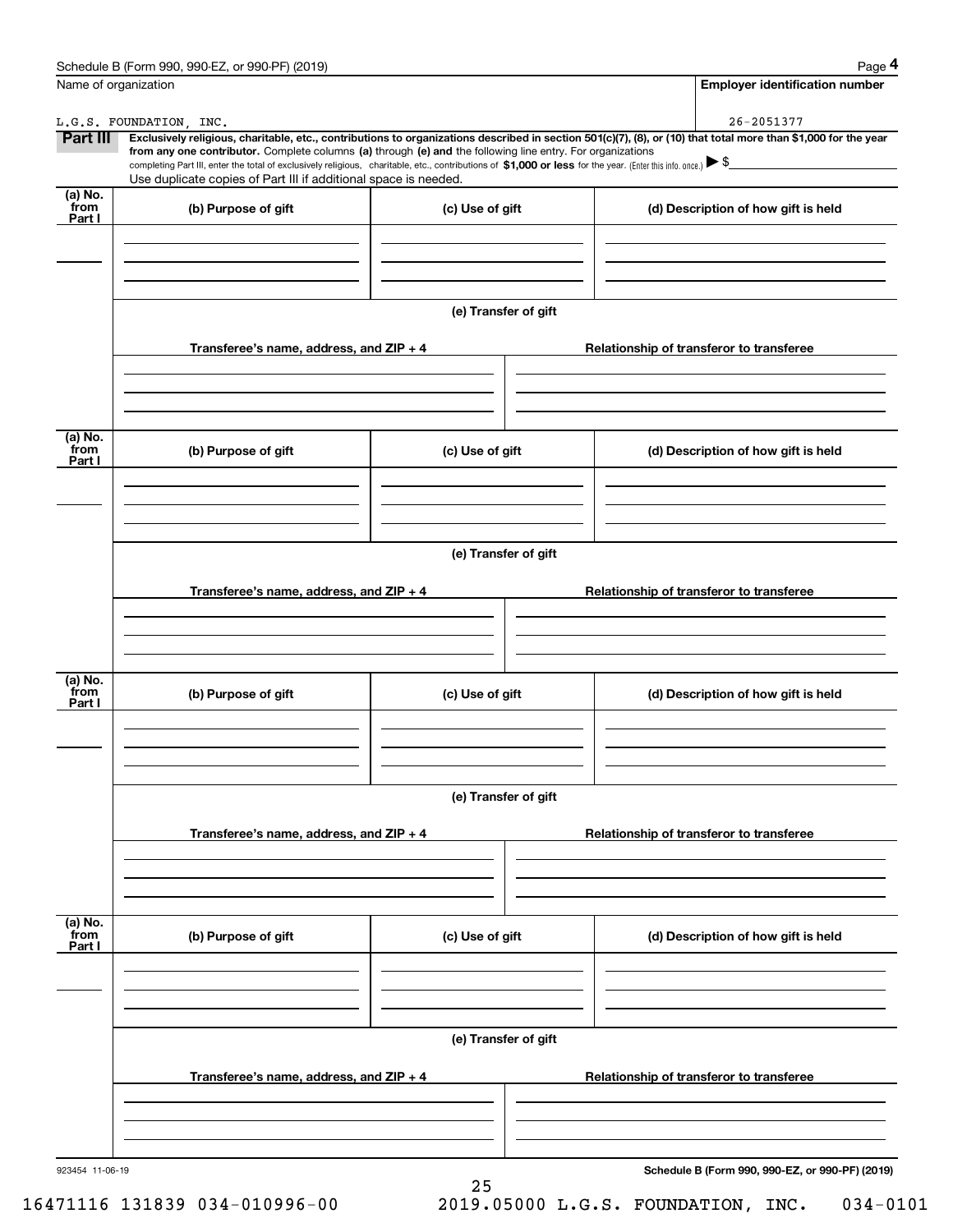| Department of the Treasury |                                                                                                                                                           | Attach to Form 990.                                                    |                                                                                           |                                                                                                                                                               |  |                                                                                                                 | -- -<br><b>Open to Public</b> |                                                                      |  |
|----------------------------|-----------------------------------------------------------------------------------------------------------------------------------------------------------|------------------------------------------------------------------------|-------------------------------------------------------------------------------------------|---------------------------------------------------------------------------------------------------------------------------------------------------------------|--|-----------------------------------------------------------------------------------------------------------------|-------------------------------|----------------------------------------------------------------------|--|
| Internal Revenue Service   |                                                                                                                                                           | Go to www.irs.gov/Form990 for instructions and the latest information. |                                                                                           |                                                                                                                                                               |  | Inspection                                                                                                      |                               |                                                                      |  |
| Name of the organization   |                                                                                                                                                           |                                                                        |                                                                                           |                                                                                                                                                               |  |                                                                                                                 |                               | <b>Employer identification number</b>                                |  |
|                            | L.G.S. FOUNDATION, INC.                                                                                                                                   |                                                                        |                                                                                           |                                                                                                                                                               |  | 26-2051377                                                                                                      |                               |                                                                      |  |
| Part I                     |                                                                                                                                                           |                                                                        |                                                                                           | General Information on Activities Outside the United States. Complete if the organization answered "Yes" on                                                   |  |                                                                                                                 |                               |                                                                      |  |
|                            |                                                                                                                                                           | Form 990, Part IV, line 14b.                                           |                                                                                           |                                                                                                                                                               |  |                                                                                                                 |                               |                                                                      |  |
| 1                          |                                                                                                                                                           |                                                                        |                                                                                           | For grantmakers. Does the organization maintain records to substantiate the amount of its grants and other assistance,                                        |  |                                                                                                                 |                               |                                                                      |  |
|                            |                                                                                                                                                           |                                                                        |                                                                                           | the grantees' eligibility for the grants or assistance, and the selection criteria used to award the grants or assistance?                                    |  |                                                                                                                 |                               | X  <br>No<br>Yes                                                     |  |
| 2                          | For grantmakers. Describe in Part V the organization's procedures for monitoring the use of its grants and other assistance outside the<br>United States. |                                                                        |                                                                                           |                                                                                                                                                               |  |                                                                                                                 |                               |                                                                      |  |
| З                          |                                                                                                                                                           |                                                                        |                                                                                           | Activities per Region. (The following Part I, line 3 table can be duplicated if additional space is needed.)                                                  |  |                                                                                                                 |                               |                                                                      |  |
|                            | (a) Region                                                                                                                                                | (b) Number of<br>offices<br>in the region                              | (c) Number of<br>employees,<br>agents, and<br>independent<br>contractors<br>in the region | (d) Activities conducted in the region<br>(by type) (such as, fundraising, pro-<br>gram services, investments, grants to<br>recipients located in the region) |  | (e) If activity listed in (d)<br>is a program service,<br>describe specific type<br>of service(s) in the region |                               | (f) Total<br>expenditures<br>for and<br>investments<br>in the region |  |
|                            |                                                                                                                                                           |                                                                        |                                                                                           |                                                                                                                                                               |  |                                                                                                                 |                               |                                                                      |  |
|                            |                                                                                                                                                           |                                                                        |                                                                                           |                                                                                                                                                               |  |                                                                                                                 |                               |                                                                      |  |
|                            |                                                                                                                                                           |                                                                        |                                                                                           |                                                                                                                                                               |  |                                                                                                                 |                               |                                                                      |  |
|                            |                                                                                                                                                           |                                                                        |                                                                                           |                                                                                                                                                               |  |                                                                                                                 |                               |                                                                      |  |
|                            |                                                                                                                                                           |                                                                        |                                                                                           |                                                                                                                                                               |  |                                                                                                                 |                               |                                                                      |  |
|                            |                                                                                                                                                           |                                                                        |                                                                                           |                                                                                                                                                               |  |                                                                                                                 |                               |                                                                      |  |
|                            |                                                                                                                                                           |                                                                        |                                                                                           |                                                                                                                                                               |  |                                                                                                                 |                               |                                                                      |  |
|                            |                                                                                                                                                           |                                                                        |                                                                                           |                                                                                                                                                               |  |                                                                                                                 |                               |                                                                      |  |
|                            | <b>3 a</b> Subtotal<br>.                                                                                                                                  | $\mathbf 0$                                                            | 0                                                                                         |                                                                                                                                                               |  |                                                                                                                 |                               | 0.                                                                   |  |
|                            | <b>b</b> Total from continuation<br>sheets to Part I                                                                                                      | 0                                                                      | 0                                                                                         |                                                                                                                                                               |  |                                                                                                                 |                               | $\mathbf 0$ .                                                        |  |
|                            | c Totals (add lines 3a<br>and 3b)                                                                                                                         | 0                                                                      | 0                                                                                         |                                                                                                                                                               |  |                                                                                                                 |                               | 0.                                                                   |  |

**| Complete if the organization answered "Yes" on Form 990, Part IV, line 14b, 15, or 16.**

**Statement of Activities Outside the United States** 

**For Paperwork Reduction Act Notice, see the Instructions for Form 990. Schedule F (Form 990) 2019** LHA

932071 10-12-19

**(Form 990)**

OMB No. 1545-0047

**2019**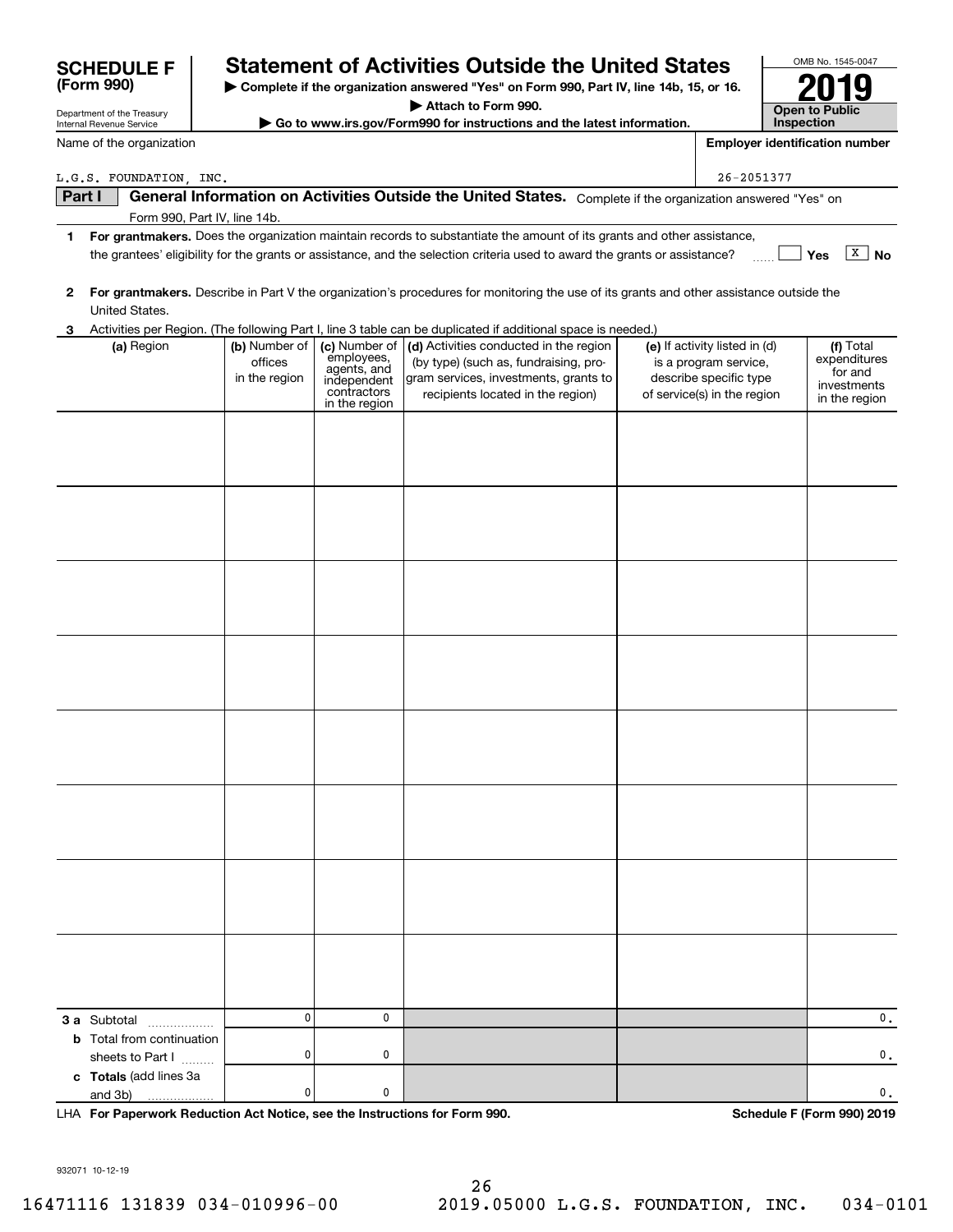Schedule F (Form 990) 2019 L.G.S. FOUNDATION, INC. Schedule F (Form 990) 2019 Page 1.9.5. POUNDATION, INC. L.G.S. FOUNDATION, INC.

Part II | Grants and Other Assistance to Organizations or Entities Outside the United States. Complete if the organization answered "Yes" on Form 990, Part IV, line 15, for any recipient who received more than \$5,000. Part II can be duplicated if additional space is needed.

| 1<br>(a) Name of organization                           | (b) IRS code section<br>and EIN (if applicable) | (c) Region    | (d) Purpose of<br>grant                                                                                                                      | (e) Amount | (f) Manner of<br>of cash grant cash disbursement | (g) Amount of<br>noncash<br>assistance | (h) Description<br>of noncash<br>assistance | (i) Method of<br>valuation (book, FMV,<br>appraisal, other) |
|---------------------------------------------------------|-------------------------------------------------|---------------|----------------------------------------------------------------------------------------------------------------------------------------------|------------|--------------------------------------------------|----------------------------------------|---------------------------------------------|-------------------------------------------------------------|
|                                                         |                                                 |               |                                                                                                                                              |            |                                                  |                                        |                                             |                                                             |
|                                                         |                                                 | 245 BURGUNDY  |                                                                                                                                              |            |                                                  |                                        |                                             |                                                             |
|                                                         |                                                 | <b>STREET</b> | RESEARCH TO STUDY LGS                                                                                                                        | 25,000.    |                                                  | $\mathfrak o$ .                        |                                             |                                                             |
|                                                         |                                                 |               |                                                                                                                                              |            |                                                  |                                        |                                             |                                                             |
|                                                         |                                                 |               |                                                                                                                                              |            |                                                  |                                        |                                             |                                                             |
|                                                         |                                                 |               |                                                                                                                                              |            |                                                  |                                        |                                             |                                                             |
|                                                         |                                                 |               |                                                                                                                                              |            |                                                  |                                        |                                             |                                                             |
|                                                         |                                                 |               |                                                                                                                                              |            |                                                  |                                        |                                             |                                                             |
|                                                         |                                                 |               |                                                                                                                                              |            |                                                  |                                        |                                             |                                                             |
|                                                         |                                                 |               |                                                                                                                                              |            |                                                  |                                        |                                             |                                                             |
|                                                         |                                                 |               |                                                                                                                                              |            |                                                  |                                        |                                             |                                                             |
|                                                         |                                                 |               |                                                                                                                                              |            |                                                  |                                        |                                             |                                                             |
|                                                         |                                                 |               |                                                                                                                                              |            |                                                  |                                        |                                             |                                                             |
|                                                         |                                                 |               |                                                                                                                                              |            |                                                  |                                        |                                             |                                                             |
|                                                         |                                                 |               |                                                                                                                                              |            |                                                  |                                        |                                             |                                                             |
|                                                         |                                                 |               |                                                                                                                                              |            |                                                  |                                        |                                             |                                                             |
|                                                         |                                                 |               |                                                                                                                                              |            |                                                  |                                        |                                             |                                                             |
| $\mathbf{2}$                                            |                                                 |               | Enter total number of recipient organizations listed above that are recognized as charities by the foreign country, recognized as tax-exempt |            |                                                  |                                        |                                             |                                                             |
|                                                         |                                                 |               |                                                                                                                                              |            |                                                  |                                        |                                             | $\mathbf{1}$                                                |
| 3 Enter total number of other organizations or entities |                                                 |               |                                                                                                                                              |            |                                                  |                                        |                                             |                                                             |

**Schedule F (Form 990) 2019**

**2**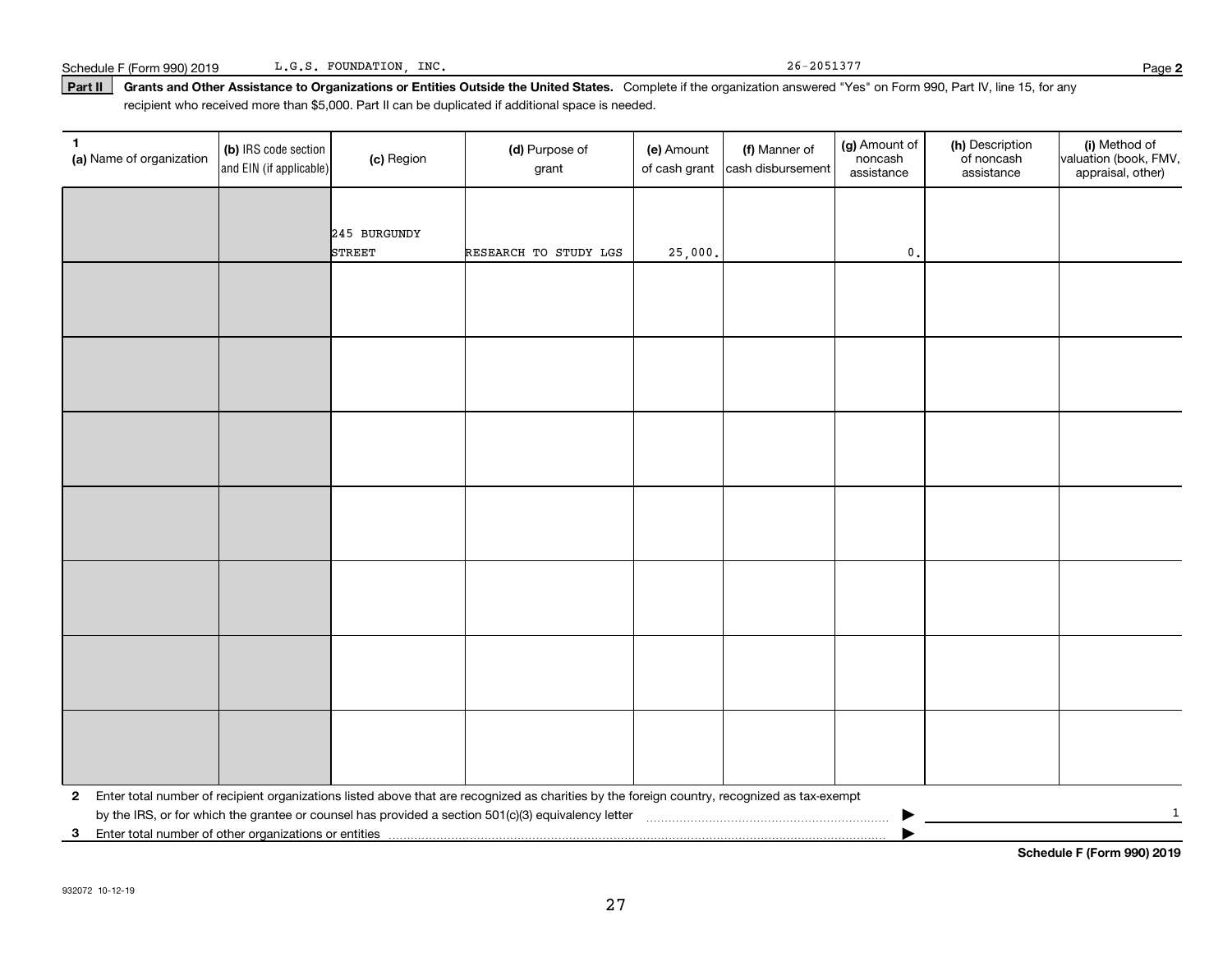Schedule F (Form 990) 2019 L.G.S. FOUNDATION, INC. 26-2051377 L.G.S. FOUNDATION, INC.

**3**

| Part III Grants and Other Assistance to Individuals Outside the United States. Complete if the organization answered "Yes" on Form 990, Part IV, line 16. |  |
|-----------------------------------------------------------------------------------------------------------------------------------------------------------|--|
| Part III can be duplicated if additional space is needed.                                                                                                 |  |

| (a) Type of grant or assistance | (b) Region | (c) Number of<br>recipients | (d) Amount of<br>cash grant | (e) Manner of<br>cash disbursement | (f) Amount of<br>noncash<br>assistance | (g) Description of<br>noncash assistance | (h) Method of<br>valuation<br>(book, FMV,<br>appraisal, other) |
|---------------------------------|------------|-----------------------------|-----------------------------|------------------------------------|----------------------------------------|------------------------------------------|----------------------------------------------------------------|
|                                 |            |                             |                             |                                    |                                        |                                          |                                                                |
|                                 |            |                             |                             |                                    |                                        |                                          |                                                                |
|                                 |            |                             |                             |                                    |                                        |                                          |                                                                |
|                                 |            |                             |                             |                                    |                                        |                                          |                                                                |
|                                 |            |                             |                             |                                    |                                        |                                          |                                                                |
|                                 |            |                             |                             |                                    |                                        |                                          |                                                                |
|                                 |            |                             |                             |                                    |                                        |                                          |                                                                |
|                                 |            |                             |                             |                                    |                                        |                                          |                                                                |
|                                 |            |                             |                             |                                    |                                        |                                          |                                                                |
|                                 |            |                             |                             |                                    |                                        |                                          |                                                                |
|                                 |            |                             |                             |                                    |                                        |                                          |                                                                |

**Schedule F (Form 990) 2019**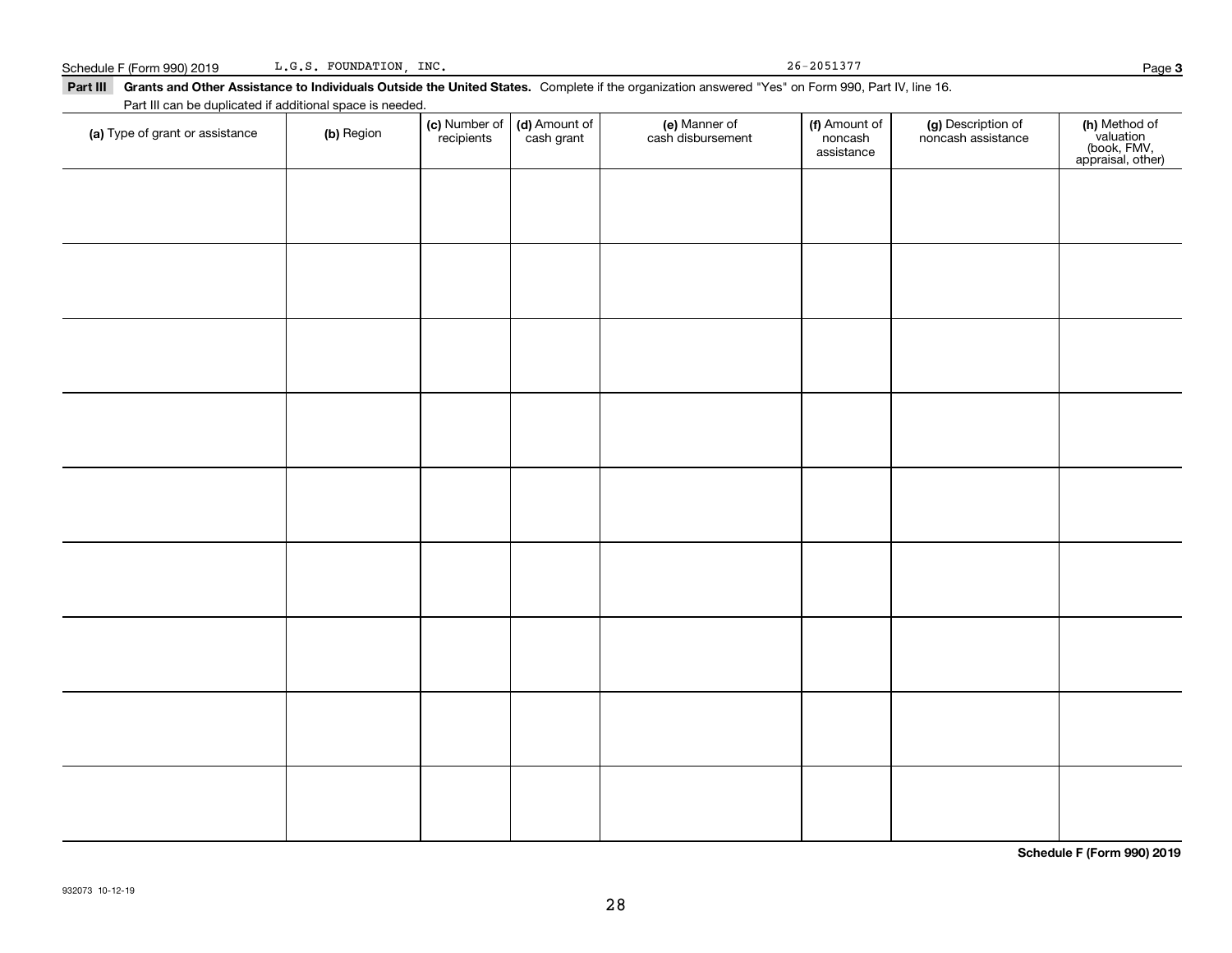|                | L.G.S. FOUNDATION, INC.<br>Schedule F (Form 990) 2019                                                                                                                                                                                                                                                                                                          | 26-2051377 | Page 4         |
|----------------|----------------------------------------------------------------------------------------------------------------------------------------------------------------------------------------------------------------------------------------------------------------------------------------------------------------------------------------------------------------|------------|----------------|
| <b>Part IV</b> | <b>Foreign Forms</b>                                                                                                                                                                                                                                                                                                                                           |            |                |
| 1              | Was the organization a U.S. transferor of property to a foreign corporation during the tax year? If "Yes," the<br>organization may be required to file Form 926, Return by a U.S. Transferor of Property to a Foreign                                                                                                                                          | Yes        | x<br>No        |
| $\mathbf{2}$   | Did the organization have an interest in a foreign trust during the tax year? If "Yes." the organization<br>may be required to separately file Form 3520, Annual Return To Report Transactions With Foreign<br>Trusts and Receipt of Certain Foreign Gifts, and/or Form 3520-A, Annual Information Return of Foreign                                           | Yes        | X<br>No        |
| 3              | Did the organization have an ownership interest in a foreign corporation during the tax year? If "Yes."<br>the organization may be required to file Form 5471, Information Return of U.S. Persons With Respect to                                                                                                                                              | Yes        | x<br><b>No</b> |
| 4              | Was the organization a direct or indirect shareholder of a passive foreign investment company or a<br>qualified electing fund during the tax year? If "Yes," the organization may be required to file Form 8621,<br>Information Return by a Shareholder of a Passive Foreign Investment Company or Qualified Electing Fund<br>(see Instructions for Form 8621) | Yes        | x<br><b>No</b> |
| 5              | Did the organization have an ownership interest in a foreign partnership during the tax year? If "Yes."<br>the organization may be required to file Form 8865, Return of U.S. Persons With Respect to Certain                                                                                                                                                  | Yes        | X<br>No        |
| 6              | Did the organization have any operations in or related to any boycotting countries during the tax year? If<br>"Yes," the organization may be required to separately file Form 5713, International Boycott Report (see<br>Instructions for Form 5713; don't file with Form 990) manufactured and the control of the control of the with                         | Yes        | x<br>Nο        |

**Schedule F (Form 990) 2019**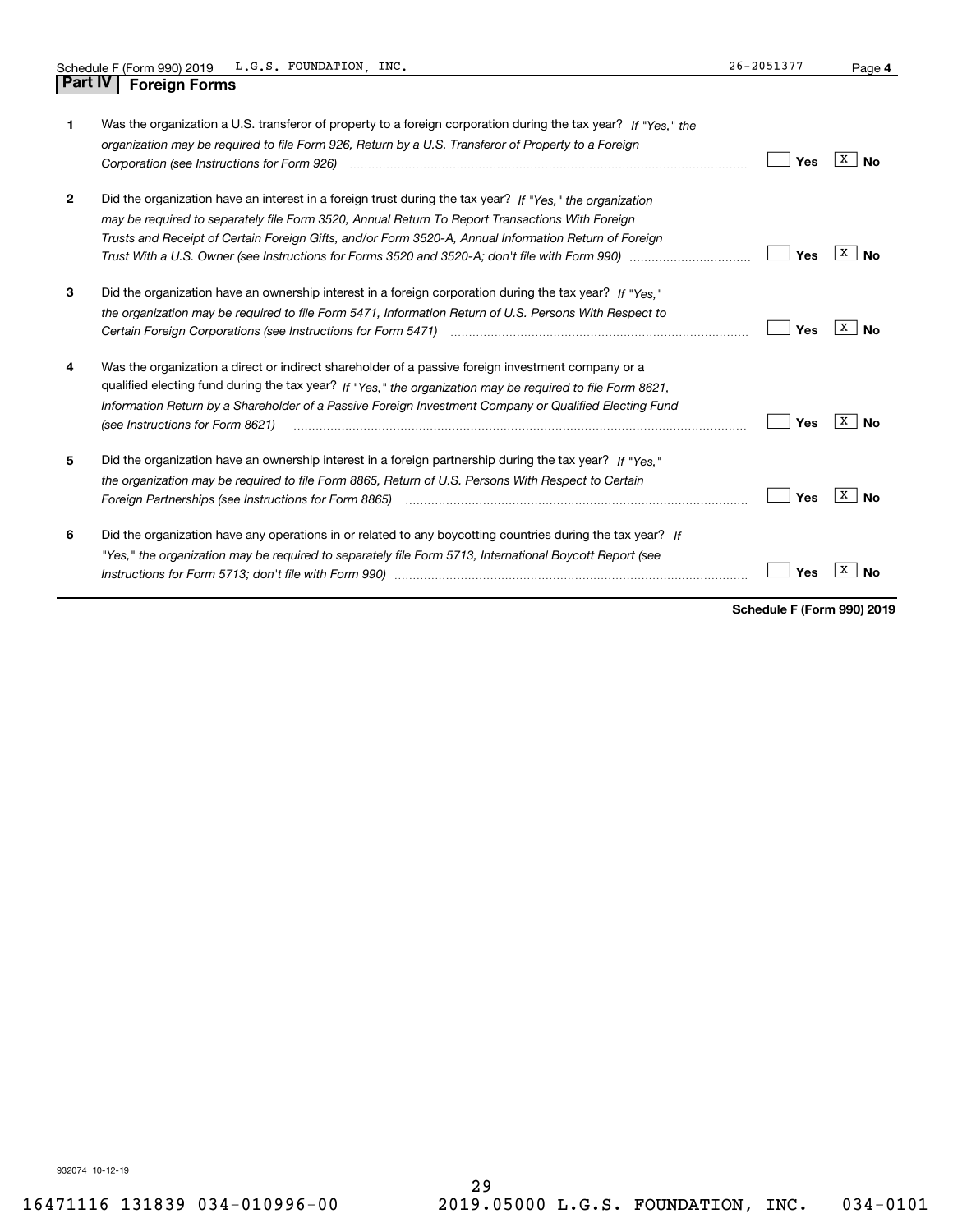#### **Part V Supplemental Information**

Provide the information required by Part I, line 2 (monitoring of funds); Part I, line 3, column (f) (accounting method; amounts of investments vs. expenditures per region); Part II, line 1 (accounting method); Part III (accounting method); and Part III, column (c) (estimated number of recipients), as applicable. Also complete this part to provide any additional information. See instructions.

PART I, LINE 2:

GRANT APPLICATIONS ARE RECEIVED ANNUAL AND QUALIFIED APPLICANTS

AFFILIATED WITH AN ACCREDITED UNIVERSITY ARE REVIEWED BY AN EXTERNAL

REVIEW PANEL OF SCIENTIFIC EXPERTS. SCIENTIFIC SCORING IS BASED ON THE

NIH RO1 GRANT SCORING SYSTEM AND FINAL SCIENTIFIC SCORES ARE SHARED WITH

THE BOARD OF DIRECTORS (BOD). THE LGSF BOD THEN CONSIDERS THE SCIENTIFIC

MERIT OF EACH GRANT IN THE CONTEXT OF ORGANIZATIONAL GOALS AND VOTES TO

FUND APPROVED RESEARCH GRANTS ON AN ANNUAL BASIS. GRANTEES PROVIDE

PROGRESS REPORTS EVERY 6 MONTHS, WHICH ALLOWS ALLOCATION OF FUNDS FOR THE

NEXT GRANT PERIOD, AND PROVIDE FINAL PROGRESS REPORTS AT THE END OF THE

PROJECT.

932075 10-12-19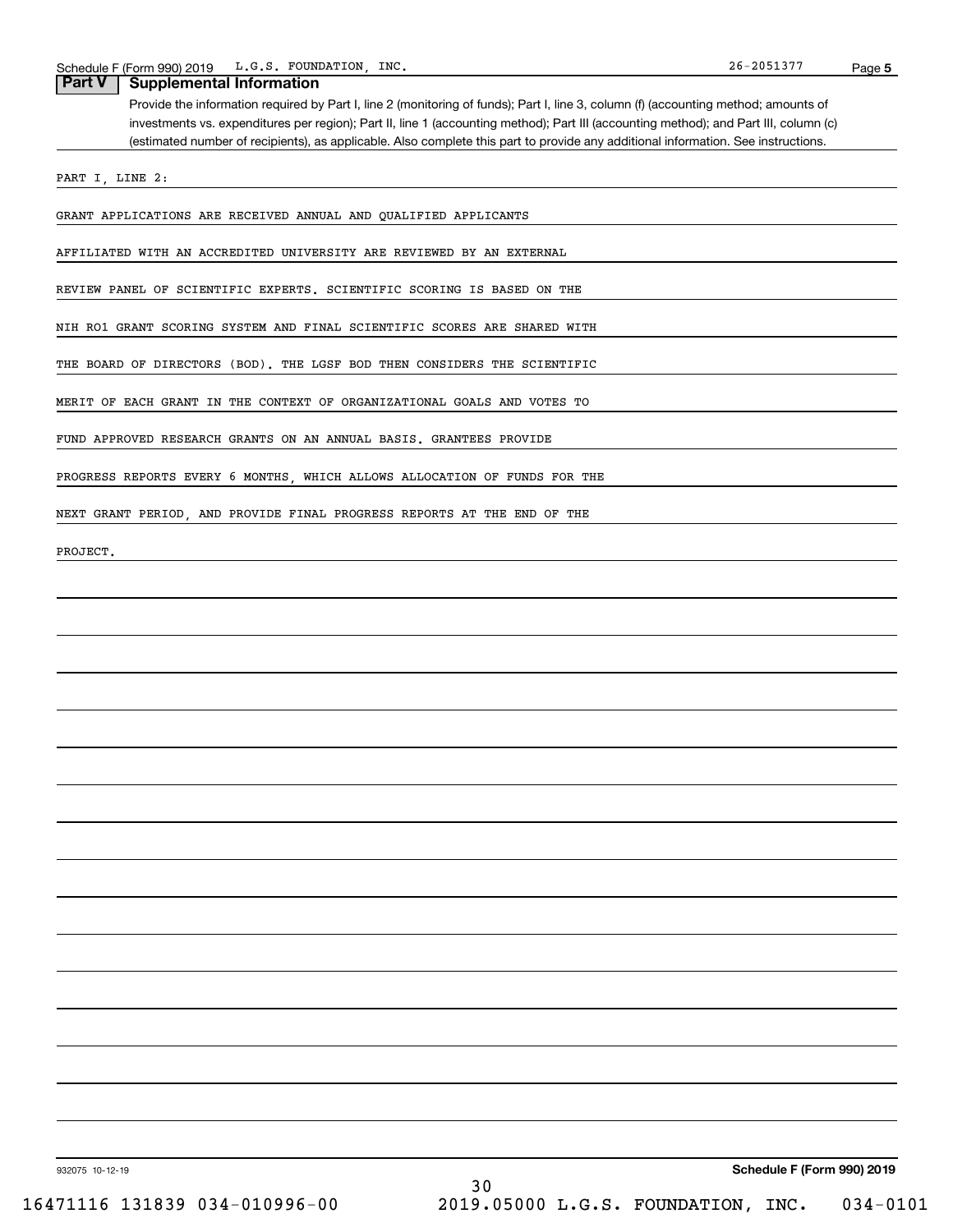| <b>SCHEDULE G</b>                                                                                                                                                          | <b>Supplemental Information Regarding Fundraising or Gaming Activities</b>                                                                                          |                                                                                                                                                                                                                                                                                                                                                                                                                                                                                                                                                    |                                                                            |    |                                                                            |  |                                                                            |                                                         |  |  |  |  |
|----------------------------------------------------------------------------------------------------------------------------------------------------------------------------|---------------------------------------------------------------------------------------------------------------------------------------------------------------------|----------------------------------------------------------------------------------------------------------------------------------------------------------------------------------------------------------------------------------------------------------------------------------------------------------------------------------------------------------------------------------------------------------------------------------------------------------------------------------------------------------------------------------------------------|----------------------------------------------------------------------------|----|----------------------------------------------------------------------------|--|----------------------------------------------------------------------------|---------------------------------------------------------|--|--|--|--|
| (Form 990 or 990-EZ)                                                                                                                                                       | Complete if the organization answered "Yes" on Form 990, Part IV, line 17, 18, or 19, or if the<br>organization entered more than \$15,000 on Form 990-EZ, line 6a. |                                                                                                                                                                                                                                                                                                                                                                                                                                                                                                                                                    | 2019                                                                       |    |                                                                            |  |                                                                            |                                                         |  |  |  |  |
| Department of the Treasury                                                                                                                                                 |                                                                                                                                                                     |                                                                                                                                                                                                                                                                                                                                                                                                                                                                                                                                                    | <b>Open to Public</b>                                                      |    |                                                                            |  |                                                                            |                                                         |  |  |  |  |
| Internal Revenue Service                                                                                                                                                   | Go to www.irs.gov/Form990 for instructions and the latest information.                                                                                              |                                                                                                                                                                                                                                                                                                                                                                                                                                                                                                                                                    | Inspection                                                                 |    |                                                                            |  |                                                                            |                                                         |  |  |  |  |
| Name of the organization                                                                                                                                                   | <b>Employer identification number</b><br>26-2051377<br>L.G.S. FOUNDATION, INC.                                                                                      |                                                                                                                                                                                                                                                                                                                                                                                                                                                                                                                                                    |                                                                            |    |                                                                            |  |                                                                            |                                                         |  |  |  |  |
| Part I<br>Fundraising Activities. Complete if the organization answered "Yes" on Form 990, Part IV, line 17. Form 990-EZ filers are not<br>required to complete this part. |                                                                                                                                                                     |                                                                                                                                                                                                                                                                                                                                                                                                                                                                                                                                                    |                                                                            |    |                                                                            |  |                                                                            |                                                         |  |  |  |  |
| Х<br>Mail solicitations<br>a<br>X<br>b<br>x<br>Phone solicitations<br>c<br>X<br>In-person solicitations<br>d<br>compensated at least \$5,000 by the organization.          | Internet and email solicitations                                                                                                                                    | 1 Indicate whether the organization raised funds through any of the following activities. Check all that apply.<br>е<br>f<br>Special fundraising events<br>g<br>2 a Did the organization have a written or oral agreement with any individual (including officers, directors, trustees, or<br>key employees listed in Form 990, Part VII) or entity in connection with professional fundraising services?<br>b If "Yes," list the 10 highest paid individuals or entities (fundraisers) pursuant to agreements under which the fundraiser is to be |                                                                            |    | Solicitation of non-government grants<br>Solicitation of government grants |  | Yes                                                                        | $X \mid$<br><b>No</b>                                   |  |  |  |  |
| (i) Name and address of individual<br>or entity (fundraiser)                                                                                                               |                                                                                                                                                                     | (ii) Activity                                                                                                                                                                                                                                                                                                                                                                                                                                                                                                                                      | (iii) Did<br>fundraiser<br>have custody<br>or control of<br>contributions? |    | (iv) Gross receipts<br>from activity                                       |  | (v) Amount paid<br>to (or retained by)<br>fundraiser<br>listed in col. (i) | (vi) Amount paid<br>to (or retained by)<br>organization |  |  |  |  |
|                                                                                                                                                                            |                                                                                                                                                                     |                                                                                                                                                                                                                                                                                                                                                                                                                                                                                                                                                    | <b>Yes</b>                                                                 | No |                                                                            |  |                                                                            |                                                         |  |  |  |  |
|                                                                                                                                                                            |                                                                                                                                                                     |                                                                                                                                                                                                                                                                                                                                                                                                                                                                                                                                                    |                                                                            |    |                                                                            |  |                                                                            |                                                         |  |  |  |  |
|                                                                                                                                                                            |                                                                                                                                                                     |                                                                                                                                                                                                                                                                                                                                                                                                                                                                                                                                                    |                                                                            |    |                                                                            |  |                                                                            |                                                         |  |  |  |  |
|                                                                                                                                                                            |                                                                                                                                                                     |                                                                                                                                                                                                                                                                                                                                                                                                                                                                                                                                                    |                                                                            |    |                                                                            |  |                                                                            |                                                         |  |  |  |  |
|                                                                                                                                                                            |                                                                                                                                                                     |                                                                                                                                                                                                                                                                                                                                                                                                                                                                                                                                                    |                                                                            |    |                                                                            |  |                                                                            |                                                         |  |  |  |  |
|                                                                                                                                                                            |                                                                                                                                                                     |                                                                                                                                                                                                                                                                                                                                                                                                                                                                                                                                                    |                                                                            |    |                                                                            |  |                                                                            |                                                         |  |  |  |  |
|                                                                                                                                                                            |                                                                                                                                                                     |                                                                                                                                                                                                                                                                                                                                                                                                                                                                                                                                                    |                                                                            |    |                                                                            |  |                                                                            |                                                         |  |  |  |  |
|                                                                                                                                                                            |                                                                                                                                                                     |                                                                                                                                                                                                                                                                                                                                                                                                                                                                                                                                                    |                                                                            |    |                                                                            |  |                                                                            |                                                         |  |  |  |  |
|                                                                                                                                                                            |                                                                                                                                                                     |                                                                                                                                                                                                                                                                                                                                                                                                                                                                                                                                                    |                                                                            |    |                                                                            |  |                                                                            |                                                         |  |  |  |  |
|                                                                                                                                                                            |                                                                                                                                                                     |                                                                                                                                                                                                                                                                                                                                                                                                                                                                                                                                                    |                                                                            |    |                                                                            |  |                                                                            |                                                         |  |  |  |  |
|                                                                                                                                                                            |                                                                                                                                                                     |                                                                                                                                                                                                                                                                                                                                                                                                                                                                                                                                                    |                                                                            |    |                                                                            |  |                                                                            |                                                         |  |  |  |  |
| Total<br>or licensing.                                                                                                                                                     |                                                                                                                                                                     | 3 List all states in which the organization is registered or licensed to solicit contributions or has been notified it is exempt from registration                                                                                                                                                                                                                                                                                                                                                                                                 |                                                                            |    |                                                                            |  |                                                                            |                                                         |  |  |  |  |
|                                                                                                                                                                            |                                                                                                                                                                     |                                                                                                                                                                                                                                                                                                                                                                                                                                                                                                                                                    |                                                                            |    |                                                                            |  |                                                                            |                                                         |  |  |  |  |
|                                                                                                                                                                            |                                                                                                                                                                     |                                                                                                                                                                                                                                                                                                                                                                                                                                                                                                                                                    |                                                                            |    |                                                                            |  |                                                                            |                                                         |  |  |  |  |
|                                                                                                                                                                            |                                                                                                                                                                     |                                                                                                                                                                                                                                                                                                                                                                                                                                                                                                                                                    |                                                                            |    |                                                                            |  |                                                                            |                                                         |  |  |  |  |
|                                                                                                                                                                            |                                                                                                                                                                     |                                                                                                                                                                                                                                                                                                                                                                                                                                                                                                                                                    |                                                                            |    |                                                                            |  |                                                                            |                                                         |  |  |  |  |
|                                                                                                                                                                            |                                                                                                                                                                     |                                                                                                                                                                                                                                                                                                                                                                                                                                                                                                                                                    |                                                                            |    |                                                                            |  |                                                                            |                                                         |  |  |  |  |
|                                                                                                                                                                            |                                                                                                                                                                     |                                                                                                                                                                                                                                                                                                                                                                                                                                                                                                                                                    |                                                                            |    |                                                                            |  |                                                                            |                                                         |  |  |  |  |
|                                                                                                                                                                            |                                                                                                                                                                     |                                                                                                                                                                                                                                                                                                                                                                                                                                                                                                                                                    |                                                                            |    |                                                                            |  |                                                                            |                                                         |  |  |  |  |
|                                                                                                                                                                            |                                                                                                                                                                     |                                                                                                                                                                                                                                                                                                                                                                                                                                                                                                                                                    |                                                                            |    |                                                                            |  |                                                                            |                                                         |  |  |  |  |
|                                                                                                                                                                            |                                                                                                                                                                     | LHA For Paperwork Reduction Act Notice, see the Instructions for Form 990 or 990-EZ.                                                                                                                                                                                                                                                                                                                                                                                                                                                               |                                                                            |    |                                                                            |  |                                                                            | Schedule G (Form 990 or 990-EZ) 2019                    |  |  |  |  |

932081 09-11-19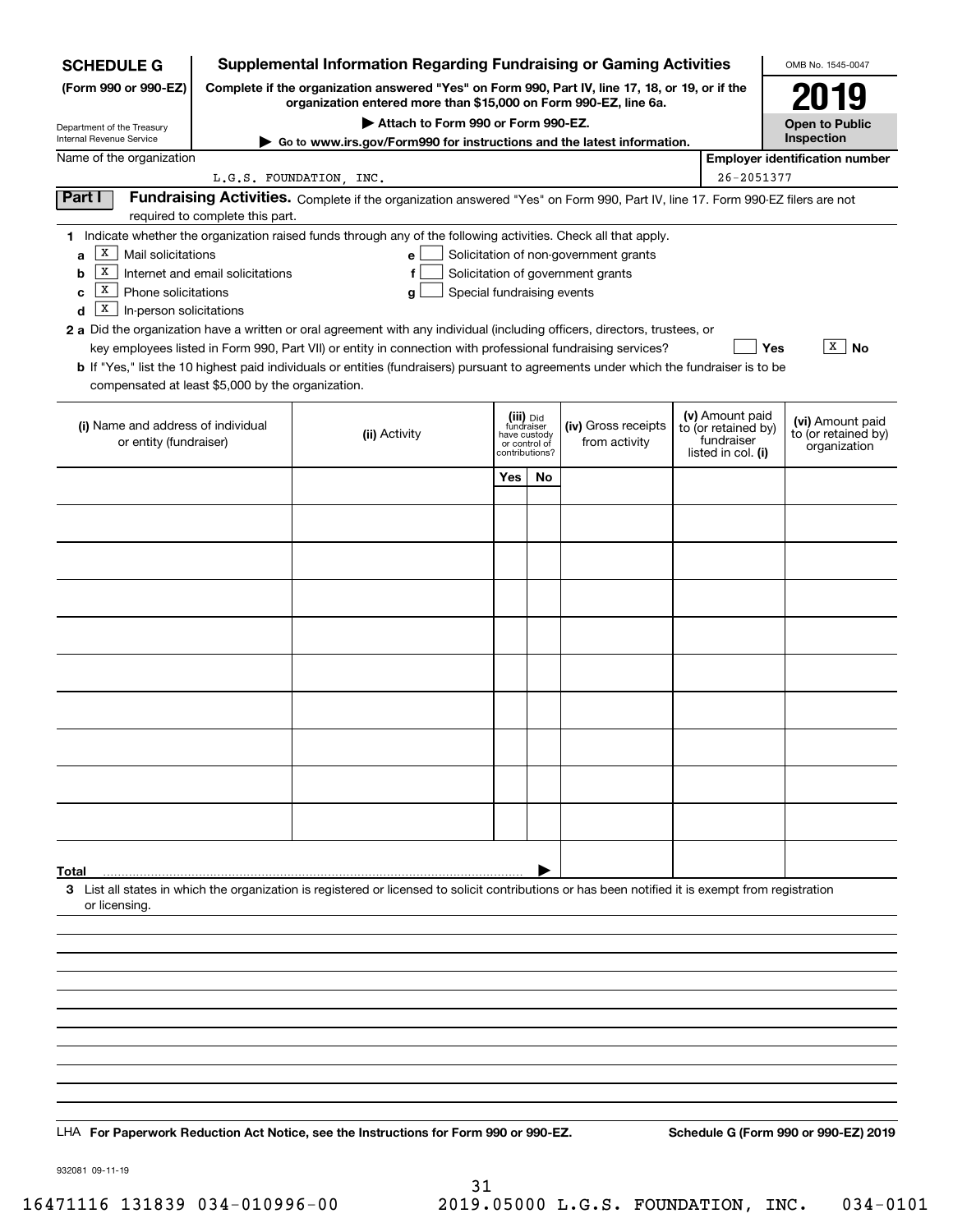**Part II** | Fundraising Events. Complete if the organization answered "Yes" on Form 990, Part IV, line 18, or reported more than \$15,000

|                 |          | of fundraising event contributions and gross income on Form 990-EZ, lines 1 and 6b. List events with gross receipts greater than \$5,000. |                                |                         |                  |                            |
|-----------------|----------|-------------------------------------------------------------------------------------------------------------------------------------------|--------------------------------|-------------------------|------------------|----------------------------|
|                 |          |                                                                                                                                           | (a) Event #1                   | (b) Event #2            | (c) Other events | (d) Total events           |
|                 |          |                                                                                                                                           |                                |                         |                  | (add col. (a) through      |
|                 |          |                                                                                                                                           | LGS AWARENESS DAY WALK N WHEEL |                         | $\mathbf{1}$     | col. (c)                   |
|                 |          |                                                                                                                                           | (event type)                   | (event type)            | (total number)   |                            |
| Revenue         |          |                                                                                                                                           |                                |                         |                  |                            |
|                 |          |                                                                                                                                           | 5,593.                         | 14, 189.                | 5,672.           | 25,454.                    |
|                 |          |                                                                                                                                           |                                |                         |                  |                            |
|                 |          |                                                                                                                                           | 5,593.                         | 14, 189.                | 5,672.           | 25,454.                    |
|                 |          |                                                                                                                                           |                                |                         |                  |                            |
|                 | 3        | Gross income (line 1 minus line 2)                                                                                                        |                                |                         |                  |                            |
|                 |          |                                                                                                                                           |                                |                         |                  |                            |
|                 |          |                                                                                                                                           |                                |                         |                  |                            |
|                 | 5        |                                                                                                                                           |                                |                         |                  |                            |
|                 |          |                                                                                                                                           |                                |                         |                  |                            |
|                 |          |                                                                                                                                           |                                |                         |                  |                            |
|                 |          |                                                                                                                                           |                                |                         |                  |                            |
| Direct Expenses |          |                                                                                                                                           |                                | 12,598.                 |                  | 12,598.                    |
|                 |          |                                                                                                                                           |                                |                         |                  |                            |
|                 | 8        |                                                                                                                                           |                                |                         |                  |                            |
|                 | 9        |                                                                                                                                           | 5,762.                         | 5,724.                  | 2,661.           | 14, 147.                   |
|                 | 10       | Direct expense summary. Add lines 4 through 9 in column (d)                                                                               |                                |                         | ▶                | 26,745.                    |
|                 |          | 11 Net income summary. Subtract line 10 from line 3, column (d)                                                                           |                                |                         |                  | $-26, 745.$                |
|                 | Part III | Gaming. Complete if the organization answered "Yes" on Form 990, Part IV, line 19, or reported more than                                  |                                |                         |                  |                            |
|                 |          | \$15,000 on Form 990-EZ, line 6a.                                                                                                         |                                |                         |                  |                            |
|                 |          |                                                                                                                                           | (a) Bingo                      | (b) Pull tabs/instant   | (c) Other gaming | (d) Total gaming (add      |
| Revenue         |          |                                                                                                                                           |                                | bingo/progressive bingo |                  | col. (a) through col. (c)) |
|                 |          |                                                                                                                                           |                                |                         |                  |                            |
|                 |          |                                                                                                                                           |                                |                         |                  |                            |
|                 |          |                                                                                                                                           |                                |                         |                  |                            |
|                 |          |                                                                                                                                           |                                |                         |                  |                            |
| Expenses        |          |                                                                                                                                           |                                |                         |                  |                            |
|                 | 3        |                                                                                                                                           |                                |                         |                  |                            |
|                 |          |                                                                                                                                           |                                |                         |                  |                            |
| Direct          |          |                                                                                                                                           |                                |                         |                  |                            |
|                 |          |                                                                                                                                           |                                |                         |                  |                            |
|                 |          | 5 Other direct expenses                                                                                                                   |                                |                         |                  |                            |
|                 |          |                                                                                                                                           | Yes<br>%                       | Yes<br>%                | Yes<br>%         |                            |
|                 |          | 6 Volunteer labor                                                                                                                         | No                             | No                      | No.              |                            |
|                 |          |                                                                                                                                           |                                |                         |                  |                            |
|                 | 7        | Direct expense summary. Add lines 2 through 5 in column (d)                                                                               |                                |                         | ▶                |                            |
|                 |          |                                                                                                                                           |                                |                         |                  |                            |
|                 |          |                                                                                                                                           |                                |                         |                  |                            |
|                 |          | 9 Enter the state(s) in which the organization conducts gaming activities:                                                                |                                |                         |                  |                            |
|                 |          |                                                                                                                                           |                                |                         |                  | Yes<br>No                  |
|                 |          |                                                                                                                                           |                                |                         |                  |                            |
|                 |          |                                                                                                                                           |                                |                         |                  |                            |
|                 |          |                                                                                                                                           |                                |                         |                  |                            |
|                 |          |                                                                                                                                           |                                |                         |                  | <b>Yes</b><br>No           |
|                 |          |                                                                                                                                           |                                |                         |                  |                            |
|                 |          |                                                                                                                                           |                                |                         |                  |                            |
|                 |          |                                                                                                                                           |                                |                         |                  |                            |
|                 |          |                                                                                                                                           |                                |                         |                  |                            |

932082 09-11-19

**Schedule G (Form 990 or 990-EZ) 2019**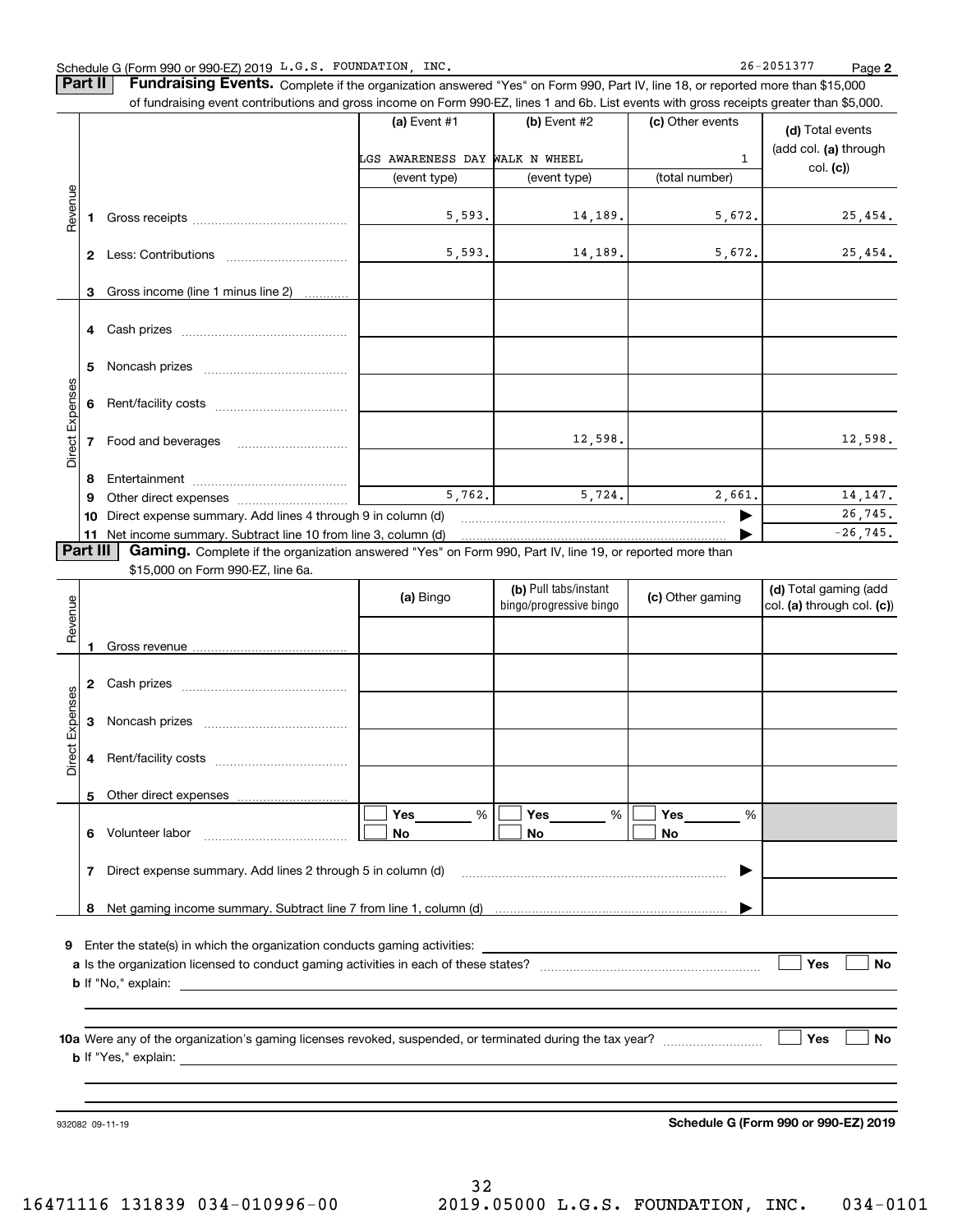|    | Schedule G (Form 990 or 990-EZ) 2019 L.G.S. FOUNDATION, INC.                                                                                                                                                                       | 26-2051377 |                 | Page 3               |
|----|------------------------------------------------------------------------------------------------------------------------------------------------------------------------------------------------------------------------------------|------------|-----------------|----------------------|
|    |                                                                                                                                                                                                                                    |            | Yes             | <b>No</b>            |
|    | 12 Is the organization a grantor, beneficiary or trustee of a trust, or a member of a partnership or other entity formed                                                                                                           |            |                 |                      |
|    |                                                                                                                                                                                                                                    |            | $\Box$ Yes      | No                   |
|    | 13 Indicate the percentage of gaming activity conducted in:                                                                                                                                                                        |            |                 |                      |
|    |                                                                                                                                                                                                                                    |            | 13a             | %                    |
|    | <b>b</b> An outside facility <i>www.communicality www.communicality.communicality www.communicality www.communicality.com</i>                                                                                                      |            | 13 <sub>b</sub> | %                    |
|    | 14 Enter the name and address of the person who prepares the organization's gaming/special events books and records:                                                                                                               |            |                 |                      |
|    |                                                                                                                                                                                                                                    |            |                 |                      |
|    |                                                                                                                                                                                                                                    |            |                 |                      |
|    |                                                                                                                                                                                                                                    |            | Yes             | No                   |
|    |                                                                                                                                                                                                                                    |            |                 |                      |
|    |                                                                                                                                                                                                                                    |            |                 |                      |
|    | c If "Yes," enter name and address of the third party:                                                                                                                                                                             |            |                 |                      |
|    |                                                                                                                                                                                                                                    |            |                 |                      |
|    |                                                                                                                                                                                                                                    |            |                 |                      |
|    |                                                                                                                                                                                                                                    |            |                 |                      |
|    |                                                                                                                                                                                                                                    |            |                 |                      |
| 16 | Gaming manager information:                                                                                                                                                                                                        |            |                 |                      |
|    | Name $\blacktriangleright$ $\frac{1}{\sqrt{1-\frac{1}{2}}\left(1-\frac{1}{2}\right)}$                                                                                                                                              |            |                 |                      |
|    | Gaming manager compensation > \$                                                                                                                                                                                                   |            |                 |                      |
|    |                                                                                                                                                                                                                                    |            |                 |                      |
|    |                                                                                                                                                                                                                                    |            |                 |                      |
|    |                                                                                                                                                                                                                                    |            |                 |                      |
|    |                                                                                                                                                                                                                                    |            |                 |                      |
|    | Employee<br>Director/officer<br>Independent contractor                                                                                                                                                                             |            |                 |                      |
|    |                                                                                                                                                                                                                                    |            |                 |                      |
|    | 17 Mandatory distributions:                                                                                                                                                                                                        |            |                 |                      |
|    | a Is the organization required under state law to make charitable distributions from the gaming proceeds to                                                                                                                        |            |                 |                      |
|    | retain the state gaming license?                                                                                                                                                                                                   |            |                 | $\Box$ Yes $\Box$ No |
|    | <b>b</b> Enter the amount of distributions required under state law to be distributed to other exempt organizations or spent in the                                                                                                |            |                 |                      |
|    | organization's own exempt activities during the tax year $\triangleright$ \$<br>Supplemental Information. Provide the explanations required by Part I, line 2b, columns (iii) and (v); and Part III, lines 9, 9b, 10b,<br> Part IV |            |                 |                      |
|    | 15b, 15c, 16, and 17b, as applicable. Also provide any additional information. See instructions.                                                                                                                                   |            |                 |                      |
|    |                                                                                                                                                                                                                                    |            |                 |                      |
|    |                                                                                                                                                                                                                                    |            |                 |                      |
|    |                                                                                                                                                                                                                                    |            |                 |                      |
|    |                                                                                                                                                                                                                                    |            |                 |                      |
|    |                                                                                                                                                                                                                                    |            |                 |                      |
|    |                                                                                                                                                                                                                                    |            |                 |                      |
|    |                                                                                                                                                                                                                                    |            |                 |                      |
|    |                                                                                                                                                                                                                                    |            |                 |                      |
|    |                                                                                                                                                                                                                                    |            |                 |                      |
|    |                                                                                                                                                                                                                                    |            |                 |                      |
|    |                                                                                                                                                                                                                                    |            |                 |                      |
|    |                                                                                                                                                                                                                                    |            |                 |                      |
|    |                                                                                                                                                                                                                                    |            |                 |                      |
|    | Schedule G (Form 990 or 990-EZ) 2019<br>932083 09-11-19                                                                                                                                                                            |            |                 |                      |
|    | 33<br>$71116$ 131930 034 01096 00<br>2019 05000 T C C FOUNDATION TNC                                                                                                                                                               |            |                 | $0.31 - 0$           |

16471116 131839 034-010996-00 2019.05000 L.G.S. FOUNDATION, INC. 034-0101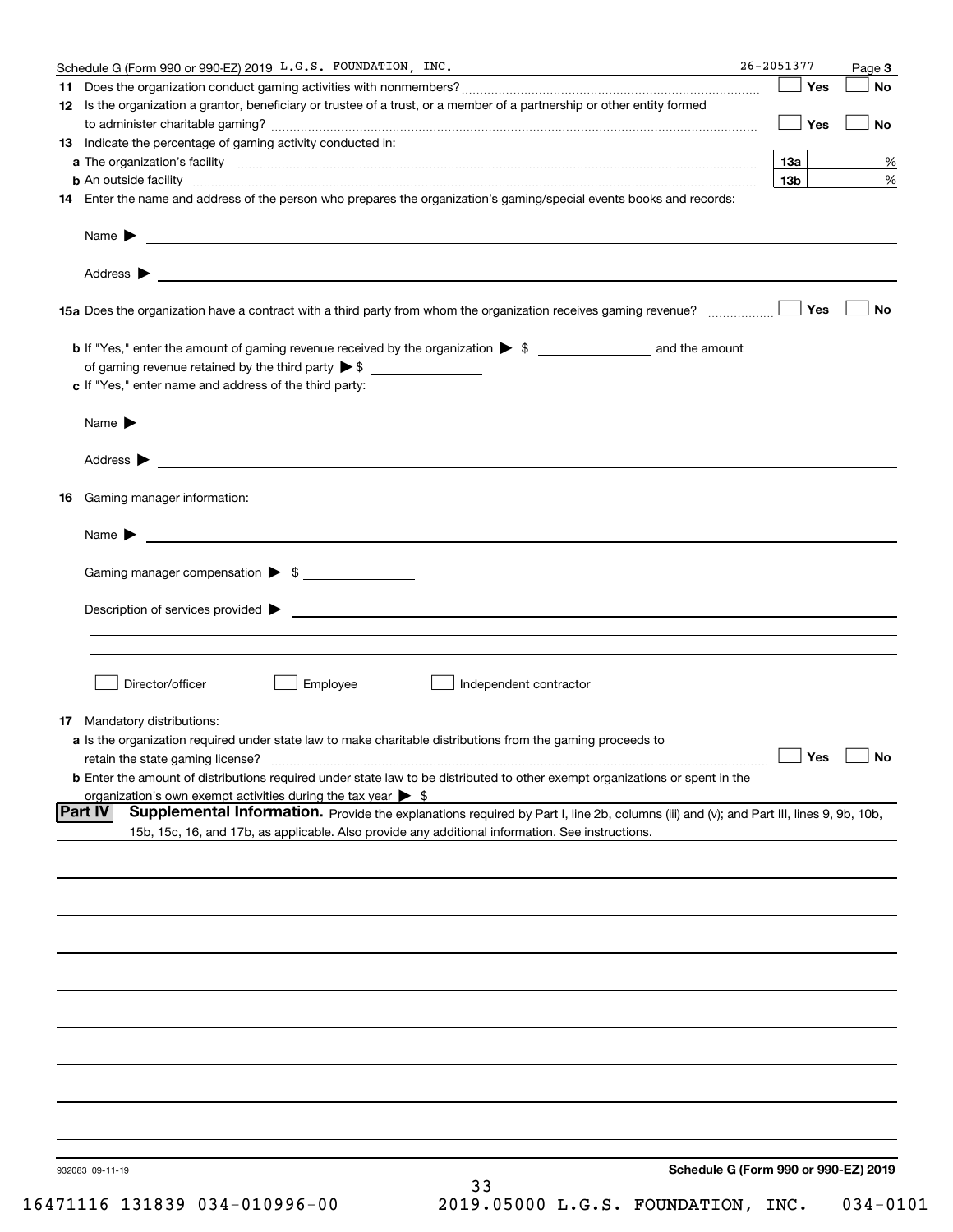|                 | <b>Part IV   Supplemental Information</b> (continued) |
|-----------------|-------------------------------------------------------|
|                 |                                                       |
|                 |                                                       |
|                 |                                                       |
|                 |                                                       |
|                 |                                                       |
|                 |                                                       |
|                 |                                                       |
|                 |                                                       |
|                 |                                                       |
|                 |                                                       |
|                 |                                                       |
|                 |                                                       |
|                 |                                                       |
|                 |                                                       |
|                 |                                                       |
|                 |                                                       |
|                 |                                                       |
|                 |                                                       |
|                 |                                                       |
|                 |                                                       |
|                 |                                                       |
|                 |                                                       |
|                 |                                                       |
|                 |                                                       |
|                 |                                                       |
|                 |                                                       |
|                 |                                                       |
|                 |                                                       |
|                 |                                                       |
|                 |                                                       |
|                 |                                                       |
|                 |                                                       |
|                 |                                                       |
|                 |                                                       |
|                 |                                                       |
|                 |                                                       |
|                 |                                                       |
|                 |                                                       |
|                 |                                                       |
|                 |                                                       |
|                 |                                                       |
|                 | Schedule G (Form 990 or 990-EZ)                       |
| 932084 04-01-19 |                                                       |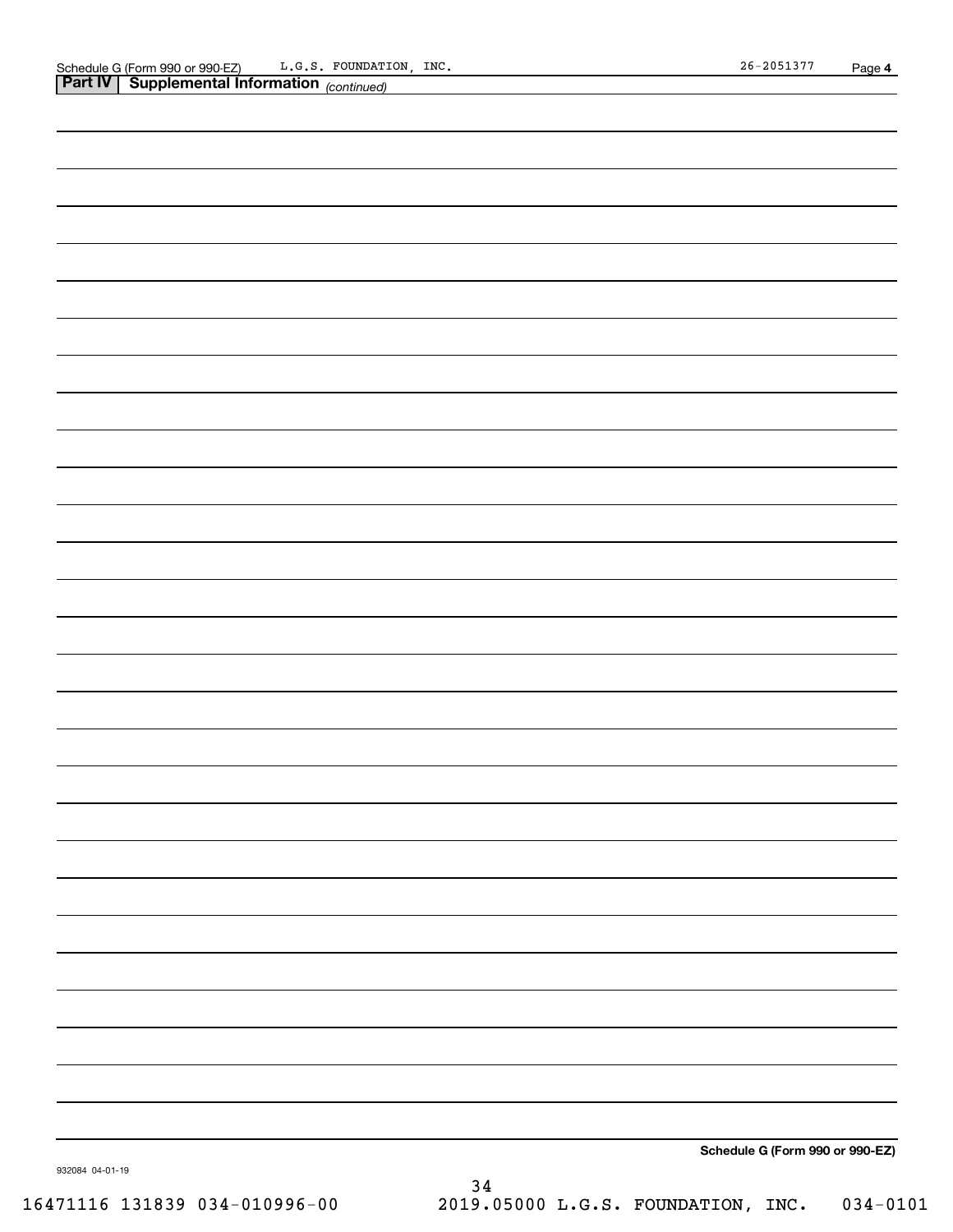| <b>SCHEDULE I</b><br>(Form 990)                                                                                                                                                |            | <b>Grants and Other Assistance to Organizations,</b><br>Governments, and Individuals in the United States<br>Complete if the organization answered "Yes" on Form 990, Part IV, line 21 or 22. |                                                                              |                                         |                                               |                                          | OMB No. 1545-0047<br>2019                           |
|--------------------------------------------------------------------------------------------------------------------------------------------------------------------------------|------------|-----------------------------------------------------------------------------------------------------------------------------------------------------------------------------------------------|------------------------------------------------------------------------------|-----------------------------------------|-----------------------------------------------|------------------------------------------|-----------------------------------------------------|
| Department of the Treasury<br>Internal Revenue Service                                                                                                                         |            |                                                                                                                                                                                               | Attach to Form 990.<br>Go to www.irs.gov/Form990 for the latest information. |                                         |                                               |                                          | <b>Open to Public</b><br>Inspection                 |
| Name of the organization<br>L.G.S. FOUNDATION, INC.                                                                                                                            |            |                                                                                                                                                                                               |                                                                              |                                         |                                               |                                          | <b>Employer identification number</b><br>26-2051377 |
| <b>General Information on Grants and Assistance</b><br>Part I                                                                                                                  |            |                                                                                                                                                                                               |                                                                              |                                         |                                               |                                          |                                                     |
| Does the organization maintain records to substantiate the amount of the grants or assistance, the grantees' eligibility for the grants or assistance, and the selection<br>1. |            |                                                                                                                                                                                               |                                                                              |                                         |                                               |                                          | $X$ Yes<br><b>No</b>                                |
| Describe in Part IV the organization's procedures for monitoring the use of grant funds in the United States.<br>$\mathbf{2}$                                                  |            |                                                                                                                                                                                               |                                                                              |                                         |                                               |                                          |                                                     |
| Part II<br>Grants and Other Assistance to Domestic Organizations and Domestic Governments. Complete if the organization answered "Yes" on Form 990, Part IV, line 21, for any  |            |                                                                                                                                                                                               |                                                                              |                                         |                                               |                                          |                                                     |
| recipient that received more than \$5,000. Part II can be duplicated if additional space is needed.                                                                            |            |                                                                                                                                                                                               |                                                                              |                                         | (f) Method of                                 |                                          |                                                     |
| 1 (a) Name and address of organization<br>or government                                                                                                                        | $(b)$ EIN  | (c) IRC section<br>(if applicable)                                                                                                                                                            | (d) Amount of<br>cash grant                                                  | (e) Amount of<br>non-cash<br>assistance | valuation (book,<br>FMV, appraisal,<br>other) | (g) Description of<br>noncash assistance | (h) Purpose of grant<br>or assistance               |
| NORTHWESTERN UNIVERSITY<br>303 E CHICAGO AVE WARD 9-250                                                                                                                        |            |                                                                                                                                                                                               |                                                                              |                                         |                                               |                                          |                                                     |
| CHICAGO, IL 60611                                                                                                                                                              | 36-2167817 |                                                                                                                                                                                               | 0.                                                                           | 47,500,                                 |                                               |                                          | RESEARCH TO STUDY LGS                               |
|                                                                                                                                                                                |            |                                                                                                                                                                                               |                                                                              |                                         |                                               |                                          |                                                     |
|                                                                                                                                                                                |            |                                                                                                                                                                                               |                                                                              |                                         |                                               |                                          |                                                     |
|                                                                                                                                                                                |            |                                                                                                                                                                                               |                                                                              |                                         |                                               |                                          |                                                     |
|                                                                                                                                                                                |            |                                                                                                                                                                                               |                                                                              |                                         |                                               |                                          |                                                     |
|                                                                                                                                                                                |            |                                                                                                                                                                                               |                                                                              |                                         |                                               |                                          |                                                     |
| Enter total number of section 501(c)(3) and government organizations listed in the line 1 table<br>2                                                                           |            |                                                                                                                                                                                               |                                                                              |                                         |                                               |                                          | 2.                                                  |
| Enter total number of other organizations listed in the line 1 table<br>З<br>For Paperwork Reduction Act Notice, see the Instructions for Form 990.<br>LHA                     |            |                                                                                                                                                                                               |                                                                              |                                         |                                               |                                          | $\mathbf{0}$ .<br>Schedule I (Form 990) (2019)      |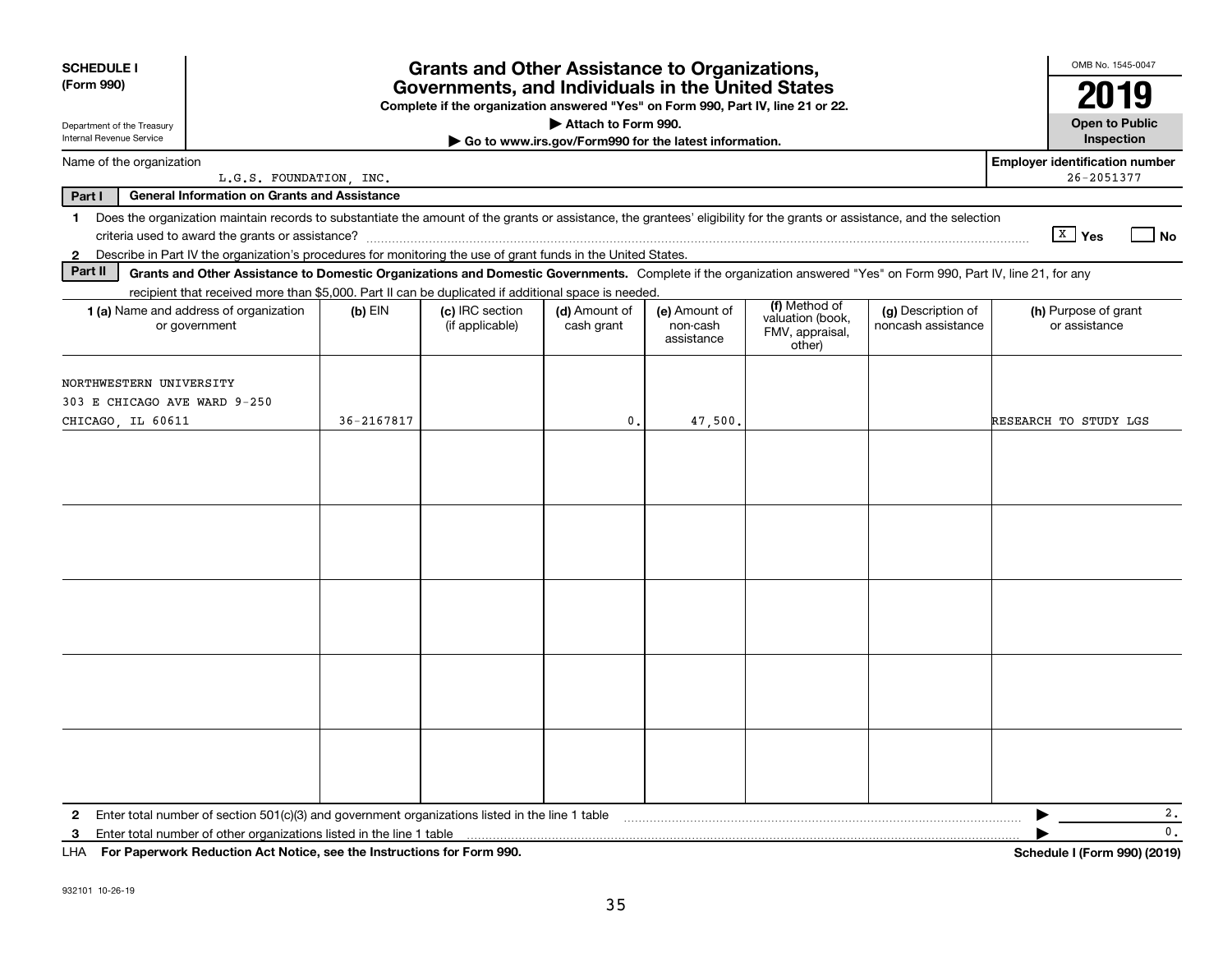Schedule I (Form 990) (2019) L.G.S. FOUNDATION, INC. Sample 26-2051377 L.G.S. FOUNDATION, INC.

**2**

**Part III | Grants and Other Assistance to Domestic Individuals. Complete if the organization answered "Yes" on Form 990, Part IV, line 22.** Part III can be duplicated if additional space is needed.

| (a) Type of grant or assistance                                                                                                                      | (b) Number of<br>recipients | (c) Amount of<br>cash grant | (d) Amount of non-<br>cash assistance | (e) Method of valuation<br>(book, FMV, appraisal, other) | (f) Description of noncash assistance |
|------------------------------------------------------------------------------------------------------------------------------------------------------|-----------------------------|-----------------------------|---------------------------------------|----------------------------------------------------------|---------------------------------------|
|                                                                                                                                                      |                             |                             |                                       |                                                          |                                       |
|                                                                                                                                                      |                             |                             |                                       |                                                          |                                       |
|                                                                                                                                                      |                             |                             |                                       |                                                          |                                       |
|                                                                                                                                                      |                             |                             |                                       |                                                          |                                       |
|                                                                                                                                                      |                             |                             |                                       |                                                          |                                       |
|                                                                                                                                                      |                             |                             |                                       |                                                          |                                       |
|                                                                                                                                                      |                             |                             |                                       |                                                          |                                       |
|                                                                                                                                                      |                             |                             |                                       |                                                          |                                       |
|                                                                                                                                                      |                             |                             |                                       |                                                          |                                       |
|                                                                                                                                                      |                             |                             |                                       |                                                          |                                       |
| Part IV<br>Supplemental Information. Provide the information required in Part I, line 2; Part III, column (b); and any other additional information. |                             |                             |                                       |                                                          |                                       |

PART I, LINE 2:

GRANT APPLICATIONS ARE RECEIVED ANNUAL AND QUALIFIED APPLICANTS AFFILIATED

WITH AN ACCREDITED UNIVERSITY ARE REVIEWED BY AN EXTERNAL REVIEW PANEL OF

SCIENTIFIC EXPERTS. SCIENTIFIC SCORING IS BASED ON THE NIH RO1 GRANT

SCORING SYSTEM AND FINAL SCIENTIFIC SCORES ARE SHARED WITH THE BOARD OF

DIRECTORS (BOD). THE LGSF BOD THEN CONSIDERS THE SCIENTIFIC MERIT OF EACH

GRANT IN THE CONTEXT OF ORGANIZATIONAL GOALS AND VOTES TO FUND APPROVED

RESEARCH GRANTS ON AN ANNUAL BASIS. GRANTEES PROVIDE PROGRESS REPORTS EVERY

6 MONTHS, WHICH ALLOWS ALLOCATION OF FUNDS FOR THE NEXT GRANT PERIOD, AND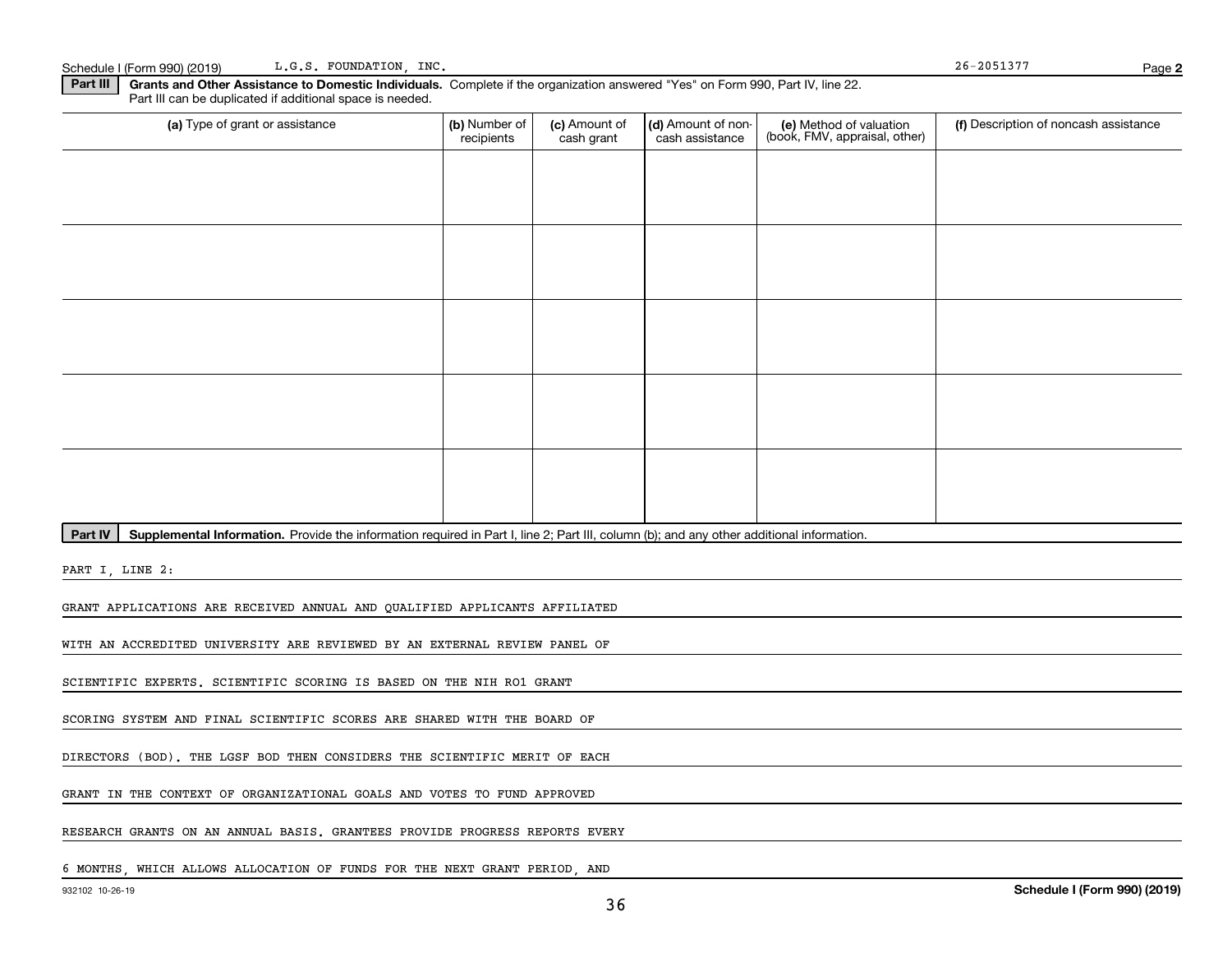PROVIDE FINAL PROGRESS REPORTS AT THE END OF THE PROJECT.

**Schedule I (Form 990)**

932291 04-01-19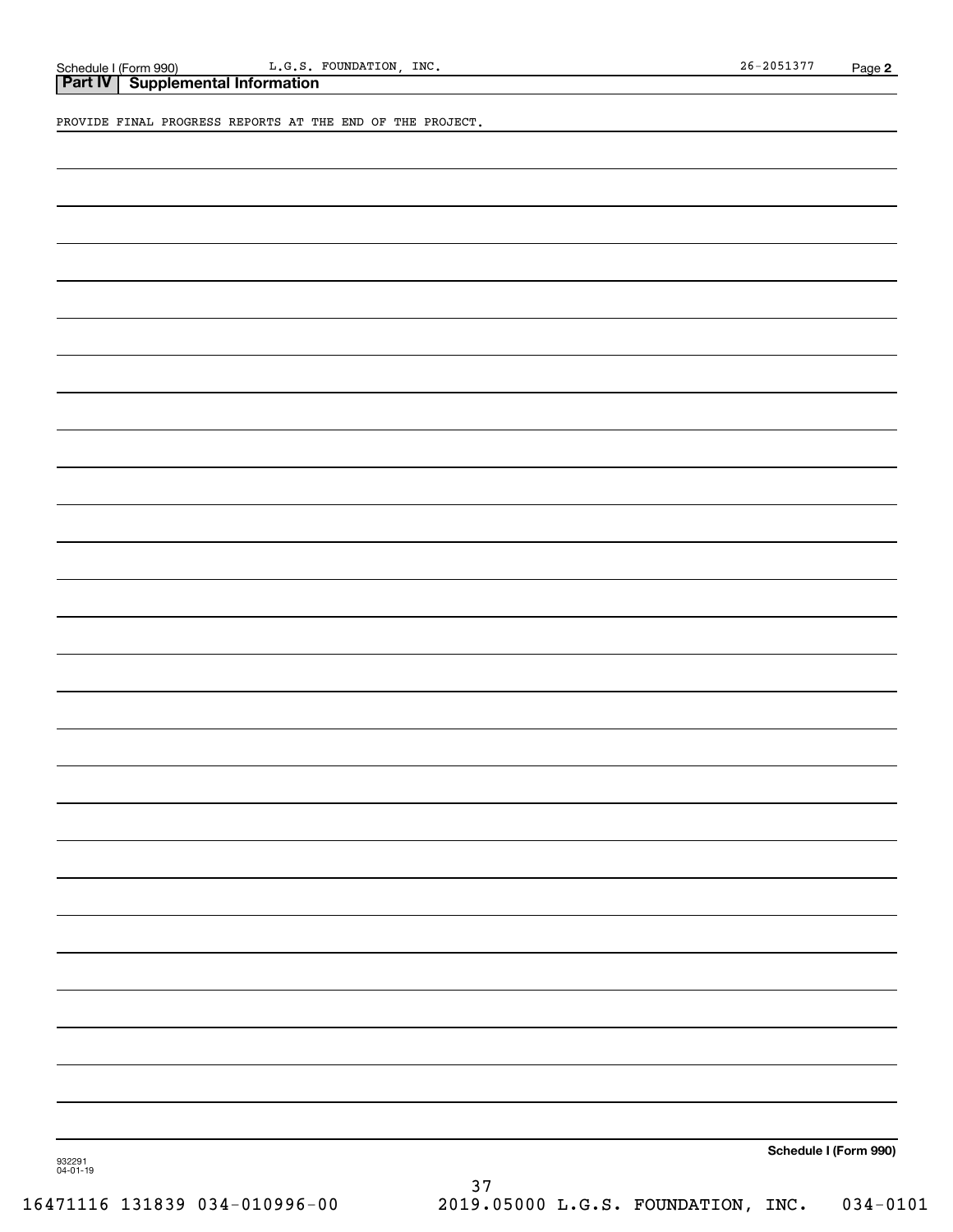**(Form 990 or 990-EZ)**

Department of the Treasury Internal Revenue Service Name of the organization

## **SCHEDULE O Supplemental Information to Form 990 or 990-EZ**

**Complete to provide information for responses to specific questions on Form 990 or 990-EZ or to provide any additional information. | Attach to Form 990 or 990-EZ. | Go to www.irs.gov/Form990 for the latest information.**



**Employer identification number**

L.G.S. FOUNDATION, INC. 26-2051377

FORM 990, PART I, LINE 1, DESCRIPTION OF ORGANIZATION MISSION:

FUNDS FOR RESEARCH, SERVICES AND SUPPORT FOR INDIVIDUALS LIVING WITH

LGS AND THEIR FAMILIES.

PART V LINE 2B

BOARD MEMBERS ARE NOT COMPENSATED. ANY WORK OR ASSISTANCE DONE ON

BEHALF OF THE ORGANIZATION IS DONE SO THROUGH INDEPENDENT CONTRACTORS.

INDEPENDENT CONTRACTORS ARE COMPENSATED ACCORDING TO INDUSTRY STANDARDS

AND THE FAIR MARKET VALUE OF THE SERVICES THEY PROVIDE TO LGSF.

FORM 990, PART VI, SECTION A, LINE 3:

CONTRACTORS ARE HIRED TO PERFROM RESEARCH CONSULTING TO L.G.S. FOUNDATION

IN ORDER TO HELP ROVIDE ADDITIONAL RESEARCH AND RESOURCES FOR EXPLANATION

IN RELATION TO LENNOX-GASTAUT SYNDROME.

FORM 990, PART VI, SECTION B, LINE 11B:

THE FORM 990 IS PREPARED BY THE ORGANIZATION'S PUBLIC ACCOUNTING FIRM BASED

ON INFORMATION PROVIDED BY MANAGEMENT. ONCE THE DRAFT IS AVAILABLE, IT IS

REVIEWED BY MANAGEMENT AND ANY CHANGES INCORPORATED INTO THE FILING. ONCE

THIS DETAILED REVIEW IS COMPLETE THE DRAFT OF THE FORM 990 IS PRESENTED TO

THE BOARD OF DIRECTORS FOR THEIR REVIEW AND COMMENTS PRIOR TO FILING WITH

THE IRS."

FORM 990, PART VI, SECTION C, LINE 18:

NO DOCUMENTS AVAILABLE TO THE PUBLIC

932211 09-06-19 LHA For Paperwork Reduction Act Notice, see the Instructions for Form 990 or 990-EZ. Schedule O (Form 990 or 990-EZ) (2019)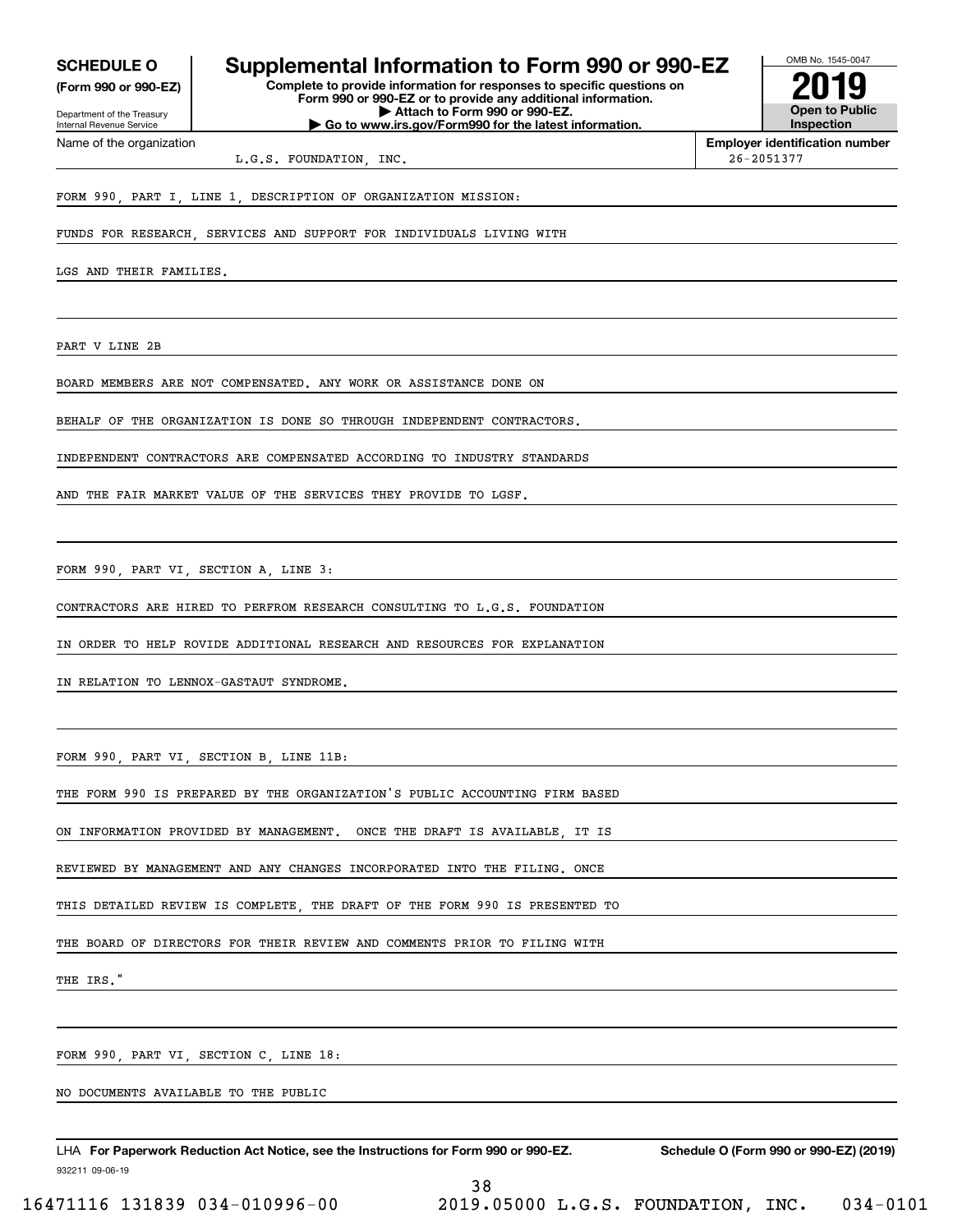| Name of the organization                                                | Employer identification number         |
|-------------------------------------------------------------------------|----------------------------------------|
| L.G.S. FOUNDATION, INC.                                                 | $26 - 2051377$                         |
| FORM 990, PART VI, SECTION C, LINE 19:                                  |                                        |
|                                                                         |                                        |
| NO DOCUMENTS AVAILABLE TO THE PUBLIC                                    |                                        |
|                                                                         |                                        |
| FORM 990 PART VI LINE 11B                                               |                                        |
|                                                                         |                                        |
| ORGANIZATION'S PROCESS TO REVIEW FORM 990 PRESIDENT OF THE ORGANIZATION |                                        |
| REVIEWS THE 990.                                                        |                                        |
|                                                                         |                                        |
|                                                                         |                                        |
|                                                                         |                                        |
|                                                                         |                                        |
|                                                                         |                                        |
|                                                                         |                                        |
|                                                                         |                                        |
|                                                                         |                                        |
|                                                                         |                                        |
|                                                                         |                                        |
|                                                                         |                                        |
|                                                                         |                                        |
|                                                                         |                                        |
|                                                                         |                                        |
|                                                                         |                                        |
|                                                                         |                                        |
|                                                                         |                                        |
|                                                                         |                                        |
|                                                                         |                                        |
|                                                                         |                                        |
|                                                                         |                                        |
|                                                                         |                                        |
|                                                                         |                                        |
|                                                                         |                                        |
|                                                                         |                                        |
|                                                                         |                                        |
|                                                                         |                                        |
|                                                                         |                                        |
|                                                                         |                                        |
|                                                                         |                                        |
|                                                                         |                                        |
|                                                                         |                                        |
| 932212 09-06-19<br>39                                                   | Schedule O (Form 990 or 990-EZ) (2019) |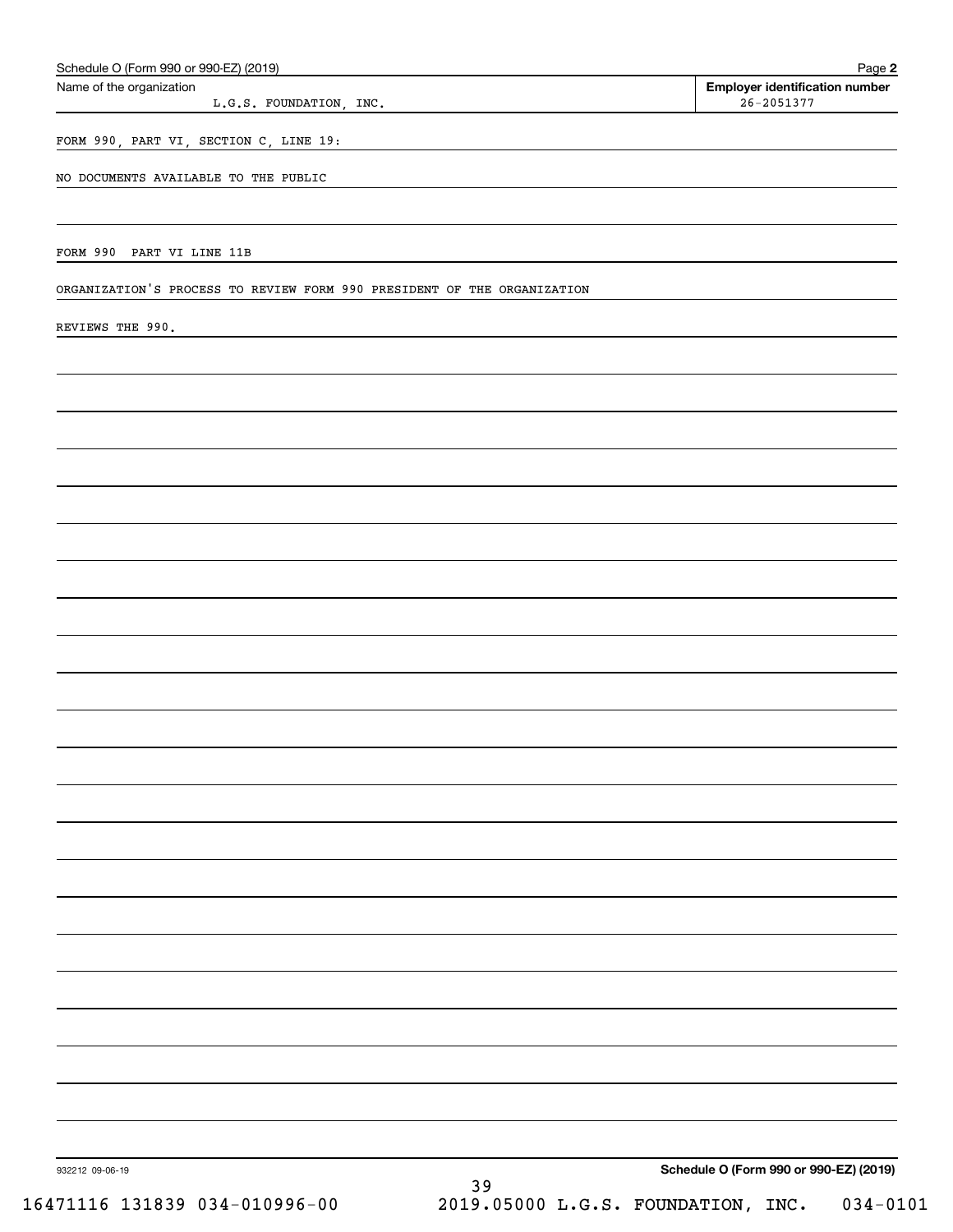## Rev. January 2020) **Cxempt Organization Return** Manuary 2020 and the Sea of the Sea of the Sea of the Sea of the S **Application for Automatic Extension of Time To File an**

Department of the Treasury Internal Revenue Service

**| File a separate application for each return.**

**| Go to www.irs.gov/Form8868 for the latest information.**

**Electronic filing (e‐file).**  You can electronically file Form 8868 to request a 6‐month automatic extension of time to file any of the filing of this form, visit www.irs.gov/e-file-providers/e-file-for-charities-and-non-profits. forms listed below with the exception of Form 8870, Information Return for Transfers Associated With Certain Personal Benefit Contracts, for which an extension request must be sent to the IRS in paper format (see instructions). For more details on the electronic

#### **Automatic 6‐Month Extension of Time.** Only submit original (no copies needed).

All corporations required to file an income tax return other than Form 990‐T (including 1120‐C filers), partnerships, REMICs, and trusts must use Form 7004 to request an extension of time to file income tax returns.

| Type or                                    | Name of exempt organization or other filer, see instructions.                                                                                                                                                                                                                                                                                                                                                                                                                                                                                                                                                                                                                                                                                                                                                  |        | Taxpayer identification number (TIN)                                                                                       |              |    |                         |  |
|--------------------------------------------|----------------------------------------------------------------------------------------------------------------------------------------------------------------------------------------------------------------------------------------------------------------------------------------------------------------------------------------------------------------------------------------------------------------------------------------------------------------------------------------------------------------------------------------------------------------------------------------------------------------------------------------------------------------------------------------------------------------------------------------------------------------------------------------------------------------|--------|----------------------------------------------------------------------------------------------------------------------------|--------------|----|-------------------------|--|
| print                                      | L.G.S. FOUNDATION, INC.                                                                                                                                                                                                                                                                                                                                                                                                                                                                                                                                                                                                                                                                                                                                                                                        |        |                                                                                                                            |              |    | 26-2051377              |  |
| File by the<br>due date for<br>filing your | Number, street, and room or suite no. If a P.O. box, see instructions.<br>80 ORVILLE DR , NO. 100                                                                                                                                                                                                                                                                                                                                                                                                                                                                                                                                                                                                                                                                                                              |        |                                                                                                                            |              |    |                         |  |
| return. See<br>instructions.               | City, town or post office, state, and ZIP code. For a foreign address, see instructions.<br>BOHEMIA , NY 11716                                                                                                                                                                                                                                                                                                                                                                                                                                                                                                                                                                                                                                                                                                 |        |                                                                                                                            |              |    |                         |  |
|                                            | Enter the Return Code for the return that this application is for (file a separate application for each return)                                                                                                                                                                                                                                                                                                                                                                                                                                                                                                                                                                                                                                                                                                |        |                                                                                                                            |              |    | $\mathsf{O}$<br>1       |  |
| Application                                |                                                                                                                                                                                                                                                                                                                                                                                                                                                                                                                                                                                                                                                                                                                                                                                                                | Return | <b>Application</b>                                                                                                         |              |    | Return                  |  |
| Is For                                     |                                                                                                                                                                                                                                                                                                                                                                                                                                                                                                                                                                                                                                                                                                                                                                                                                | Code   | Is For                                                                                                                     |              |    | Code                    |  |
|                                            | Form 990 or Form 990-EZ                                                                                                                                                                                                                                                                                                                                                                                                                                                                                                                                                                                                                                                                                                                                                                                        | 01     | Form 990-T (corporation)                                                                                                   |              |    | 07                      |  |
| Form 990-BL                                |                                                                                                                                                                                                                                                                                                                                                                                                                                                                                                                                                                                                                                                                                                                                                                                                                | 02     | Form 1041-A                                                                                                                |              |    | 08                      |  |
|                                            | Form 4720 (individual)                                                                                                                                                                                                                                                                                                                                                                                                                                                                                                                                                                                                                                                                                                                                                                                         | 03     | Form 4720 (other than individual)                                                                                          |              |    | 09                      |  |
| Form 990-PF                                |                                                                                                                                                                                                                                                                                                                                                                                                                                                                                                                                                                                                                                                                                                                                                                                                                | 04     | Form 5227                                                                                                                  |              |    | 10                      |  |
|                                            | Form 990-T (sec. 401(a) or 408(a) trust)                                                                                                                                                                                                                                                                                                                                                                                                                                                                                                                                                                                                                                                                                                                                                                       | 05     | Form 6069                                                                                                                  |              |    | 11                      |  |
|                                            | Form 990-T (trust other than above)                                                                                                                                                                                                                                                                                                                                                                                                                                                                                                                                                                                                                                                                                                                                                                            | 06     | Form 8870                                                                                                                  |              |    | 12                      |  |
| $box \triangleright$<br>1<br>$\mathbf{2}$  | • The books are in the care of $\triangleright$ 80 ORVILLE DRIVE SUITE 100 - BOHEMIA, NY 11716<br>Telephone No. 2718-374-3800<br>If this is for a Group Return, enter the organization's four digit Group Exemption Number (GEN) [If this is for the whole group, check this<br>If it is for part of the group, check this box $\blacktriangleright$ and attach a list with the names and TINs of all members the extension is for.<br>I request an automatic 6-month extension of time until<br>the organization named above. The extension is for the organization's return for:<br>$\blacktriangleright$ $\lfloor$ X $\rfloor$ calendar year 2019 or<br>tax year beginning tax year beginning<br>If the tax year entered in line 1 is for less than 12 months, check reason:<br>Change in accounting period |        | Fax No. $\blacktriangleright$<br>NOVEMBER 16, 2020 _________, to file the exempt organization return for<br>Initial return | Final return |    |                         |  |
| За                                         | If this application is for Forms 990-BL, 990-PF, 990-T, 4720, or 6069, enter the tentative tax, less<br>any nonrefundable credits. See instructions.                                                                                                                                                                                                                                                                                                                                                                                                                                                                                                                                                                                                                                                           |        |                                                                                                                            | 3a           | \$ | 0.                      |  |
| b                                          | If this application is for Forms 990-PF, 990-T, 4720, or 6069, enter any refundable credits and                                                                                                                                                                                                                                                                                                                                                                                                                                                                                                                                                                                                                                                                                                                |        |                                                                                                                            |              |    |                         |  |
|                                            | estimated tax payments made. Include any prior year overpayment allowed as a credit.                                                                                                                                                                                                                                                                                                                                                                                                                                                                                                                                                                                                                                                                                                                           |        |                                                                                                                            | 3b           | \$ | $\mathbf 0$ .           |  |
| c                                          | <b>Balance due.</b> Subtract line 3b from line 3a. Include your payment with this form, if required, by                                                                                                                                                                                                                                                                                                                                                                                                                                                                                                                                                                                                                                                                                                        |        |                                                                                                                            |              |    |                         |  |
|                                            | using EFTPS (Electronic Federal Tax Payment System). See instructions.                                                                                                                                                                                                                                                                                                                                                                                                                                                                                                                                                                                                                                                                                                                                         |        |                                                                                                                            | 3c           | \$ | 0.                      |  |
| instructions.<br><b>LHA</b>                | Caution: If you are going to make an electronic funds withdrawal (direct debit) with this Form 8868, see Form 8453-EO and Form 8879-EO for payment<br>For Privacy Act and Paperwork Reduction Act Notice, see instructions.                                                                                                                                                                                                                                                                                                                                                                                                                                                                                                                                                                                    |        |                                                                                                                            |              |    | Form 8868 (Rev. 1-2020) |  |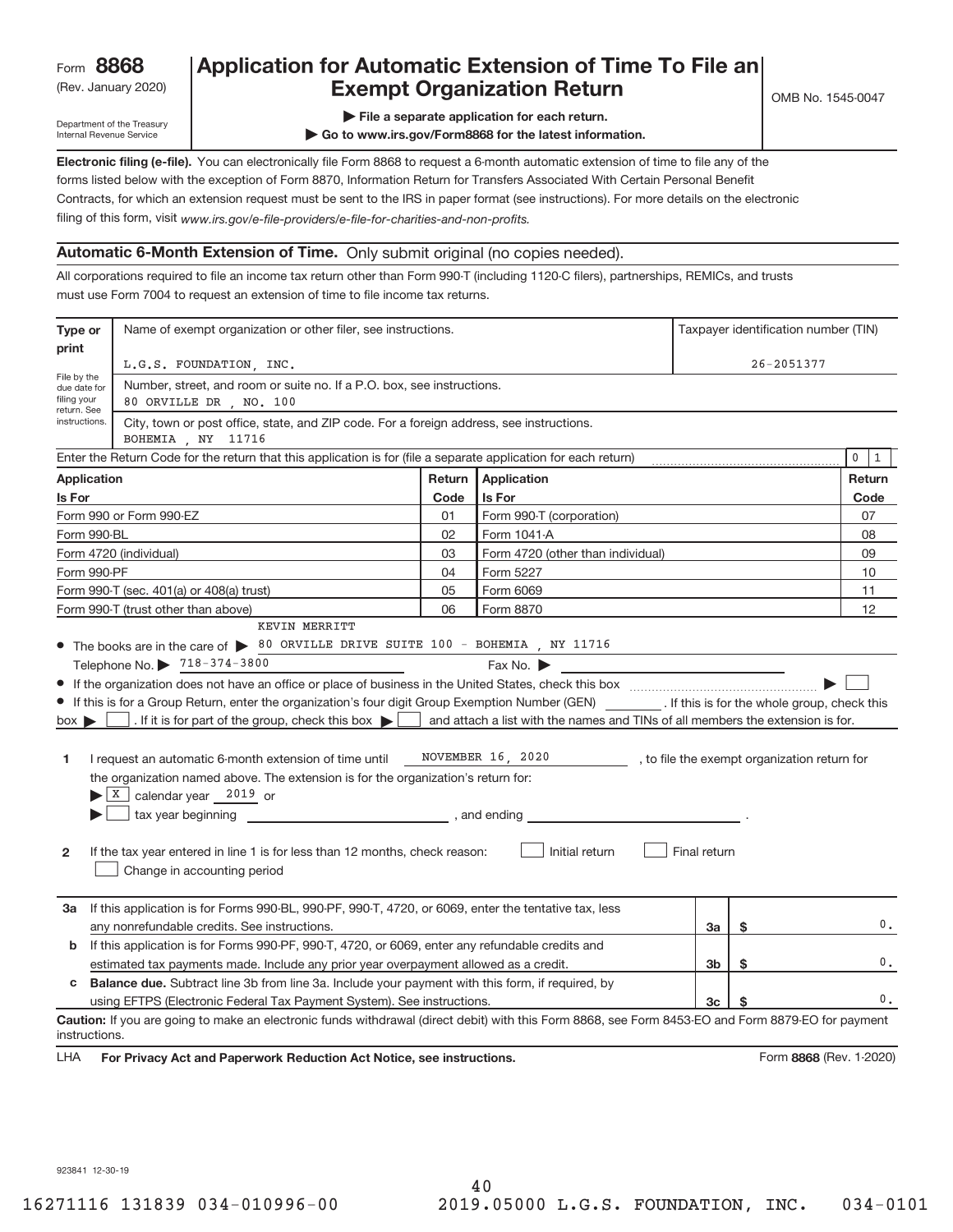NYS Annual Filing for Charitable Organizations www.CharitiesNYS.com

**Open to Public Inspection**

| <b>1.General Information</b>                                                                                                                                                                                                                                                                                                                                                                                                                                    |                                                                            |                  |                                     |                                                                                                                                                            |  |  |
|-----------------------------------------------------------------------------------------------------------------------------------------------------------------------------------------------------------------------------------------------------------------------------------------------------------------------------------------------------------------------------------------------------------------------------------------------------------------|----------------------------------------------------------------------------|------------------|-------------------------------------|------------------------------------------------------------------------------------------------------------------------------------------------------------|--|--|
| 01/01/2019<br>and Ending (mm/dd/yyyy) $12/31/2019$<br>For Fiscal Year Beginning (mm/dd/yyyy)                                                                                                                                                                                                                                                                                                                                                                    |                                                                            |                  |                                     |                                                                                                                                                            |  |  |
| Check if Applicable:<br>Address Change                                                                                                                                                                                                                                                                                                                                                                                                                          | Name of Organization:<br>L.G.S. FOUNDATION, INC.                           |                  |                                     | Employer Identification Number (EIN):<br>26-2051377                                                                                                        |  |  |
| Name Change<br><b>Initial Filing</b>                                                                                                                                                                                                                                                                                                                                                                                                                            | Mailing Address:<br>80 ORVILLE DR , NO. 100                                |                  |                                     | NY Registration Number:                                                                                                                                    |  |  |
| <b>Final Filing</b><br><b>Amended Filing</b>                                                                                                                                                                                                                                                                                                                                                                                                                    | City / State / ZIP:<br>11716<br><b>BOHEMIA</b><br>ΝY                       |                  |                                     | Telephone:<br>718 374-3800                                                                                                                                 |  |  |
| Reg ID Pending                                                                                                                                                                                                                                                                                                                                                                                                                                                  | Website:<br>WWW.LGSFOUNDATION.ORG                                          |                  |                                     | Email:                                                                                                                                                     |  |  |
| Check your organization's                                                                                                                                                                                                                                                                                                                                                                                                                                       |                                                                            |                  |                                     |                                                                                                                                                            |  |  |
| Confirm your Registration Category in the<br>$\boxed{\textbf{X}}$ DUAL (7A & EPTL)<br>7A only<br>EPTL only<br>EXEMPT*<br>registration category:<br>Charities Registry at www.CharitiesNYS.com.                                                                                                                                                                                                                                                                  |                                                                            |                  |                                     |                                                                                                                                                            |  |  |
| 2. Certification                                                                                                                                                                                                                                                                                                                                                                                                                                                |                                                                            |                  |                                     |                                                                                                                                                            |  |  |
| two signatories.                                                                                                                                                                                                                                                                                                                                                                                                                                                |                                                                            |                  |                                     | See instructions for certification requirements. Improper certification is a violation of law that may be subject to penalties. The certification requires |  |  |
| We certify under penalties of perjury that we reviewed this report, including all attachments, and to the best of our knowledge and belief,<br>they are true, correct and complete in accordance with the laws of the State of New York applicable to this report.                                                                                                                                                                                              |                                                                            |                  |                                     |                                                                                                                                                            |  |  |
|                                                                                                                                                                                                                                                                                                                                                                                                                                                                 |                                                                            |                  | NATALIE GILMORE                     |                                                                                                                                                            |  |  |
| President or Authorized Officer:                                                                                                                                                                                                                                                                                                                                                                                                                                |                                                                            |                  | PRESIDENT                           |                                                                                                                                                            |  |  |
| Signature<br><b>Print Name and Title</b><br>Date                                                                                                                                                                                                                                                                                                                                                                                                                |                                                                            |                  |                                     |                                                                                                                                                            |  |  |
| Chief Financial Officer or Treasurer:                                                                                                                                                                                                                                                                                                                                                                                                                           |                                                                            |                  |                                     |                                                                                                                                                            |  |  |
| Signature                                                                                                                                                                                                                                                                                                                                                                                                                                                       |                                                                            |                  | <b>Print Name and Title</b><br>Date |                                                                                                                                                            |  |  |
| 3. Annual Reporting Exemption                                                                                                                                                                                                                                                                                                                                                                                                                                   |                                                                            |                  |                                     |                                                                                                                                                            |  |  |
| Check the exemption(s) that apply to your filing. If your organization is claiming an exemption under one category (7A or EPTL only filers) or both<br>categories (DUAL filers) that apply to your registration, complete only parts 1, 2, and 3, and submit the certified Char500. No fee, schedules, or<br>additional attachments are required. If you cannot claim an exemption or are a DUAL filer that claims only one exemption, you must file applicable |                                                                            |                  |                                     |                                                                                                                                                            |  |  |
| schedules and attachments and pay applicable fees.                                                                                                                                                                                                                                                                                                                                                                                                              |                                                                            |                  |                                     |                                                                                                                                                            |  |  |
| 3a. 7A filing exemption: Total contributions from NY State including residents, foundations, government agencies, etc. did not<br>exceed \$25,000 and the organization did not engage a professional fund raiser (PFR) or fund raising counsel (FRC) to solicit<br>contributions during the fiscal year.                                                                                                                                                        |                                                                            |                  |                                     |                                                                                                                                                            |  |  |
| 3b. EPTL filing exemption: Gross receipts did not exceed \$25,000 and the market value of assets did not exceed \$25,000 at any time<br>during the fiscal year.                                                                                                                                                                                                                                                                                                 |                                                                            |                  |                                     |                                                                                                                                                            |  |  |
| <b>4. Schedules and Attachments</b>                                                                                                                                                                                                                                                                                                                                                                                                                             |                                                                            |                  |                                     |                                                                                                                                                            |  |  |
| See the following page<br>$\boxed{\textbf{X}}$ No 4a. Did your organization use a professional fund raiser, fund raising counsel or commercial co-venturer<br>for a checklist of<br>Yes<br>for fund raising activity in NY State? If yes, complete Schedule 4a.<br>schedules and<br>attachments to<br>$\boxed{\textbf{X}}$ No 4b. Did the organization receive government grants? If yes, complete Schedule 4b.<br>Yes<br>complete your filing.                 |                                                                            |                  |                                     |                                                                                                                                                            |  |  |
|                                                                                                                                                                                                                                                                                                                                                                                                                                                                 |                                                                            |                  |                                     |                                                                                                                                                            |  |  |
| 5. Fee                                                                                                                                                                                                                                                                                                                                                                                                                                                          |                                                                            |                  |                                     |                                                                                                                                                            |  |  |
| See the checklist on the                                                                                                                                                                                                                                                                                                                                                                                                                                        | 7A filing fee:                                                             | EPTL filing fee: | Total fee:                          | Make a single check or money order                                                                                                                         |  |  |
| next page to calculate your<br>fee(s). Indicate fee(s) you                                                                                                                                                                                                                                                                                                                                                                                                      |                                                                            |                  |                                     | payable to:                                                                                                                                                |  |  |
| are submitting here:                                                                                                                                                                                                                                                                                                                                                                                                                                            | 25.<br>\$                                                                  | \$<br>100.       | \$<br>125.                          | "Department of Law"                                                                                                                                        |  |  |
|                                                                                                                                                                                                                                                                                                                                                                                                                                                                 | CHAPEOO Appual Filipa for Charitable Organizations (LIndated January 2020) |                  |                                     |                                                                                                                                                            |  |  |

CHAR500 Annual Filing for Charitable Organizations (Updated January 2020)

\*The "Exempt" category refers to an organization's NYS registration status. It does not refer to its IRS tax designation.

968451 01-08-20 1019

1

16471116 131839 034-010996-00 2019.05000 L.G.S. FOUNDATION, INC. 034-0101